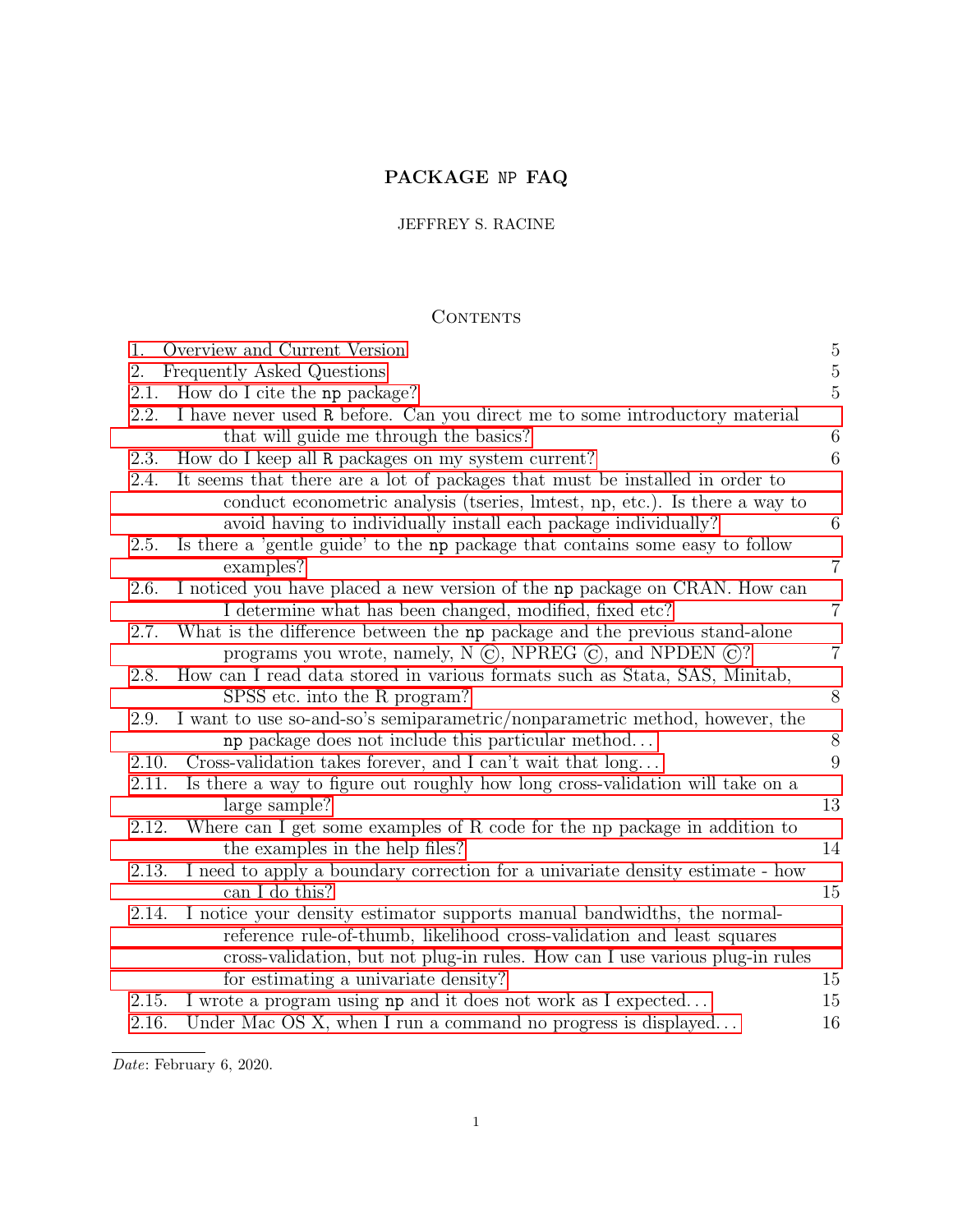### 2 JEFFREY S. RACINE

| 2.17. | When some routines are running under MS Windows, R appears to be 'not<br>responding.' It appears that the program is not 'hung', rather is simply    |    |
|-------|------------------------------------------------------------------------------------------------------------------------------------------------------|----|
|       | computing. The previous stand-alone program $(N \odot)$ always displayed                                                                             |    |
|       | useful information                                                                                                                                   | 16 |
| 2.18. | Some results take a while, and my MS Windows computer is sluggish while R<br>is running                                                              | 16 |
| 2.19. | A variable must be cast as, say, a factor in order for np to recognize this as an                                                                    |    |
|       | unordered factor. How can I determine whether my data is already cast<br>as a factor?                                                                | 17 |
| 2.20. | When I use $plot()$ (npplot()) existing graphics windows are overwritten.                                                                            |    |
|       | How can I display multiple graphics plots in separate graphics windows<br>so that I can see results from previous runs and compare that to my new    |    |
|       | run?                                                                                                                                                 | 17 |
| 2.21. | Sometimes plot() fails to use my variable names                                                                                                      | 17 |
| 2.22. | Sometimes plot() appends my variable names with .ordered or .factor                                                                                  | 17 |
| 2.23. | I specify a variable as factor() or ordered() in a data frame, then call this<br>when I conduct bandwidth selection. However, when I try to plot the |    |
|       | resulting object, it complains with the following message:                                                                                           | 17 |
| 2.24. | My np code produces errors when I attempt to run it                                                                                                  | 18 |
| 2.25. | I have (numeric) 0/1 dummy variable regressors in my parametric model. Can                                                                           |    |
|       | I just pass them to the np functions as I would in a parametric setting?                                                                             | 18 |
| 2.26. | I have a categorical variable, ignored the advice in items 2.19 and 2.25, and R                                                                      |    |
|       | terminates with the following error.                                                                                                                 | 18 |
| 2.27. | Regui appears to crash. There must be a bug in the program.                                                                                          | 18 |
| 2.28. | Can I skip creating a bandwidth object and enter a bandwidth directly?                                                                               | 19 |
| 2.29. | When I estimate my gradients and there are two or more covariates and then                                                                           |    |
|       | extract them with the gradients () function, they are not 'smooth',                                                                                  |    |
|       | though if I plot a model with the gradients=TRUE option, they are. The                                                                               |    |
|       | gradients () function must be broken                                                                                                                 | 19 |
| 2.30. | I use plot() (npplot()) to plot, say, a density and the resulting plot looks                                                                         |    |
|       | like an inverted density rather than a density                                                                                                       | 20 |
| 2.31. | Can npksum() compute analytical derivatives with respect to a continuous<br>variable?                                                                | 21 |
| 2.32. | Can I use the necessitest () function that implements the consistent test                                                                            |    |
|       | for correct specification of parametric regression models as described                                                                               |    |
|       | in Hsiao, Li, & Racine $(2007)$ [6] to test for correct specification of the                                                                         |    |
|       | semiparametric partially linear model?                                                                                                               | 22 |
| 2.33. | I am using nonemation on a glm() object (the document says glm() objects<br>are supported and I am estimating a Logit model) but it returns an error |    |
|       | saying                                                                                                                                               | 23 |
| 2.34. | I want to plot the kernel function itself. How can I do this?                                                                                        | 23 |
| 2.35. | In version 0.20-0 and up I can 'combine' steps such as bandwidth selection and                                                                       |    |
|       | estimation. But when I do summary (model) I don't get the same summary                                                                               |    |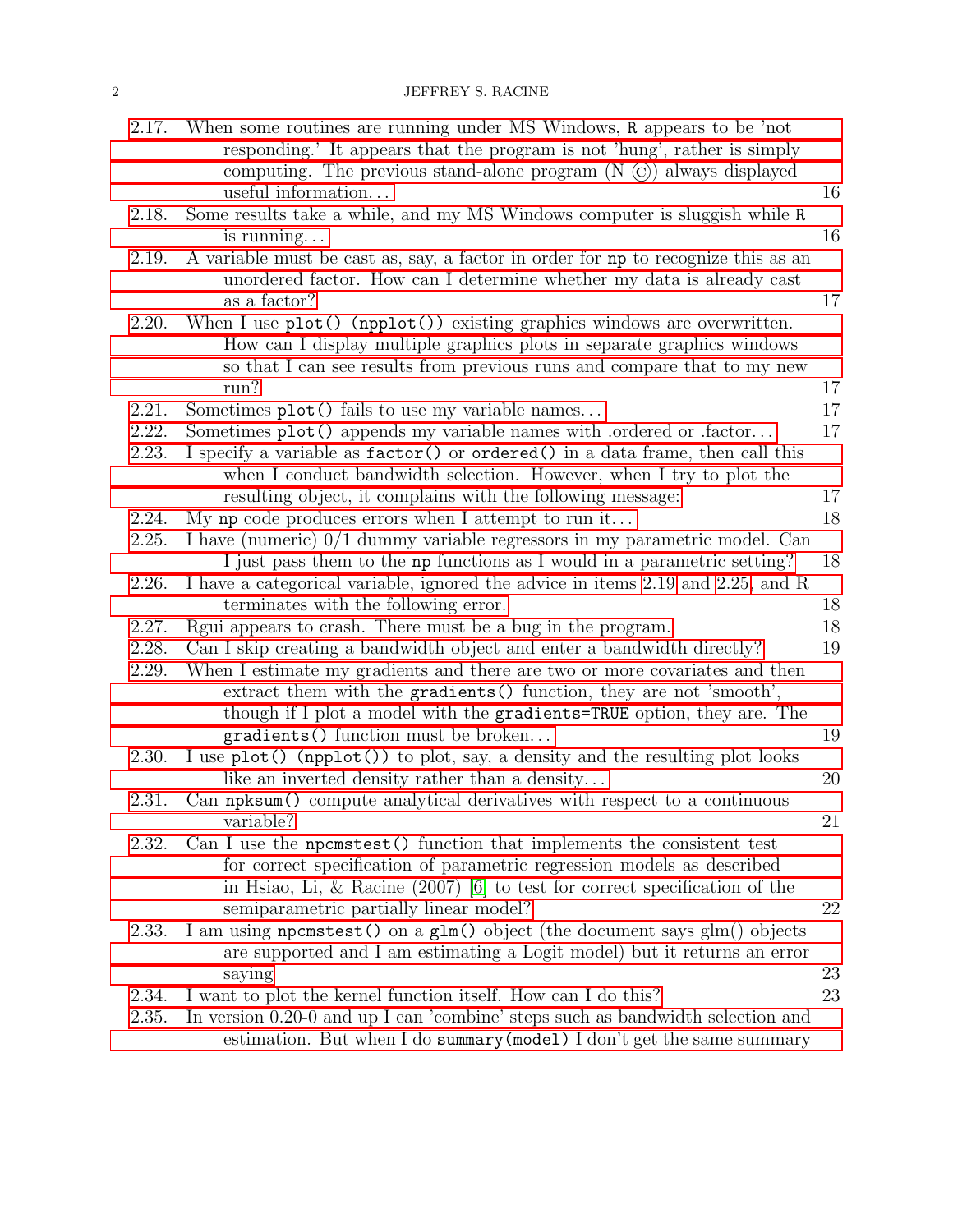|            | that I would get from, say, summary (bw) and then summary (model). How                                                                          | 23 |
|------------|-------------------------------------------------------------------------------------------------------------------------------------------------|----|
| 2.36.      | do I get bandwidth object summaries when combining steps?<br>I estimated a semiparametric index model via model <- npindex(y <sup>-x1+x2)</sup> |    |
|            | but se(model) returns NULL                                                                                                                      | 24 |
| 2.37.      | How do I interpret gradients from the conditional density estimator?                                                                            | 25 |
| 2.38.      | When I run R in batch mode via R CMD BATCH filename. R unwanted status                                                                          |    |
|            | messages (e.g., "Multistart 1 of 10") crowd out desired output. How can I                                                                       |    |
|            | turn off these unwanted status messages?                                                                                                        | 25 |
| 2.39.      | I am getting an 'unable to allocate' message after repeatedly interrupting                                                                      |    |
|            | large jobs.                                                                                                                                     | 25 |
| 2.40.      | I have a large number of variables, and when using the formula interface I get                                                                  |    |
|            | an error message stating 'invoked with improper formula'. I have double                                                                         |    |
|            |                                                                                                                                                 |    |
|            | checked and everything looks fine. Furthermore, it works fine with the<br>data frame interface.                                                 | 25 |
| 2.41.      | How can I estimate additive semiparametric models?                                                                                              | 26 |
| 2.42.      | I am using npRmpi and am getting an error message involving dlopen()                                                                            | 26 |
|            |                                                                                                                                                 |    |
| 2.43.      | I am using the npRmpi package but when I launch one of the demo parallel jobs                                                                   |    |
|            | I get the error Error: could not find function mmpi.bcast.cmd                                                                                   | 27 |
| 2.44.      | I have estimated a partially linear model and want to extract the gradient/fitted                                                               |    |
|            | values of the nonparametric component                                                                                                           | 27 |
| 2.45.      | The R function 'lag()' does not work as I expect it to. How can I create the $l$ th                                                             | 29 |
| 2.46.      | lag of a numeric variable in R to be fed to functions in the np package?                                                                        | 30 |
| 2.47.      | Can I provide sample weights to be used by functions in the np package?                                                                         |    |
|            | Quantile regression is slow, particularly for very small/large values of tau. Can<br>this be sped up?                                           | 30 |
| 2.48.      | How can I generate resamples from the unknown distribution of a set of data                                                                     |    |
|            | based on my smooth kernel density estimate?                                                                                                     | 32 |
| 2.49.      | Some of my variables are measured with an unusually large number of                                                                             |    |
|            | digitsshould I rescale?                                                                                                                         | 32 |
| 2.50.      | The local linear gradient estimates appear to be somewhat 'off' in that they do                                                                 |    |
|            | not correspond to the first derivative of the estimated regression function.                                                                    | 33 |
| 2.51.      | How can I turn off all console $I/O$ ?                                                                                                          | 33 |
| 2.52.      | Is there a way to exploit the sparse nature of the design matrix when all                                                                       |    |
|            | predictors are categorical and reduce computation time, particularly for                                                                        |    |
|            | cross-validation?                                                                                                                               | 34 |
| 2.53.      | I want to bootstrap the standard errors for the coefficients in a varying                                                                       |    |
|            | coefficient specification. Is there a simple way to accomplish this?                                                                            | 37 |
| References |                                                                                                                                                 | 39 |
|            | Changes from Version $0.60-9$ to $0.60-10$ [5-Feb-2020]                                                                                         | 40 |
|            | Changes from Version $0.60-8$ to $0.60-9$ [24-Oct-2018]                                                                                         | 40 |
|            | Changes from Version 0.60-7 to 0.60-8 $[04$ -Jun-2018                                                                                           | 40 |
|            | Changes from Version 0.60-6 to 0.60-7 $[01$ -May-2018                                                                                           | 40 |
|            | Changes from Version $0.60-5$ to $0.60-6$ [12-Jan-2018]                                                                                         | 40 |
|            | Changes from Version $0.60-4$ to $0.60-5$ [04-Jan-2018]                                                                                         | 41 |
|            |                                                                                                                                                 |    |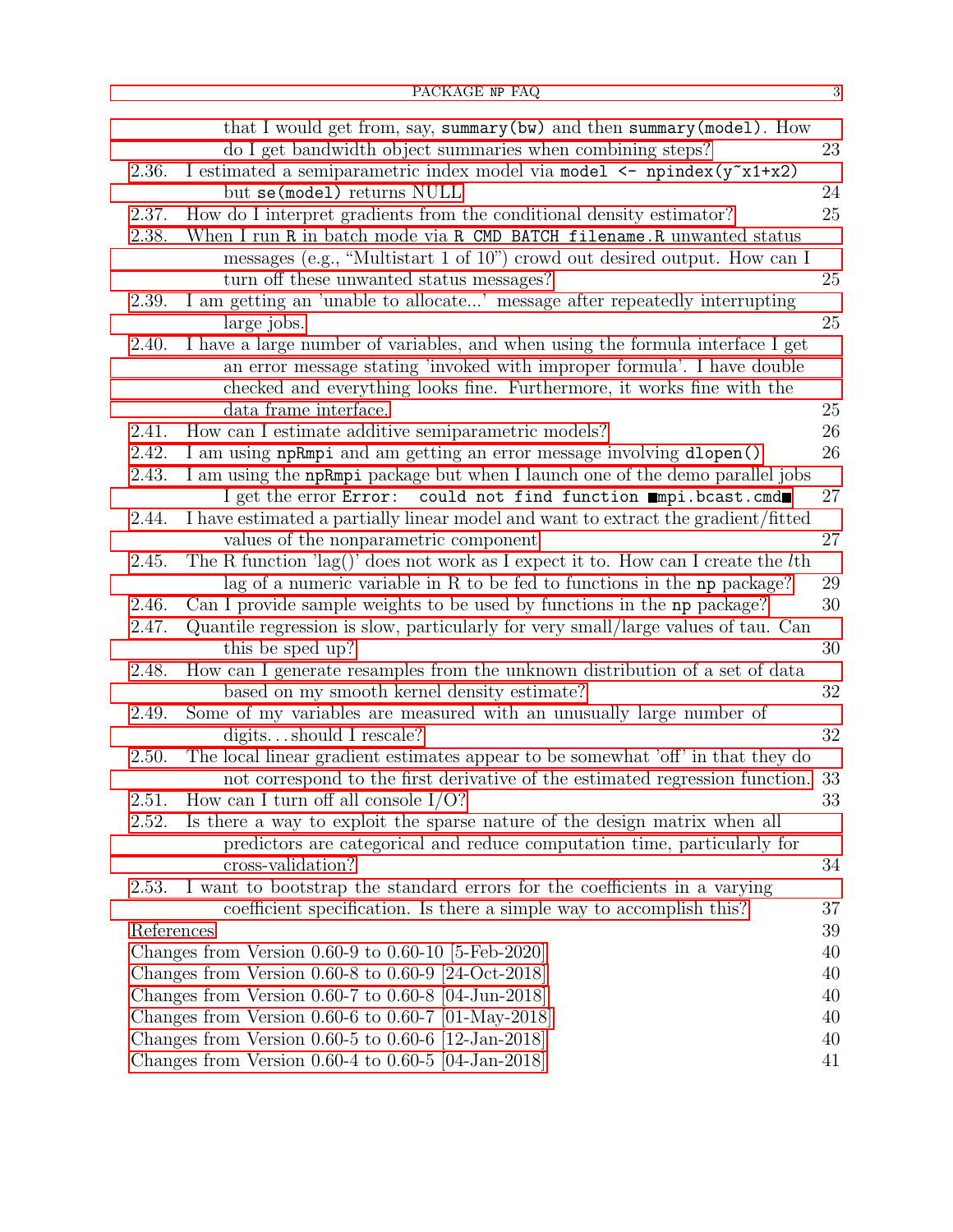| Changes from Version 0.60-3 to 0.60-4 $[03$ -Dec-2017               | 41 |
|---------------------------------------------------------------------|----|
| Changes from Version $0.60-2$ to $0.60-3$ [29-Apr-2017]             | 41 |
| Changes from Version $0.60-1$ to $0.60-2$ [27-Jun-2014]             | 42 |
| Changes from Version 0.60-0 to 0.60-1 [6-Jun-2014]                  | 42 |
| Changes from Version $0.50-1$ to $0.60-0$ [1-Jun-2014]              | 42 |
| Changes from Version $0.40-13$ to $0.50-1$ [13-Mar-2013]            | 43 |
| Changes from Version $0.40-12$ to $0.40-13$ [05-Mar-2012]           | 44 |
| Changes from Version 0.40-11 to 0.40-12 [24-Nov-2011]               | 45 |
| Changes from Version $0.40$ -10 to $0.40$ -11 [24-Oct-2011]         | 45 |
| Changes from Version $0.40-9$ to $0.40-10$ [24-Oct-2011]            | 45 |
| Changes from Version $0.40-8$ to $0.40-9$ [30-July-2011]            | 45 |
| Changes from Version 0.40-7 to 0.40-8 [29-July-2011]                | 45 |
| Changes from Version 0.40-6 to 0.40-7 $[8\text{-Jun-2011}]$         | 45 |
| Changes from Version $0.40-5$ to $0.40-6$ [1-Jun-2011]              | 45 |
| Changes from Version 0.40-4 to 0.40-5 [26-Apr-2011]                 | 46 |
| Changes from Version 0.40-3 to 0.40-4 [21-Jan-2011]                 | 46 |
| Changes from Version $0.40-1$ to $0.40-3$ [23-Jul-2010]             | 46 |
| Changes from Version $0.40-0$ to $0.40-1$ [4-Jun-2010]              | 46 |
| Changes from Version 0.30-9 to 0.40-0 [25-May-2010]                 | 47 |
| Changes from Version 0.30-8 to 0.30-9 [17-May-2010]                 | 47 |
| Changes from Version 0.30-7 to 0.30-8 [20-Apr-2010]                 | 47 |
| Changes from Version 0.30-6 to 0.30-7 [15-Feb-2010]                 | 47 |
| Changes from Version $0.30-5$ to $0.30-6$ [3-Feb-2010]              | 47 |
| Changes from Version 0.30-4 to 0.30-5 [29-Jan-2010]                 | 48 |
| Changes from Version 0.30-3 to 0.30-4 [27-Jan-2010]                 | 48 |
| Changes from Version $0.30-2$ to $0.30-3$ [28-May-2009]             | 48 |
| Changes from Version $0.30-1$ to $0.30-2$ [19-Apr-2009]             | 48 |
| Changes from Version 0.30-0 to 0.30-1 [29-Jan-2009]                 | 48 |
| Changes from Version $0.20-4$ to $0.30-0$ [15-Jan-2009]             | 49 |
| Changes from Version $0.20-3$ to $0.20-4$ [19-Nov-2008]             | 49 |
| Changes from Version $0.20-2$ to $0.20-3[14-Nov-2008]$              | 50 |
| Changes from Version 0.20-1 to 0.20-2 $[02$ -Nov-2008               | 50 |
| Changes from Version 0.20-0 to 0.20-1 [13-Aug-2008]                 | 50 |
| Changes from Version $0.14-3$ to $0.20-0$ [28-Jul-2008]             | 50 |
| Changes from Version $0.14-2$ to $0.14-3$ [02-May-2008]             | 51 |
| Changes from Version $0.14-1$ to $0.14-2$ [11-Jan-2008]             | 51 |
| Changes from Version 0.13-1 to 0.14-1 $[18\text{-}Dec\text{-}2007]$ | 51 |
| Changes from Version 0.12-1 to 0.13-1 $[03$ -May-2007]              | 52 |
| Version 0.12-1 [19-Nov-2006]                                        | 53 |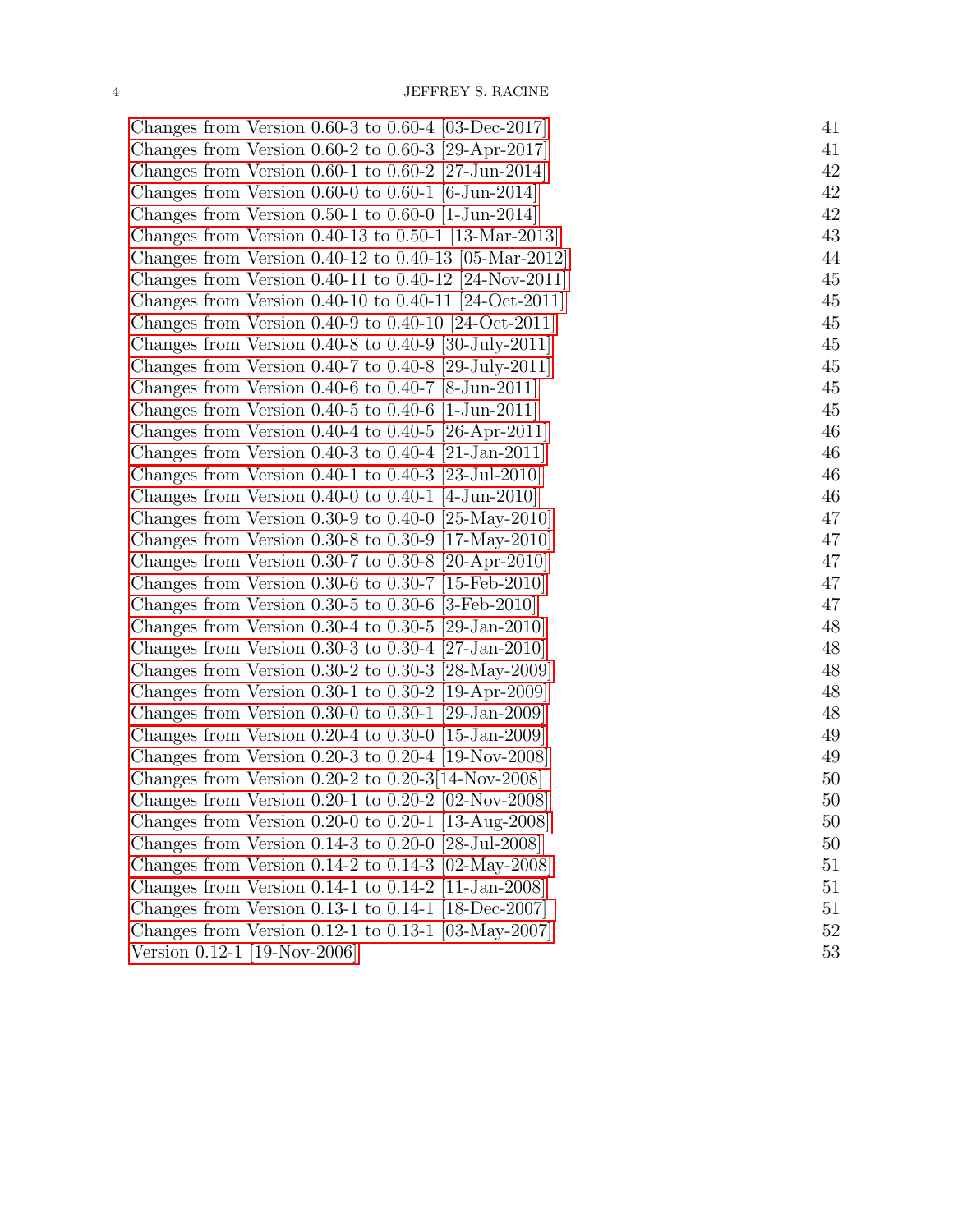#### PACKAGE NP FAQ 5

### 1. Overview and Current Version

<span id="page-4-0"></span>This set of frequently asked questions is intended to help users who are encountering unexpected or undesired behavior when trying to use the np package.

Many of the underlying C routines have been extensively tested over the past two decades. However, the R 'hooks' needed to call these routines along with processing of the data required for a seamless user experience may produce unexpected or undesired results in some settings.

If you encounter any issues with the np package, kindly first ensure that you have the most recent version of np, R, and RStudio (if appropriate) installed. Sometimes issues encountered using outdated versions of software have been resolved in the current versions, so this is the first thing one ought to investigate when the unexpected occurs.

Having ensured that the problem persists with the most recently available versions of all software involved, kindly report any issues you encounter to me, and please include your code, data, version of the np package, version of R, and operating system (with version number) used so that I can help track down any such issues [\(racinej@mcmaster.ca\)](mailto:racinej@mcmaster.ca). And, of course, if you encounter an issue that you think might be of interest to others, kindly email me the relevant information and I will incorporate it into this FAQ.

This FAQ refers to the most recent version, which as of this writing is 0.60-10. Kindly update your version should you not be using the most current (from within R, update.packages() ought to do it, though also see [2.3](#page-5-1) below.). See the appendix in this file for cumulative changes between this and previous versions of the np package.

### 2. Frequently Asked Questions

<span id="page-4-2"></span><span id="page-4-1"></span>2.1. How do I cite the np package? Once you have installed the np package (install.packages("np")), if you load the np package (library("np")) and type citation("np") you will be presented with the following information.

```
> citation("np")
```
To cite np in publications use:

Tristen Hayfield and Jeffrey S. Racine (2008). Nonparametric Econometrics: The np Package. Journal of Statistical Software 27(5). URL http://www.jstatsoft.org/v27/i05/.

A BibTeX entry for LaTeX users is

@Article{,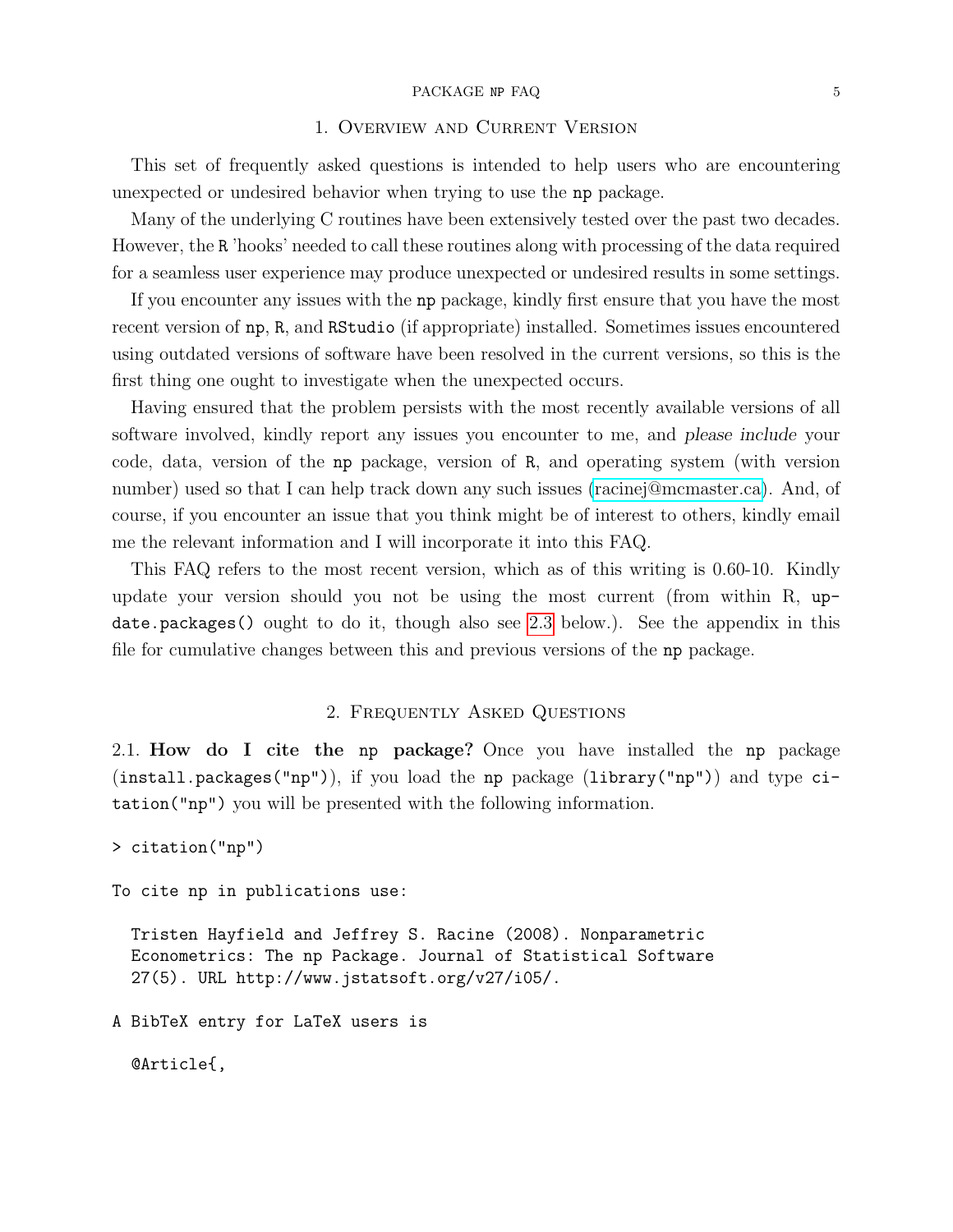```
title = {Nonparametric Econometrics: The np Package},
  author = {Tristen Hayfield and Jeffrey S. Racine},
  journal = {Journal of Statistical Software},
  year = {2008},
  volume = {27},
  number = {5},url = {http://www.jstatsoft.org/v27/i05/},}
```
<span id="page-5-0"></span>2.2. I have never used R before. Can you direct me to some introductory material that will guide me through the basics? There are many excellent introductions to the R environment with more on the way. First, I would recommend going directly to the R website (<http://www.r-project.org>) and looking under Documentation/Manuals ([http://cran.](http://cran.r-project.org/manuals.html) [r-project.org/manuals.html](http://cran.r-project.org/manuals.html)) where you will discover a wealth of documentation for R users of all levels. See also the R task views summary page ([http://cran.r-project.org/](http://cran.r-project.org/web/views) [web/views](http://cran.r-project.org/web/views)) for information grouped under field of interest. A few documents that I mention to my students which are tailored to econometricians include [http://cran.r-project.org/](http://cran.r-project.org/doc/contrib/Verzani-SimpleR.pdf) [doc/contrib/Verzani-SimpleR.pdf](http://cran.r-project.org/doc/contrib/Verzani-SimpleR.pdf), Cribari-Neto & Zarkos (1999) [\[1\]](#page-38-2), Racine & Hyndman  $(2002)$  [\[11\]](#page-38-3) and Farnsworth  $(2006)$  [\[3\]](#page-38-4), to name but a few.

Those looking for exemplar data sets outside of those contained in the np package are directed to the Ecdat [\[2\]](#page-38-5) and AER [\[7\]](#page-38-6) packages.

I maintain a 'Gallery' to provide a forum for users to share code and discover examples and illustrations which can be found at [http://socserv.mcmaster.ca/racinej/Gallery/](http://socserv.mcmaster.ca/racinej/Gallery/Home.html) [Home.html](http://socserv.mcmaster.ca/racinej/Gallery/Home.html).

Often the best resource is right down the hall. Ask a colleague whether they use or know anyone who uses R, then offer to buy that person a coffee and along the way drop something like "I keep hearing about the R project... I feel like such a Luddite..."

<span id="page-5-1"></span>2.3. How do I keep all R packages on my system current? Run the command update.packages(checkBuilt=TRUE,ask=FALSE), which will not only update all packages that are no longer current, but will also update all packages built under outdated installed versions of R, if appropriate.

<span id="page-5-2"></span>2.4. It seems that there are a lot of packages that must be installed in order to conduct econometric analysis (tseries, lmtest, np, etc.). Is there a way to avoid having to individually install each package individually? Certainly. The Comprehensive R Archive Network (CRAN) is a network of ftp and web servers around the world that store identical, up-to-date, versions of code and documentation for R. The CRAN 'task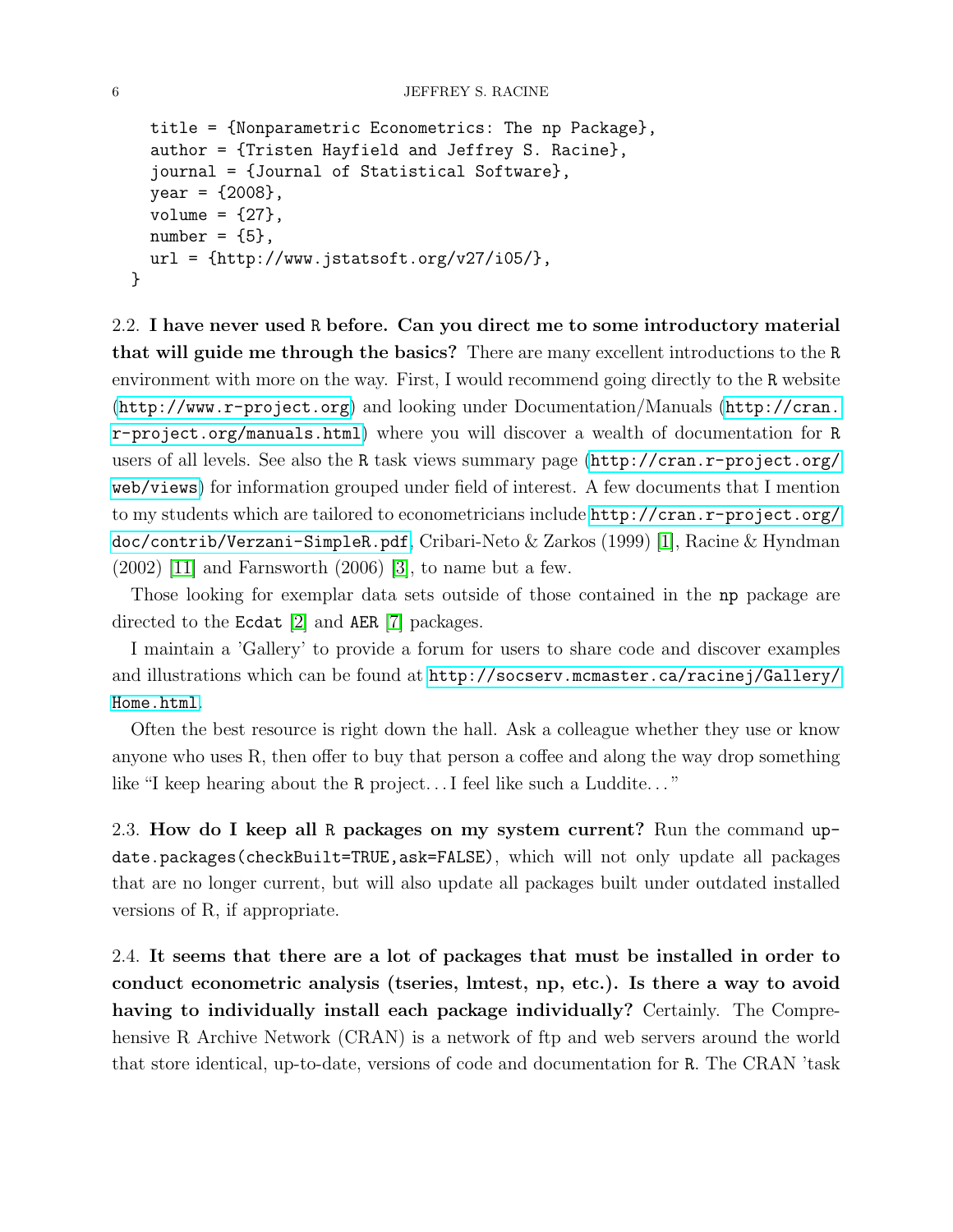view' for computational econometrics might be of particular interest to econometricians. The econometric task view provides an excellent summary of both parametric and nonparametric econometric packages that exist for the R environment and provides one-stop installation for these packages.

See [cran.r-project.org/web/views/Econometrics.html](http://cran.r-project.org/web/views/Econometrics.html) for further information.

To automatically install a task view, the ctv package first needs to be installed and loaded, i.e.,

```
install.packages("ctv")
library("ctv")
```
The econometric task view can then be installed via install.views() and updated via update.views() (which first assesses which of the packages are already installed and up-todate), i.e.,

```
install.views("Econometrics")
```

```
or
```

```
update.views("Econometrics")
```
<span id="page-6-0"></span>2.5. Is there a 'gentle guide' to the np package that contains some easy to follow examples? Perhaps the most gentle introduction is contained in the np package itself in the form of a 'vignette'. To view the vignette run R, install the np package (install.packages("np")), then type vignette("np",package="np") to view or print the vignette (this vignette is essentially the article that appeared in the Journal of Statistical Software that describes the np package (Hayfield  $\&$  Racine [\[5\]](#page-38-7))).

See also vignette("entropy\_np",package="np") for a vignette on the entropy-based functions and procedures introduced to the np package in versions 0.30-4 through 0.30-8.

In addition, you might be interested in the nonparametric econometrics primer (Racine [\[10\]](#page-38-8)) which is available for download from my website as is the code that will generate the examples contained therein.

For a listing of all routines in the np package type: library(help="np").

<span id="page-6-1"></span>2.6. I noticed you have placed a new version of the np package on CRAN. How can I determine what has been changed, modified, fixed etc? See the CHANGELOG on the CRAN site (<http://cran.r-project.org/web/packages/np/ChangeLog>), or go to the end of this document where the CHANGELOG is provided for your convenience.

<span id="page-6-2"></span>2.7. What is the difference between the np package and the previous stand-alone programs you wrote, namely,  $N \odot$ , NPREG  $\odot$ , and NPDEN  $\odot$ ? The np package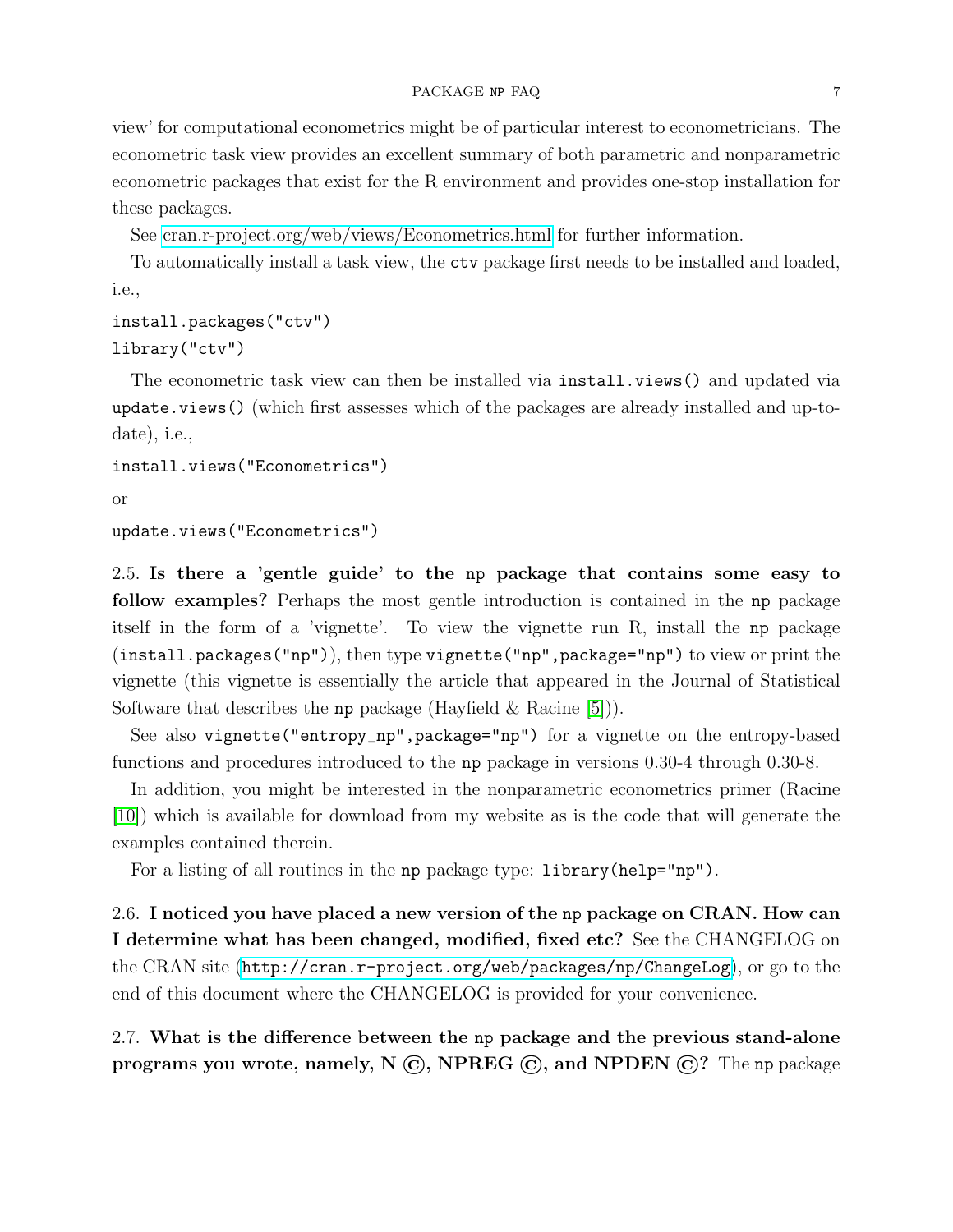is built from the same C library that underlies its predecessors  $N(G)$ , NPREG  $(G)$ , and NPDEN ©. In fact, R calls the compiled C code that underlies its predecessors (one of the beauties of R is that you can obtain the benefits of compiled code (i.e., speed) yet have access to the rich superset of R routines and R packages built by others). Therefore, there is no penalty in run-time when using R versus the stand alone precompiled binary programs N ©, NPREG ©, and NPDEN © (unless of course the compiler or compiler flags differ from those used to build its predecessors).

<span id="page-7-0"></span>2.8. How can I read data stored in various formats such as Stata, SAS, Minitab, SPSS etc. into the R program? Install the foreign library via install.packages("foreign") then do something like

mydat <- read.dta("datafile.dta"),

where datafile.dta is the name of your Stata data file. Note that, as of version 0.8-34, the foreign package function read.dta supports reading files directly over the Internet making for more portable code. For instance, one could do something like

mydat <- read.dta(file="http://www.principlesofeconometrics.com/stata/mroz.dta") as one could always do with, say, read.table().

<span id="page-7-1"></span>2.9. I want to use so-and-so's semiparametric/nonparametric method, however, the np package does not include this particular method... This is why we have included the function npksum(), which exists so that you can create your own kernel objects and take advantage of underlying kernel methods implemented in the np package without having to write, say, C or Fortran code.

With the options available, you could create new nonparametric tests or even new kernel estimators. For instance, the convolution kernel option would allow you to replicate, say, the least squares cross-validation function for kernel density estimation found in npudensbw(). The function npksum() uses highly-optimized C code that strives to minimize its memory footprint, while there is low overhead involved when using repeated calls to this function.

See, by way of illustration, the example in the npksum() help file that conducts leaveone-out cross-validation for a local constant regression estimator via calls to the R function nlm(), and compares this to the npregbw() function.

If you wish to have a method incorporated into a future version of the np package, the best way to achieve this is to successfully code up the method using npksum(), briefly document it and write up an example, then send it to us. We will then, at our discretion, do our best to adapt and incorporate this into a future version and of course give credit where credit is due.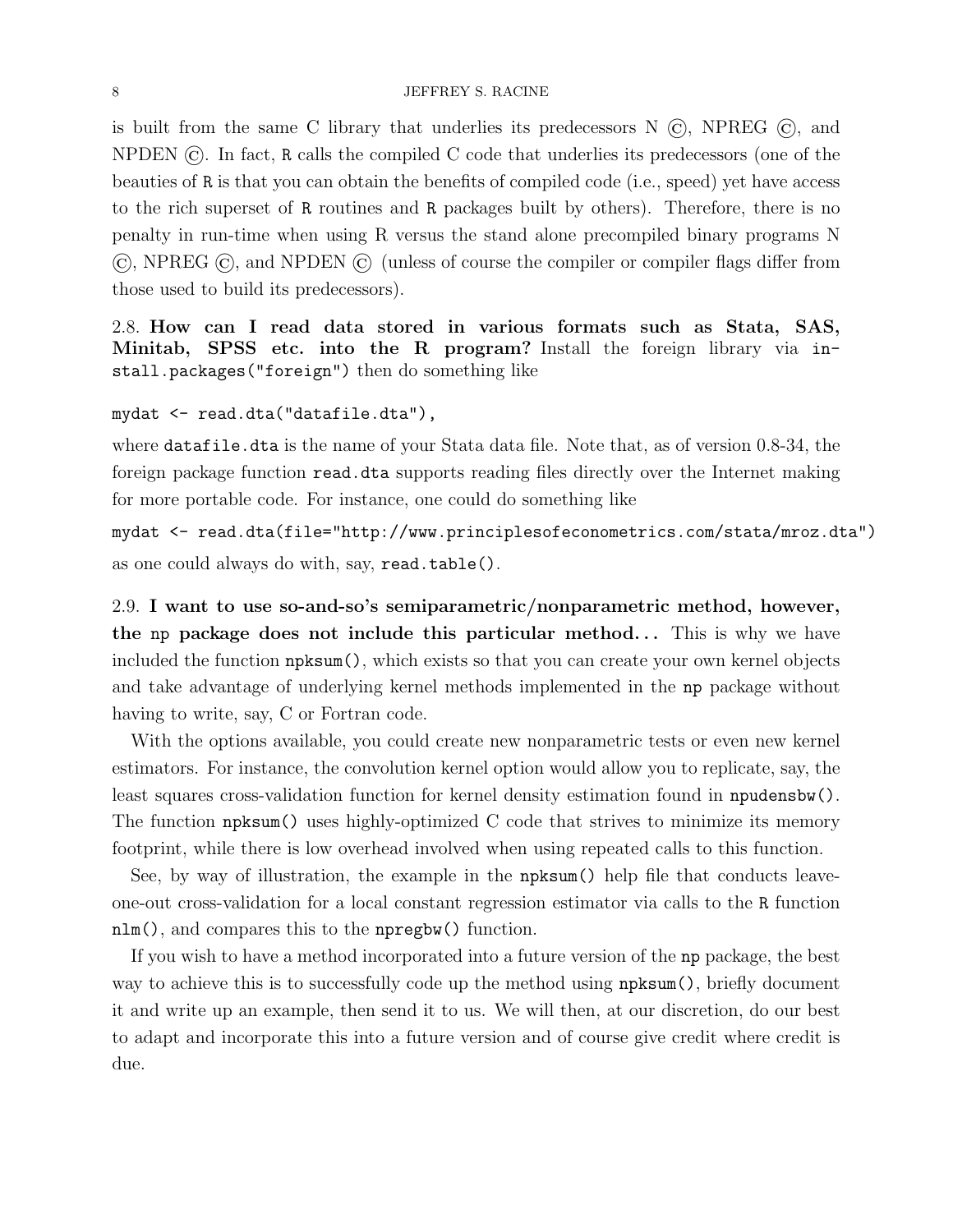<span id="page-8-0"></span>2.10. Cross-validation takes forever, and I can't wait that  $\log$ ... This is the most common complaint from frustrated users coming to terms with numerically demanding statistical methods. I am fond of saying 'if you want the wrong answer, I can give it to you right away', but this wears thin quickly.

(1) Some background may be in order. Suppose, by way of illustration, that you are conducting nonparametric regression (local constant or local linear) for a given bandwidth vector (nonparametric kernel regression is simply locally weighted least squares estimation). Let  $g(x)$  denote the true conditional mean at some point x, and  $\hat{g}(x)$ some estimate. To solve this problem requires computing weighted least squares not once (as would be the case for parametric regression), but  $n$  times (the weights are local to the point at which you construct the regression model,  $x_i$ ,  $i = 1, \ldots, n$ . That is, to compute  $\hat{g}(x_i)$ ,  $i = 1, \ldots, n$  requires an order of magnitude  $(O(n))$  times more computation than that for parametric regression. So, for a given bandwidth, we require  $O(n)$  more computation than parametric regression. But to determine the appropriate bandwidth vector, we minimize, say, a cross-validation function numerically, which requires a large number of evaluations of some objective function, say the delete-one least squares criterion function  $CV = n^{-1} \sum_{i=1}^{n} (y_i - \hat{g}_{-i}(x_i))^2$  where  $\hat{g}_{-i}(x_i)$  is the leave-one-out estimator of  $g(x_i)$ . This takes a problem that is already an order of magnitude more computationally involved than parametric regression and again increases the computational burden by potentially another order of magnitude. It is evident that as n increases the computational burden associated with optimal bandwidth selection will increase exponentially.

In general, cross-validation methods have run times that are proportional to the square of the number of observations (of computational order  $n^2$  hence a doubling of the sample size will increase run time by a factor of four). The solution I currently favor is to run the code in a parallel computing environment. The underlying C code for np is MPI-aware (MPI denotes the 'message passing interface', a popular parallel programming library that is an international standard), and a version of the np package titled 'npRmpi' exists for running jobs in a parallel environment that leverages the Rmpi package  $([12])$  $([12])$  $([12])$ .<sup>[1](#page-8-1)</sup>

With respect to the npRmpi package, kindly note that I cannot assist with issues surrounding installation and setup due to the vast heterogeneity of MPI implementations and methods for executing such programs. You are instead strongly advised to seek local advice from your sysadmin or others. The document npRmpi.pdf may

<span id="page-8-1"></span><sup>&</sup>lt;sup>1</sup>We are extremely grateful to Hao Yu for providing the MPI functionality contained in the Rmpi package.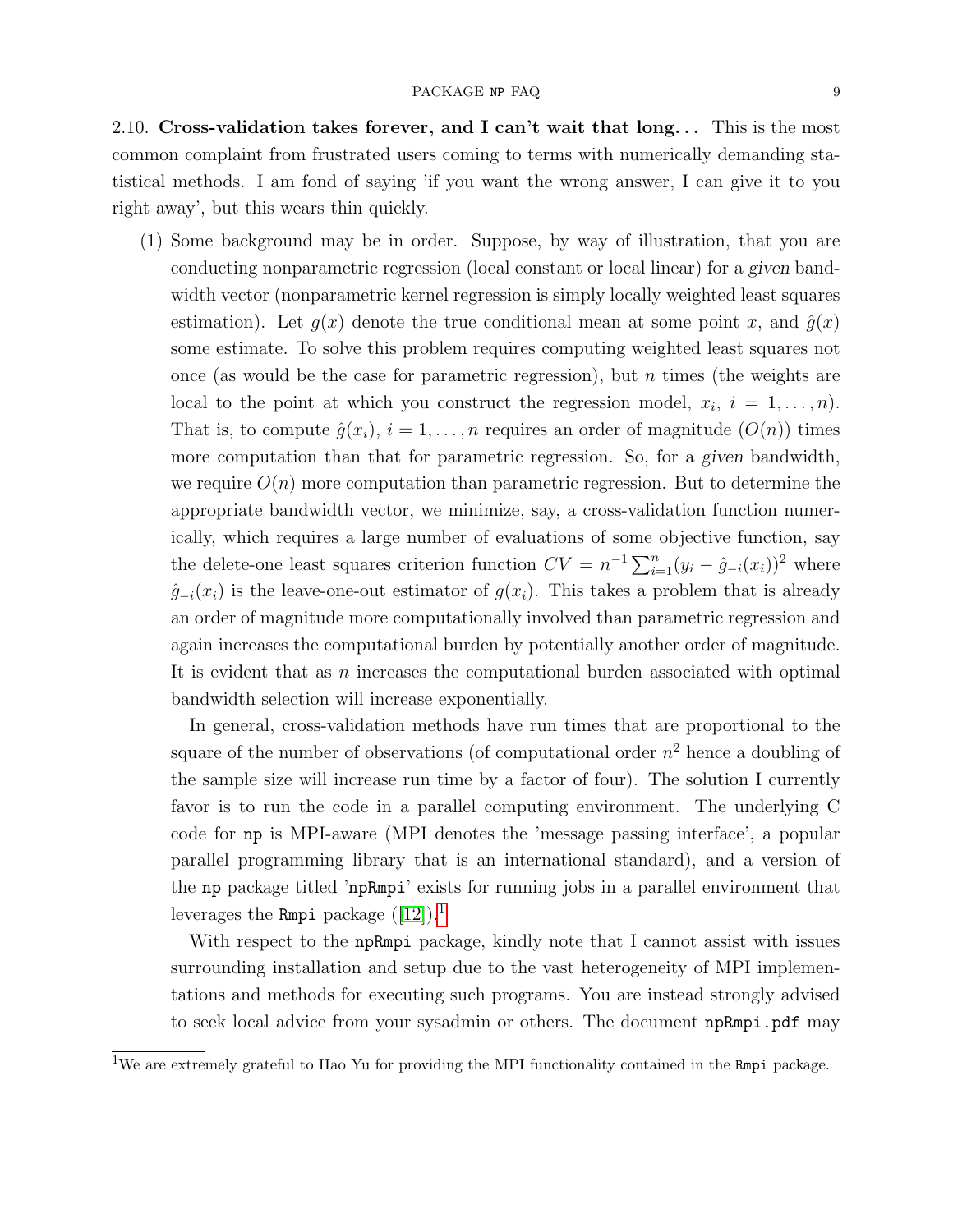#### 10 JEFFREY S. RACINE

contain some useful information for such issues. You might also want to first get the Rmpi package installed and running properly as once you are at this stage it ought to then be trivial to install the npRmpi package. Also note that running programs in a parallel environment requires minor differences in how np functions are called, and you would be wise to examine the examples in the demo directory (download and unpack the source code and look in this directory) and the overview file npRmpi.pdf in the inst/doc/ directory of the npRmpi package you downloaded and unpacked.

(2) Alternatively, you can use the method outlined in Racine (1993) [\[9\]](#page-38-10). The method is based on the fact that the unknown constant  $c_i$  (the 'scale factor') in the formula  $c_j \sigma_j n^{-1/(2p+r)}$  is independent of the sample size, so one can conduct bandwidth selection on random subsets and do this for a large number of subsets then take the mean/median over these subsets and feed the scale factor into the final routine for the entire sample. Below you will find simple R code that replicates the method using numerical search and resampling without replacement rather than the grid method outlined in [\[9\]](#page-38-10) (both have equivalent properties but this is perhaps simpler to implement using the np package).

```
## Regression example
## Generate a moderately large data set
set.seed(12345)
n \le -100000x1 \leftarrow runif(n)x2 \leftarrow runif(n)y \leftarrow 1 + x1 + \sin(pix) + \text{norm}(n, sd = .1)## Set the number of resamples and the subsample size
num.res <- 50
n.sub < -250## Create a storage matrix
bw.mat <- matrix(NA,nrow=num.res,ncol=2)
## Get the scale factors for resamples from the full sample of size n.sub
options(np.messages=FALSE)
```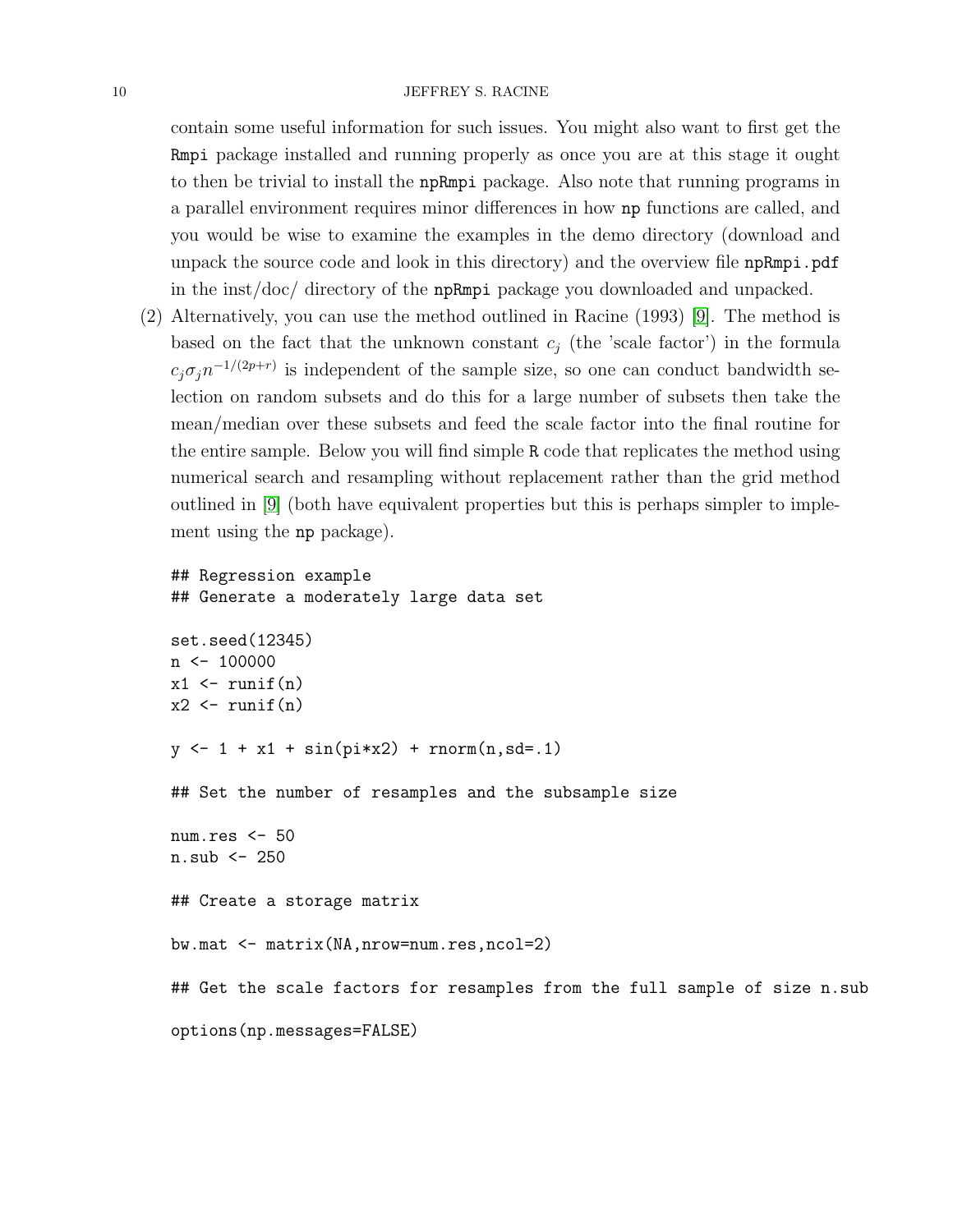```
for(i in 1:num.res) {
  cat(paste("Replication", i, "of", num.res, "...\r"))bw.mat[i, ] \leftarrow npregbw(y^x x1+x2, \text{regtype="11",})subset=sample(n,n.sub))$sfactor$x
}
## A function to compute the median of the columns of a matrix
colMedians <- function(data) {
  colmed <- numeric(ncol(data))
  for(i in 1:ncol(data)) {
    \text{colmed}[i] \leq - \text{median}(\text{data}[,i])}
  return(colmed)
}
## Take the median scale factors
bw <- colMedians(bw.mat)
## The final model for the full dataset
model.res <- npreg(y<sup>-x1+x2</sup>,bws=bw,regtype="ll",bwscaling=TRUE)
## Hat tip to Yoshi Fujiwara <yoshi.fujiwara@gmail.com> for this
## nice example
n \le -100000library(MASS)
rho <- 0.25
Sigma \leftarrow matrix(c(1,rho,rho,1),2,2)
mydat <- mvrnorm(n=n, rep(0, 2), Sigma)
x \leftarrow \text{mydat}[, 1]y \leftarrow \text{mydat}[, 2]rm(mydat)
num.res <- 100
n.sub <- 100
```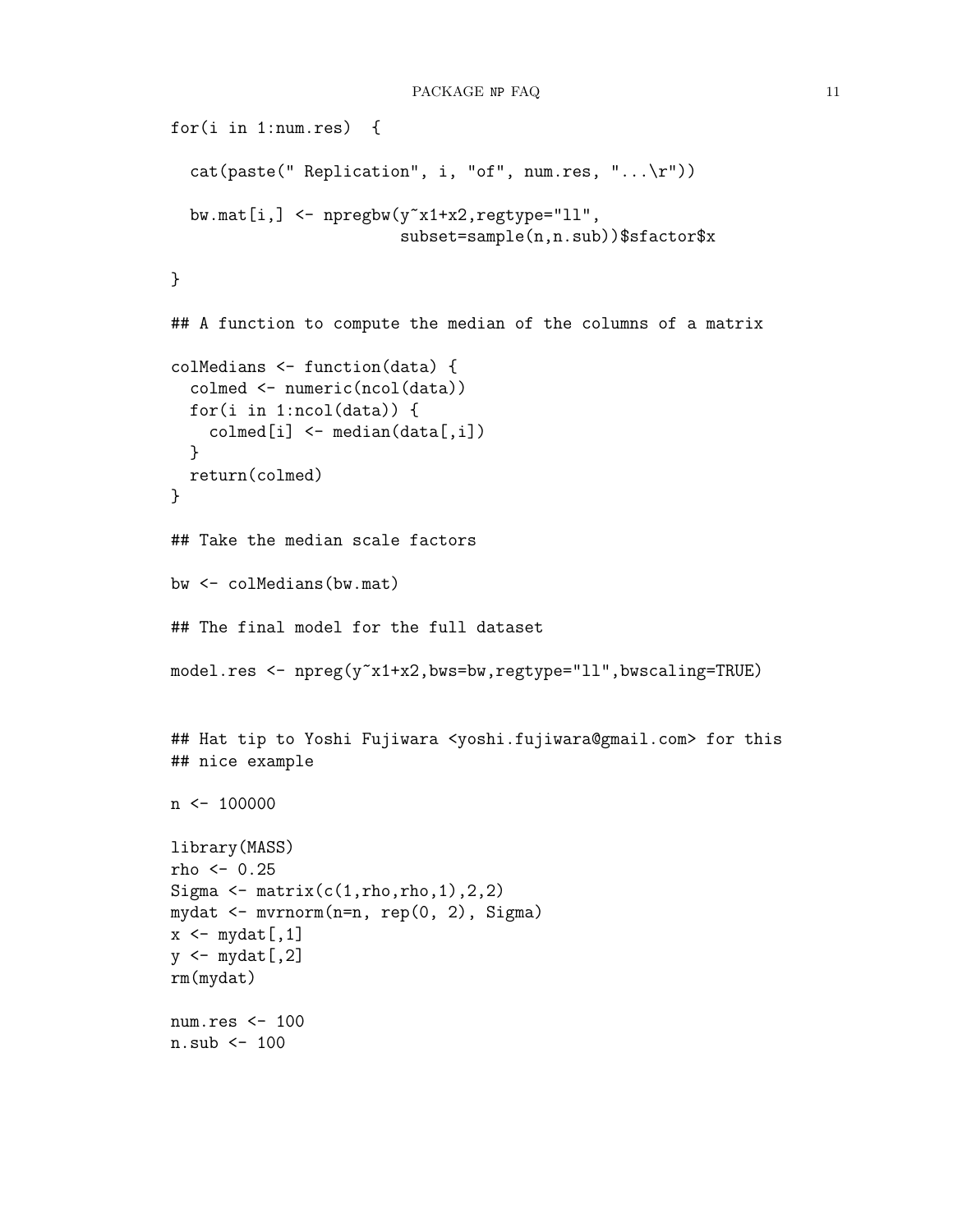```
bw.mat <- matrix(NA,nrow=num.res,ncol=2)
options(np.messages=FALSE)
for(i in 1:num.res) {
  bw \leq npcdensbw(y x, subset=sample(n,n.sub))
  bw.mat[i,] <- c(bw$sfactor$y,bw$sfactor$x)
}
colMedians <- function(data) {
 colmed <- numeric(ncol(data))
 for(i in 1:ncol(data)) {
   \text{colmed}[i] \leq \text{median}(data[, i])}
 return(colmed)
}
bw <- colMedians(bw.mat)
bw <- npcdensbw(y ~ x, bws=bw, bwscaling=TRUE, bandwidth.compute=FALSE)
summary(bw)
plot(bw,xtrim=.01)
```
- (3) Barring this, you can set the search tolerances to be a bit less terse (at the expense of potential accuracy, i.e., becoming trapped in local minima) by setting, say, tol=0.1 and ftol=0.1 in the respective bandwidth routine (see the docs for examples). Also, you can set nmulti=1 which overrides the number of times the search procedure restarts from different random starting values (the default is to restart k times where  $k$  is the number of variables). Be warned, however, that this is *definitely not recom*mended and should be avoided at all costs for all but the most casual examination of a relationship. One ought to use multistarting for any final results and never override default search tolerances unless increasing multistarts beyond the default. Results based upon exhaustive search often differ dramatically from that based on limited search achieved by overriding default search tolerances.
- (4) For those who like to tinker and who work on a \*NIX system with the gcc compiler suite, you can change the default compiler switches used for building R packages which may generate some modest improvements in run time. The default compiler switches are

 $-g - 02$ 

and are set in the  $R-*.*.*/etc/Makeconf$  file (where \*.\*.\* refers to your R version number, e.g. R-2.10.1). You can edit this file and change these defaults to

-O3 -ffast-math -fexpensive-optimizations -fomit-frame-pointer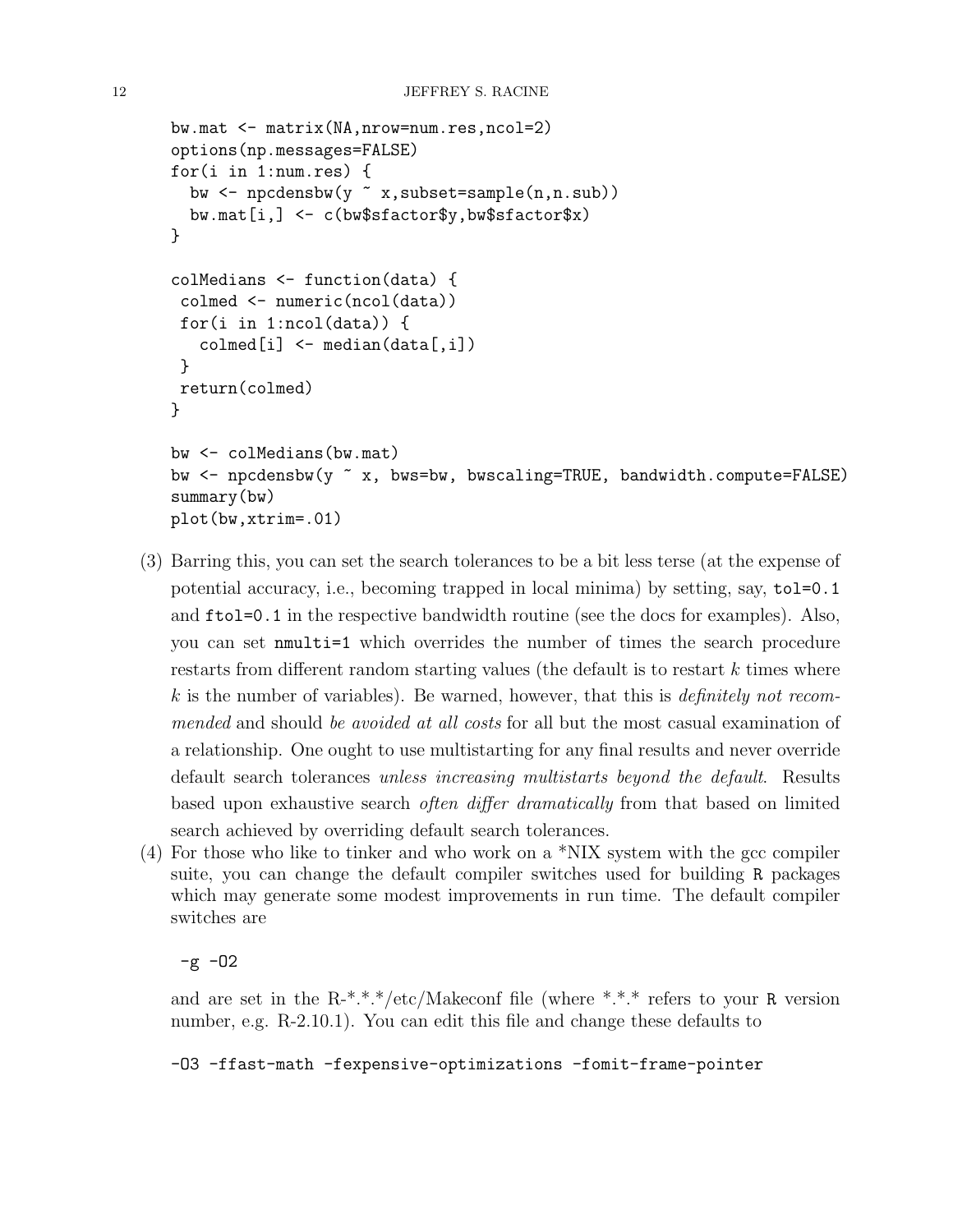#### PACKAGE NP FAQ 13

then reinstall the np package and you may experience some improvements in run time. Note that the -g flag turns on production of debugging information which can involve some overhead, so we are disabling this feature. This is not a feature used by the typical applied researcher but if you envision requiring this it is clearly trivial to re-enable debugging. I typically experience in the neighborhood of a 0-5% reduction in run time for data-driven bandwidth selection on a variety of systems depending on the method being used, though mileage will of course vary.

(5) Finally, I have recently been working on extending regression splines (as opposed to smoothing splines<sup>[2](#page-12-1)</sup>) to admit categorical predictors (see references for papers with Yang and Ma in the crs package). Because regression splines involve simple (i.e., 'global' as opposed to local) least-squares fits, they scale much better with respect to the sample size so for large sample sizes you may wish to instead consider this approach (kindly see my webpage for further details). You can run cross-validation with hundreds of thousands of observations on a decent desktop in far less time than that required for cross-validated kernel estimates. Be forewarned, however, that the presence of categorical predictors can lead to increased execution time unless the option kernel=FALSE is invoked (the default is to use local kernel weighting in the presence of categorical predictors).

<span id="page-12-0"></span>2.11. Is there a way to figure out roughly how long cross-validation will take on a large sample? Certainly. You can run cross-validation on subsets of your data of increasing size and time each run, then estimate a double-log model of sample size on run time (run time can be approximated by a linear log-log model) and then use this to predict approximate run-time. The following example demonstrates this for a simple model, but you can modify it trivially for your data. Note that the larger is n.max the more accurate it will likely be. Note that we presume your data is in no particular order (if it is, you perhaps ought to shuffle it first). We plot the log-log model fit and prediction along with that expressed in hours.

## Set the upper bound (n.max > 100) for the sub-samples on which you ## will run cross-validation (perhaps n.max = 1000 (or 2000) ought to ## suffice). For your application, n will be your sample size

## n <- 2000

<span id="page-12-1"></span><sup>2</sup>Unlike regression splines, a smoothing spline places a knot at each data point and penalizes the fit for lack of smoothness as defined by the second derivative (typically cubic splines are used). When the penalty is zero this produces a function that interpolates the data points. When the penalty is infinite, this delivers the linear OLS fit to the data.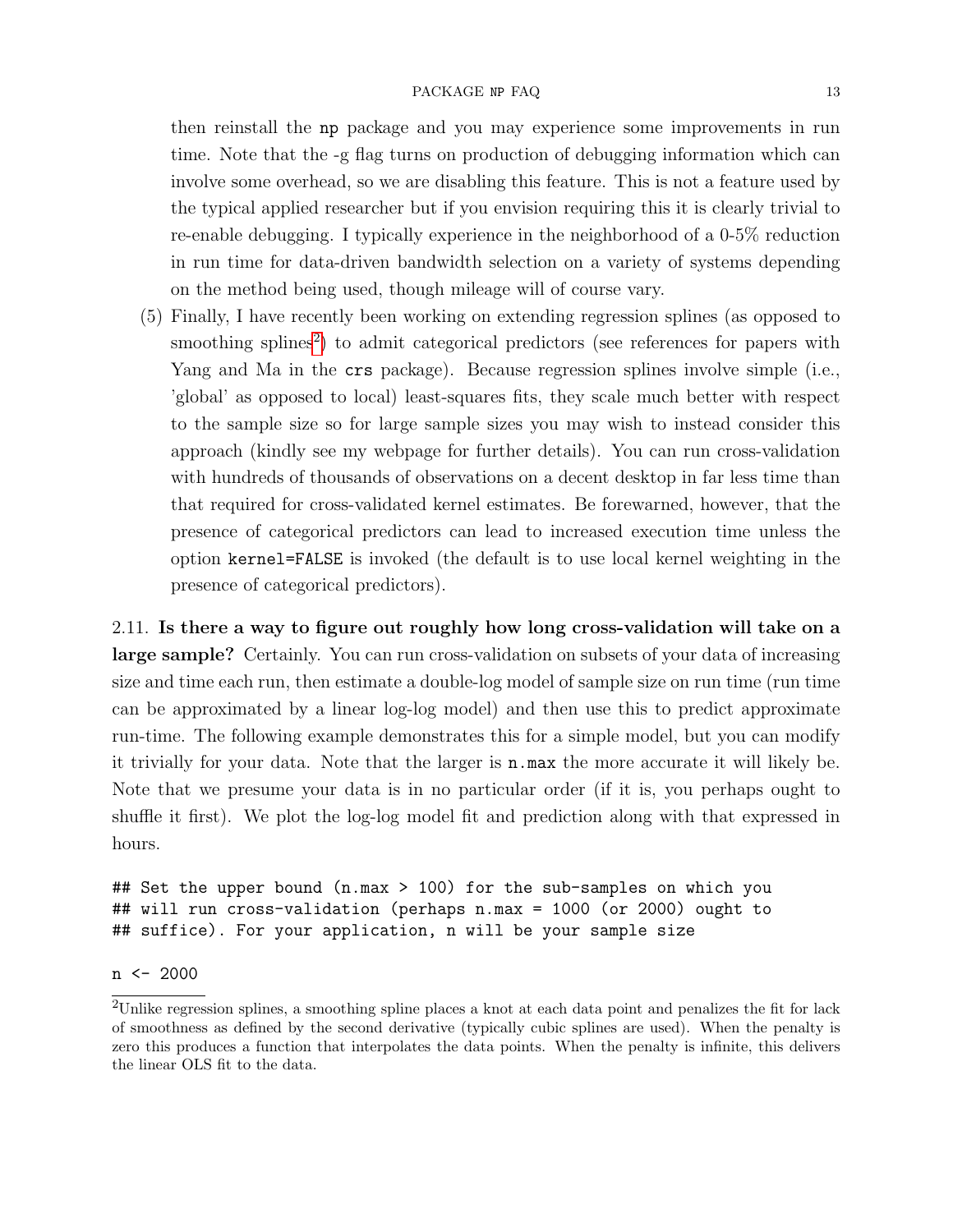```
n.max <- 1000
x \leftarrow \text{runif}(n)y \leftarrow 1 + x + \text{norm}(n)n.\text{seq} \leftarrow \text{seq}(100, n.\text{max}, \text{by=100})time.seq <- numeric(length(n.seq))
for(i in 1:length(n.seq)) {
  time.seq[i] \leq system.time(npregbw(y<sup>\propto</sup>x, subset=seq(1:n.seq[i])))[3]
}
## Now fit a double-log model and generate/plot actual values plus
## prediction for n (i.e., approximate run time in hours)
log.time <- log(time.seq)
log.n \leftarrow log(n.\text{seq})model <- lm(log.time~log.n)
n.\text{seq.}aug \leq c(n.\text{seq.}n)time.fcst <- exp(predict(model,newdata=data.frame(log.n=log(n.seq.aug))))
par(mfrow=c(2,1))plot(log(n.seq.aug),log(time.fcst),type="b",
     xlab="log(Sample Size)",
     ylab="log(Run Time)",
     main="Approximate Run Time (log seconds)")
plot(n.seq.aug,time.fcst/3600,type="b",
     xlab="Sample Size (n)",
     ylab="Hours",
     main="Approximate Run Time (hours)",
     sub=paste("Predicted run time for n =", n, "observations:",
     signif(time.fcst[length(time.fcst)]/3600, digits=2),
     "hours"))
```
<span id="page-13-0"></span>2.12. Where can I get some examples of R code for the np package in addition to the examples in the help files? Start R then type demo(package="np") and you will be presented with a list of demos for constrained estimation, inference, and so forth. To run one of these demos type, for example, demo(npregiv) (note that you must first install the rgl package to run this particular demo).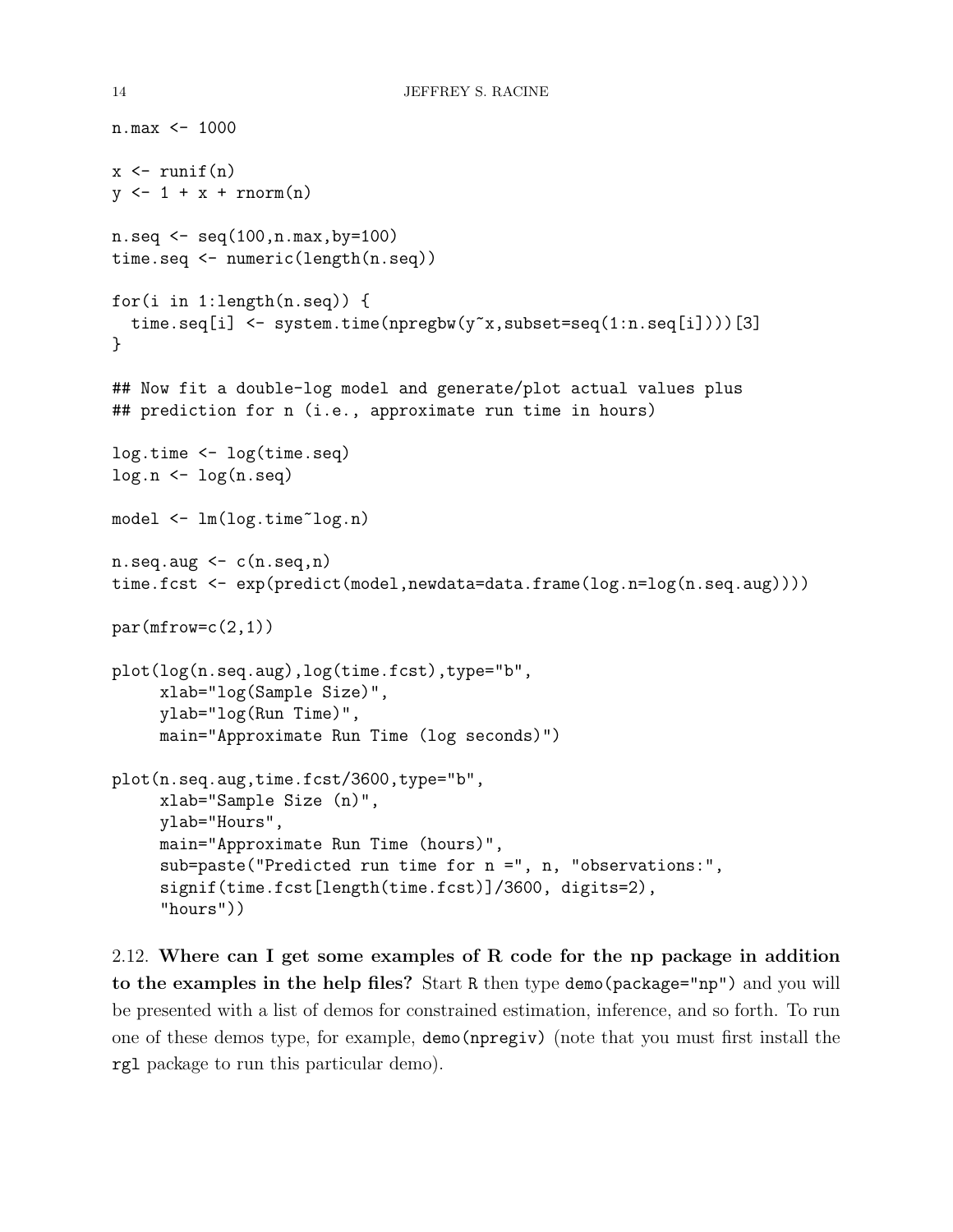To find the location of a demo type system.file("demo","npregiv.R",package="np") for example, then you can take the source code for this demo and modify it for your particular application.

You can also find examples and illustrations at the 'Gallery' located at [http://socserv.](http://socserv.mcmaster.ca/racinej/Gallery/Home.html) [mcmaster.ca/racinej/Gallery/Home.html](http://socserv.mcmaster.ca/racinej/Gallery/Home.html).

<span id="page-14-0"></span>2.13. I need to apply a boundary correction for a univariate density estimate how can I do this? As of version 0.60.5, you can use either npuniden. boundary (boundary kernel functions) or npuniden.reflect (data reflection).

<span id="page-14-1"></span>2.14. I notice your density estimator supports manual bandwidths, the normalreference rule-of-thumb, likelihood cross-validation and least squares crossvalidation, but not plug-in rules. How can I use various plug-in rules for estimating a univariate density? For the univariate case this is straightforward as the default R installation supports a variety of univariate plug-in bandwidths (see ?bw.nrd for details). For example, bs.SJ computes the bandwidths outlined in

```
Sheather, S. J. and Jones, M. C. (1991) A reliable data-based
bandwidth selection method for kernel density estimation.
_Journal of the Royal Statistical Society series B_, *53*,
683-690.
```
Incorporating these univariate plug-in bandwidth selectors into the univariate density estimation routines in np is straightforward as the following code snippet demonstrates. They will certainly be faster than the likelihood and least-squares cross-validation approaches. Also, you may not wish the density estimate for all sample realizations, but rather for a shorter grid. The following example demonstrates both and is closer in spirit to the density() function in base R.

```
x \leftarrow \text{rnorm}(10000)xeval \leftarrow seq(min(x),max(x),length=100)f \leftarrow npudens(tdat=x,edat=xeval,bws=bw.SJ(x))
```
You might even be tempted to use these in the multivariate case via  $bus = c(bw.SJ(x1),bw.SJ(x2),...)$ though these would be optimal for univariate densities and most certainly not for a multivariate density. However, for exploratory purposes these may be of interest to some users.

<span id="page-14-2"></span>2.15. I wrote a program using np and it does not work as I expected. . . There exist a rather extensive set of examples contained in the docs. You can run these examples by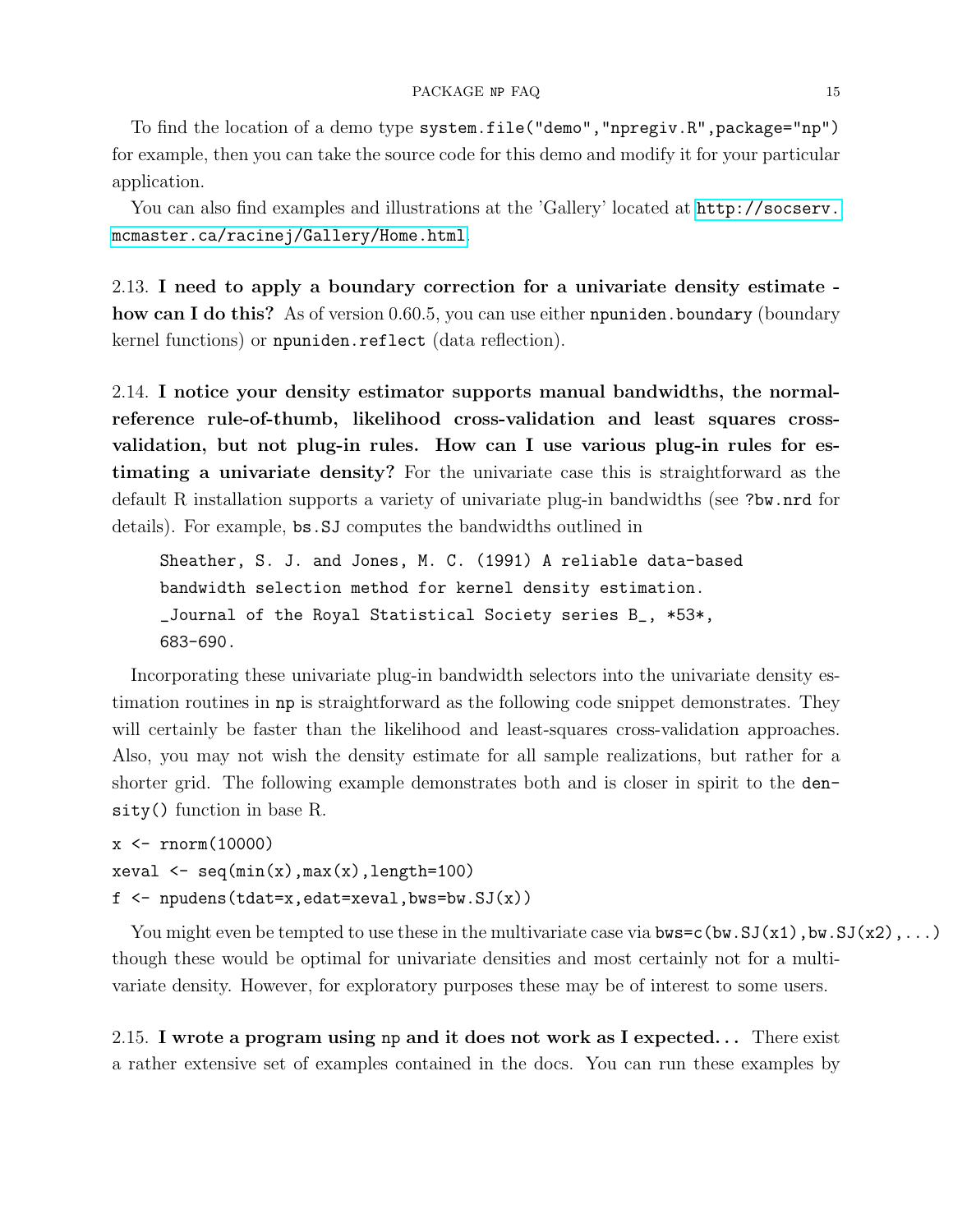typing  $\verb|example("infunctionname")$  where npfunctionname is, say, **w**, as in  $\verb|example("w")$ .  $^3$  $^3$ These examples all pass quality control and produce the expected results, so first see whether your problem fits into an existing example, and if not, carefully follow the examples listed in a given function for syntax issues etc.

If you are convinced that the problem lies with np (there certainly will be undiscovered 'features', i.e., bugs), then kindly send me your code and data so that I can replicate and help resolve the issue.

<span id="page-15-0"></span>2.16. Under Mac OS X, when I run a command no progress is displayed... This should no longer occur for np versions 0.30-0 and up. For previous versions, this reflected a peculiarity of console input/output  $(I/O)$  under Mac OS X. Note, however, that if you run R in a terminal rather than Rgui you will get the full  $*NIX<sup>4</sup>$  $*NIX<sup>4</sup>$  $*NIX<sup>4</sup>$  experience.

But also note that there is a platform-independent interface that does not suffer from this limitation called 'RStudio' that you might prefer to existing interfaces ([http://www.](http://www.rstudio.org) [rstudio.org](http://www.rstudio.org)).

<span id="page-15-1"></span>2.17. When some routines are running under MS Windows, R appears to be 'not responding.' It appears that the program is not 'hung', rather is simply computing. The previous stand-alone program  $(N \n\odot)$  always displayed useful **information...** This should no longer occur for np versions  $0.30-0$  and up. For previous versions, this reflected a peculiarity of the R Windows GUI, and was not specific to the np package.

From the R Windows FAQ. . .

"When using Rgui the output to the console seems to be delayed. This is deliberate: the console output is buffered and re-written in chunks to be faster and less distracting. You can turn buffering off or on from the 'Misc' menu or the right-click menu: <Ctrl-W> toggles the setting."

<span id="page-15-2"></span>2.18. Some results take a while, and my MS Windows computer is sluggish while R is running... You can easily change the priority of your R job on the fly, just as you might under \*NIX. Pull up the task manager (<Ctrl>-<Alt>-<Del>), go to the process list, and find the process Rgui.exe (or R.exe if you are running Rterm), select this process by left clicking on it, then right clicking will bring up a menu, select Set priority, then change priority to low and hit  $\langle \circ \mathbf{k} \rangle$ . For lengthy jobs this will make your life much smoother, and you can, say, run multiple jobs in low priority with no sluggishness whatsoever for your other

<span id="page-15-3"></span> ${}^{3}$ For a listing of all routines in the np package type: library(help="np").

<span id="page-15-4"></span><sup>&</sup>lt;sup>4\*</sup>NIX is often used to describe UNIX and other UNIX-like platforms (i.e., UNIX, BSD, and GNU/Linux distributions). I harbour strong preferences for \*NIX computing platforms.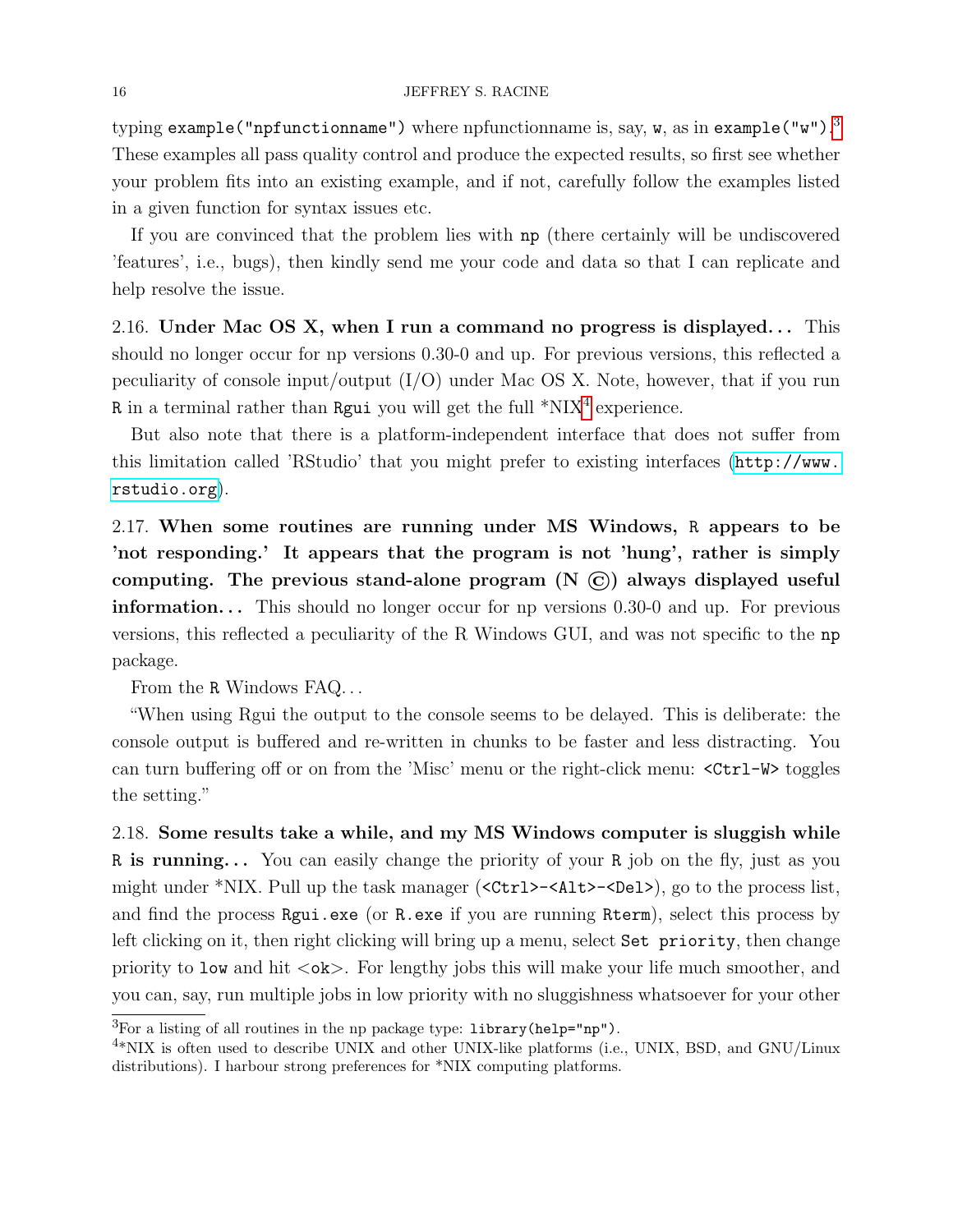applications (useful for queuing a number of long jobs). Alternatively, you could permanently change the default priority of R under MS Windows by modifying the properties of your R desktop icon.

<span id="page-16-0"></span>2.19. A variable must be cast as, say, a factor in order for np to recognize this as an unordered factor. How can I determine whether my data is already cast as a factor? Use the class() function. For example, define x <- factor(c("male","female")), then type  $class(x)$ .

<span id="page-16-1"></span>2.20. When I use  $plot()$  (npplot()) existing graphics windows are overwritten. How can I display multiple graphics plots in separate graphics windows so that I can see results from previous runs and compare that to my new run? Use the dev.new() command in between each call to plot(). This will leave the existing graphics window open and start a new one. The command dev. list() will list all graphics windows, and the command dev.set(integer.foo) will allow you to switch from one to another and overwrite existing graphics windows should you so choose.

Alternately, you can use RStudio (<http://www.rstudio.org>) where the plot window is such that previous plots can be recalled on the fly, resized, saved in various formats etc.

<span id="page-16-2"></span>2.21. Sometimes plot() fails to use my variable names... This should not occur unless you are using the data frame method and not naming your variables (e.g., you are doing something like data.frame(ordered(year))). To correct this, name your variables in the respective data frame, as in

data <- data.frame(year=ordered(year),gdp) so that the ordered factor appears as 'year' and not 'ordered.year'

<span id="page-16-3"></span>2.22. Sometimes plot() appends my variable names with .ordered or .factor. . . See also [2.21](#page-16-2) above.

<span id="page-16-4"></span>2.23. I specify a variable as factor() or ordered() in a data frame, then call this when I conduct bandwidth selection. However, when I try to plot the resulting object, it complains with the following message: Error in eval(expr, envir, enclos) : object variable not found...

This arises because plot() (npplot()) tries to retrieve the variable from the environment but you have changed the definition when you called the bandwidth selection routine (e.g., npregbw(y~x,data=dataframe)).

To correct this, simply call plot() with the argument data=dataframe where dataframe is the name of your data frame.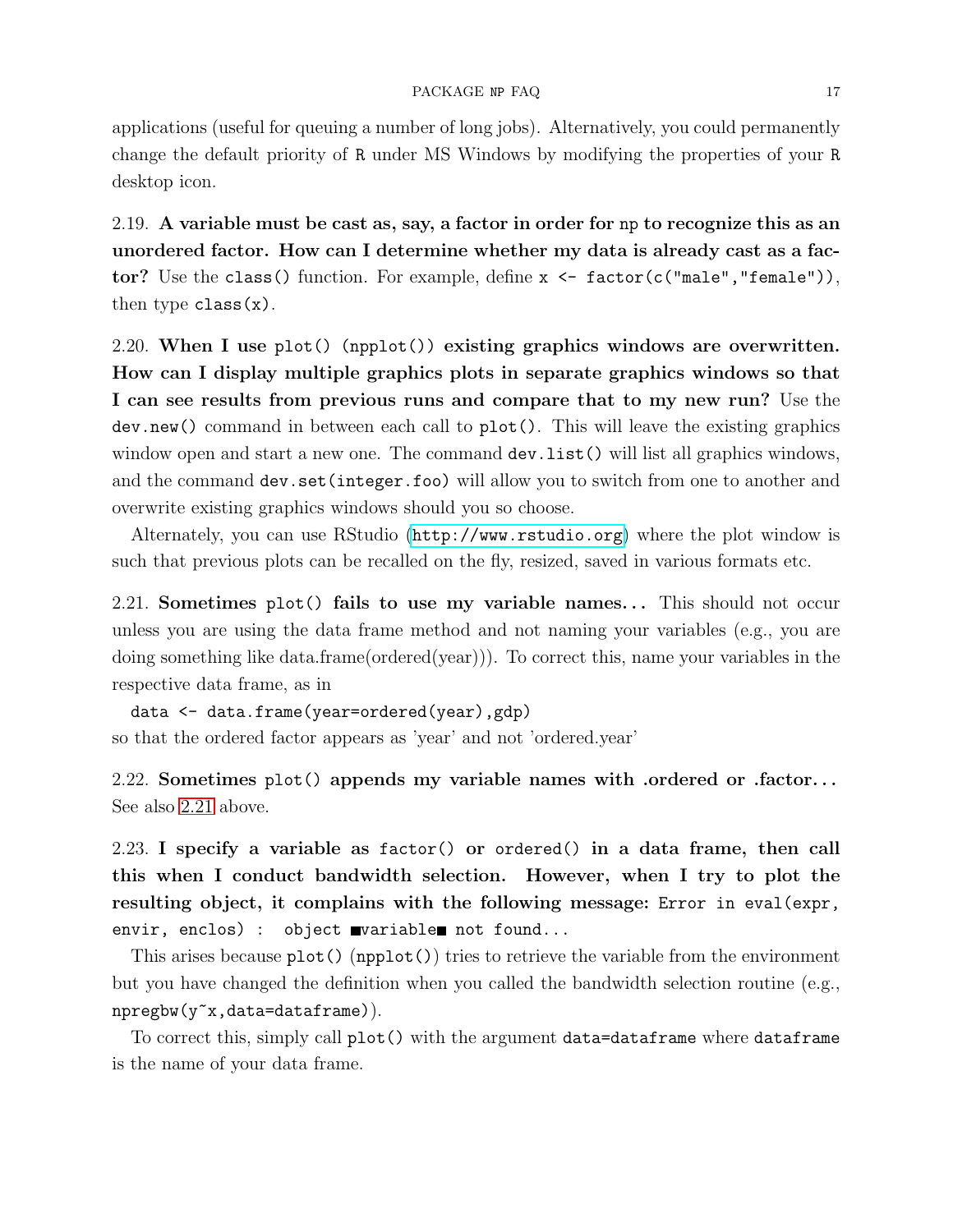<span id="page-17-0"></span>2.24. My np code produces errors when I attempt to run it... First, it is good practice to name all arguments (see the docs for examples) as in npregbw(formula= $y^x$ x) (i.e., explicitly call formula for functions that use named formulas). This will help the code return a potentially helpful error message.

Next, follow the examples listed at the end of each function help page closely (i.e., ?npreg then scroll down to Examples:). See also [2.15](#page-14-2) above.

<span id="page-17-1"></span>2.25. I have (numeric) 0/1 dummy variable regressors in my parametric model. Can I just pass them to the np functions as I would in a parametric setting? In general, definitely not – you need to correctly classify each variable as type factor and treat it as one variable only. By way of example, suppose in your data you have created dummy variables for year, for example, dummy06 which equals 1 for 2006, 0 otherwise, dummy07 which equals 1 for 2007, 0 otherwise etc. We create these by habit for parametric models. But, the underlying variable is simply year, which equals 2006, 2007, and so forth.

In np (and R in general), you get to economize by just telling the function that the variable 'year' is ordered, as in ordered(year), where year is a vector containing elements 2006, 2007 etc. Of course, seasoned R users would appreciate that this is in fact the simple way to do it with a parametric model as well.

You would *never*, therefore, just pass dummy variables to an **np** function as you would for linear parametric models. The *only* exception is where you have only one  $0/1$  dummy for one variable, say 'sex', and in this case you still would have to enter this as factor(sex) so that the np function recognizes this as a factor (otherwise it would treat it as continuous and use a kernel function that is inappropriate for a factor).

## <span id="page-17-2"></span>2.26. I have a categorical variable, ignored the advice in items [2.19](#page-16-0) and [2.25,](#page-17-1) and R terminates with the following error.

\*\* Fatal Error in routine kernel\_bandwidth() \*\* variable 0 appears to be constant! \*\* Program terminated abnormally!

Presuming your variable is not in fact a constant (i.e., is not in fact a 'variable'), this can only occur in the case where a variable is 'pathological' in that it has IQR=0 but std>0 (see the section titled 'Changes from Version 0.30-1 to 0.30-2 [19-Apr-2009]' for further details). This should no longer occur for np versions 0.30-2 and up.

<span id="page-17-3"></span>2.27. Rgui appears to crash. There must be a bug in the program. Try running your code using the terminal (i.e., Rterm in Windows or R in a Mac OS X terminal) and see whether you get the message in item [2.26.](#page-17-2)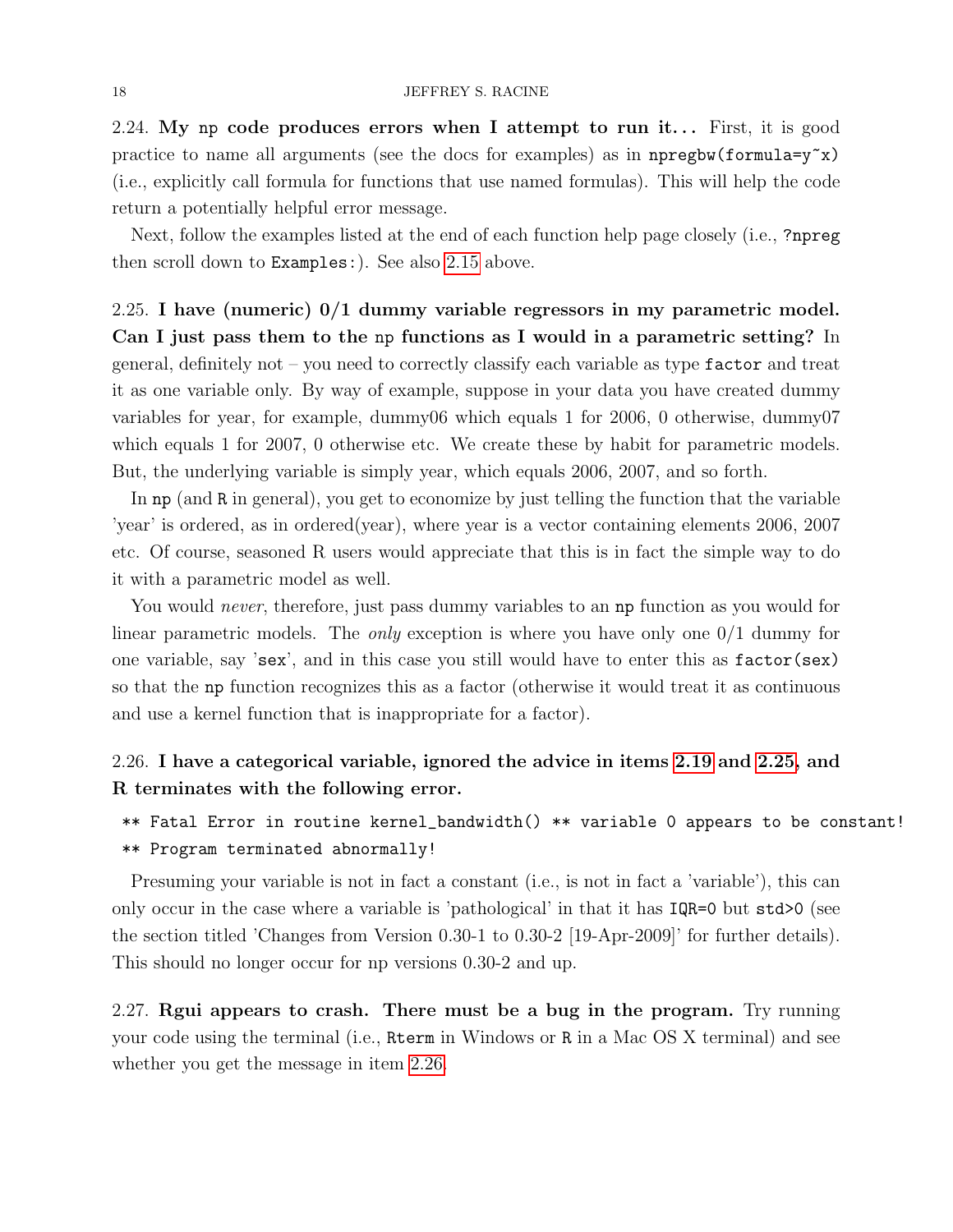<span id="page-18-0"></span>2.28. Can I skip creating a bandwidth object and enter a bandwidth directly? Certainly, though I would advise doing so for exploratory data analysis only. For example, attach a dataset via

```
data(cps71)
attach(cps71)
then enter, say,
plot(age,logwage,main="Manual Bandwidth Example")
lines(age,fitted(npreg(logwage~age,bws=1)),col="blue",lty=1)
lines(age,fitted(npreg(logwage~age,bws=2)),col="red",lty=2)
lines(age,fitted(npreg(logwage~age,bws=3)),col="green",lty=3)
legend(20,15,
       c("h=1","h=2","h=3"),
       col=c("blue","red","green"),
       lty=c(1,2,3)
```
to plot the local constant estimator with bandwidths of 1, 2, and 3 years. Note that the age variable is already sorted in this dataset. If your data is not sorted you will need to do so prior to plotting so that your lines command works properly. Or see [2.29](#page-18-1) below for a multivariate example.

<span id="page-18-1"></span>2.29. When I estimate my gradients and there are two or more covariates and then extract them with the gradients() function, they are not 'smooth', though if I plot a model with the gradients=TRUE option, they are. The gradients() function must be broken... The function  $plot()$  (npplot()) plots 'partial' means and gradients. In other words, it plots  $x_1$  versus  $\hat{g}(x_1, \bar{x}_2)$  for the partial mean, where  $\bar{x}_2$  is, say, the median/modal value of  $x_2$ . It also plots  $x_1$  versus  $\partial \hat{g}(x_1, \bar{x}_2)/\partial x_1$  for the gradient. Note that we are controlling for the values of the other covariate(s). This is in effect what people expect when they play with linear parametric models of the form  $y = \beta_0 + \beta_1 x_1 + \beta_2 x_2 + \epsilon$ since, given the additive nature of the model,  $\partial y/\partial x_1 = \beta_1$  (i.e., does not vary with  $x_2$ ).

The example below shows how you could manually generate the partial gradients (and means) for your data where the sample realizations form the evaluation data for  $x_1$  (unlike npplot() which uses an evenly spaced grid). Note we use the function uocquantile() to generate a vector that holds  $x_2$  constant at is median/modal value (i.e., the 0.5 quantile) in the evaluation data. The function uocquantile() can compute quantiles for ordered, unordered, and continuous data (see ?uocquantile for details).

n <- 100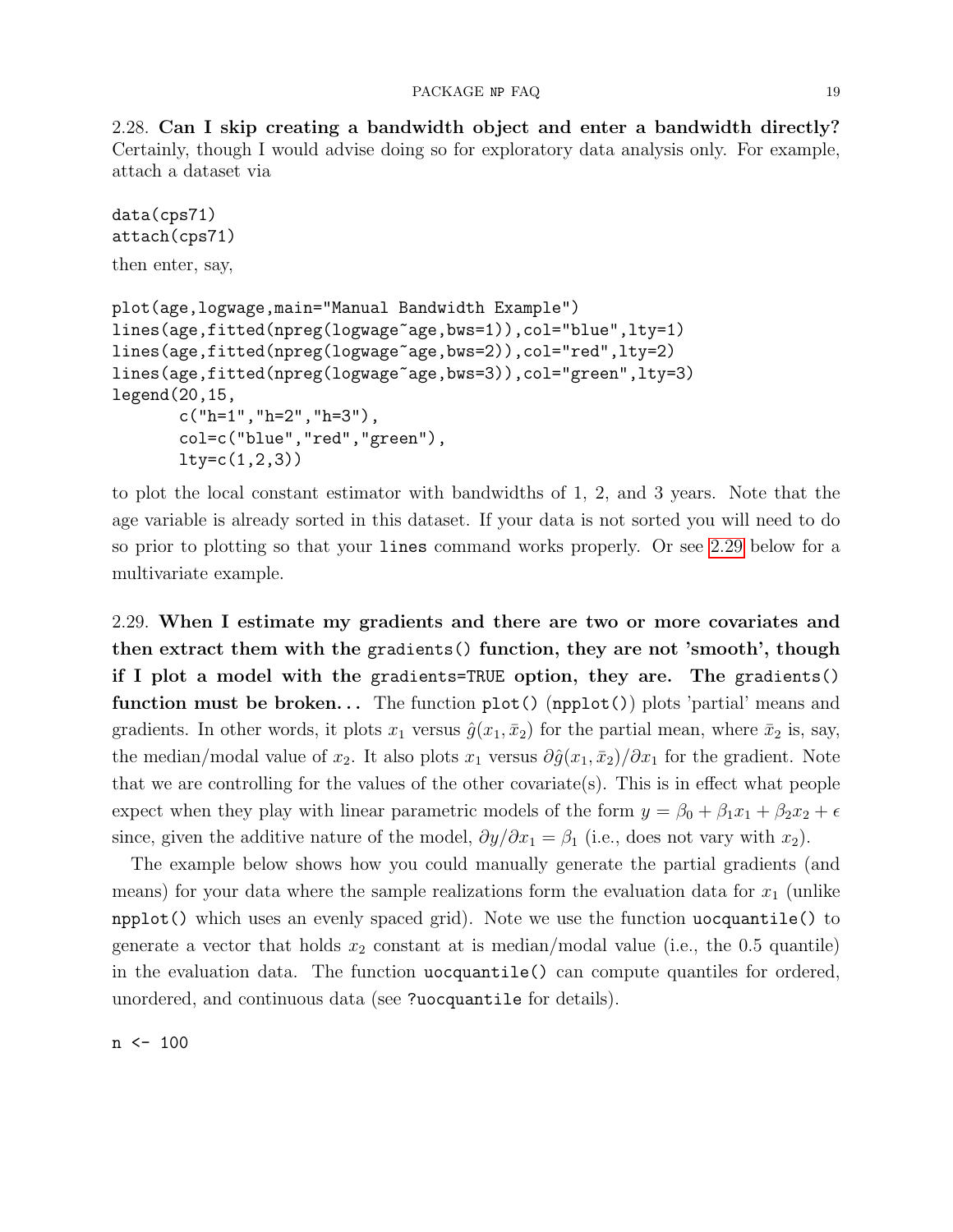```
x1 \leftarrow runif(n)x2 \leftarrow runif(n)y \leftarrow x1^2+x2^2 + \text{rnorm}(n, sd=.1)data.train \leq data.frame(x1, x2, y)bw \leq npregbw(y^{\sim}x1+x2),
                data=data.train,
                regtype="ll",
                bwmethod="cv.aic")
data.eval \leq data.frame(x1 = sort(x1),
                       x2 = rep(uocquantile(x2, .5), n))model <- npreg(bws=bw,
                 data=data.train,
                 newdata=data.eval,
                 gradients=TRUE)
```

```
plot(data.eval[,1],model$grad[,1],xlab="X1",ylab="Gradient",type="l")
```
Note that this uses the sorted sample realizations for x1 which is perfectly acceptable. If you want to mimic plot() exactly you will see that by default plot uses a grid of equally spaced values of length neval=50 as per below. Both are perfectly acceptable and the point is they control for the level of the non-axis variables.

```
data.eval \leq data.frame(x1 = seq(min(x1), max(x1), length=50),
                          x2 = rep(uocquantile(x2, .5), 50))
```
<span id="page-19-0"></span>2.30. I use plot() (npplot()) to plot, say, a density and the resulting plot looks like an inverted density rather than a density... This can occur when the datadriven bandwidth is dramatically undersmoothed. Data-driven (i.e., automatic) bandwidth selection procedures are not guaranteed always to produce good results due to perhaps the presence of outliers or the rounding/discretization of continuous data, among others. By default, npplot() takes the two extremes of the data (minimum, maximum i.e., actual data points) then creates an equally spaced grid of evaluation data (i.e., not actual data points in general) and computes the density for these points. Since the bandwidth is extremely small, the density estimate at these evaluation points is correctly zero, while those for the sample realizations (in this case only two, the min and max) are non-zero, hence we get two peaks at the edges of the plot and a flat bowl equal to zero everywhere else.

This can also happen when your data is heavily discretized and you treat it as continuous. In such cases, treating the data as ordered may result in more sensible estimates.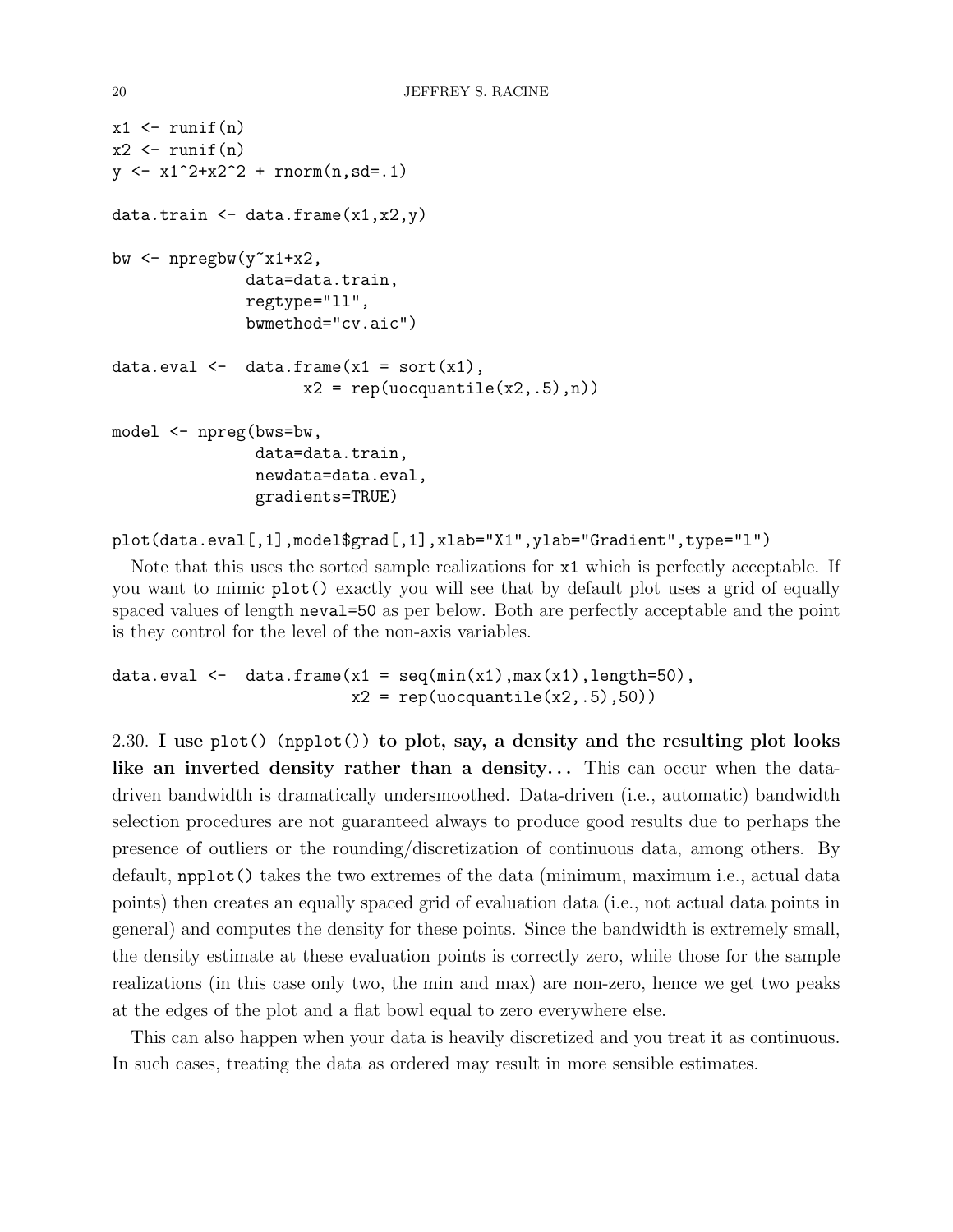<span id="page-20-0"></span>2.31. Can npksum() compute analytical derivatives with respect to a continuous variable? As of version 0.20-0 and up, yes it can, using the operator = "derivative" argument, which is put to its paces in the following code snippet (this supports multiple arguments including "integral" and "convolution" in addition to "normal", the default).

```
Z <- seq(-2.23,2.23,length=100)
Zc <- seq(-4.47,4.47,length=100)
par(mfrow=c(2,2))plot(Z,main="Kernel",ylab="K()",npksum(txdat=0,exdat=Z,bws=1,
         ckertype="epanechnikov",ckerorder=2,operator="normal")$ksum,
         col="blue",type="l")
plot(Z,main="Kernel Derivative",ylab="K()",npksum(txdat=0,exdat=Z,bws=1,
         ckertype="epanechnikov",ckerorder=2,operator="derivative")$ksum,
         col="blue",type="l")
plot(Z,main="Kernel Integral",ylab="K()",npksum(txdat=0,exdat=Z,bws=1,
         ckertype="epanechnikov",ckerorder=2,operator="integral")$ksum,
         col="blue",type="l")
plot(Zc,main="Kernel Convolution",ylab="K()",npksum(txdat=0,exdat=Zc,bws=1,
```
ckertype="epanechnikov",ckerorder=2,operator="convolution")\$ksum, col="blue",type="l")

An alternative to computing analytical derivatives is to compute them numerically using finite-differences. One simply computes the kernel sum evaluating the sum with variable  $j$ set at  $x_j - h_j/2$  and calls this, say,  $ksum_{j1}$ , then again set at  $x_j + h_j/2$  and call this  $ksum_j 2$ , then compute  $\nabla = (ksum_{j2} - ksum_{j1})/h_j$ . This method has been used for both theoretical and applied work and produces consistent estimates of the derivatives, as of course do the analytical derivatives, providing that  $h \to 0$  as  $n \to \infty$  (which will not be the case in some settings, i.e., in the presence of irrelevant covariates and so forth). The following example provides a simple demonstration. See [2.29](#page-18-1) above for multivariate partial regression when using this method.

## In this example we consider the local constant estimator computed ## using npksum, and then use npksum to compute numerical derivatives ## using finite-difference methods, then finally compare them with the ## analytical ones.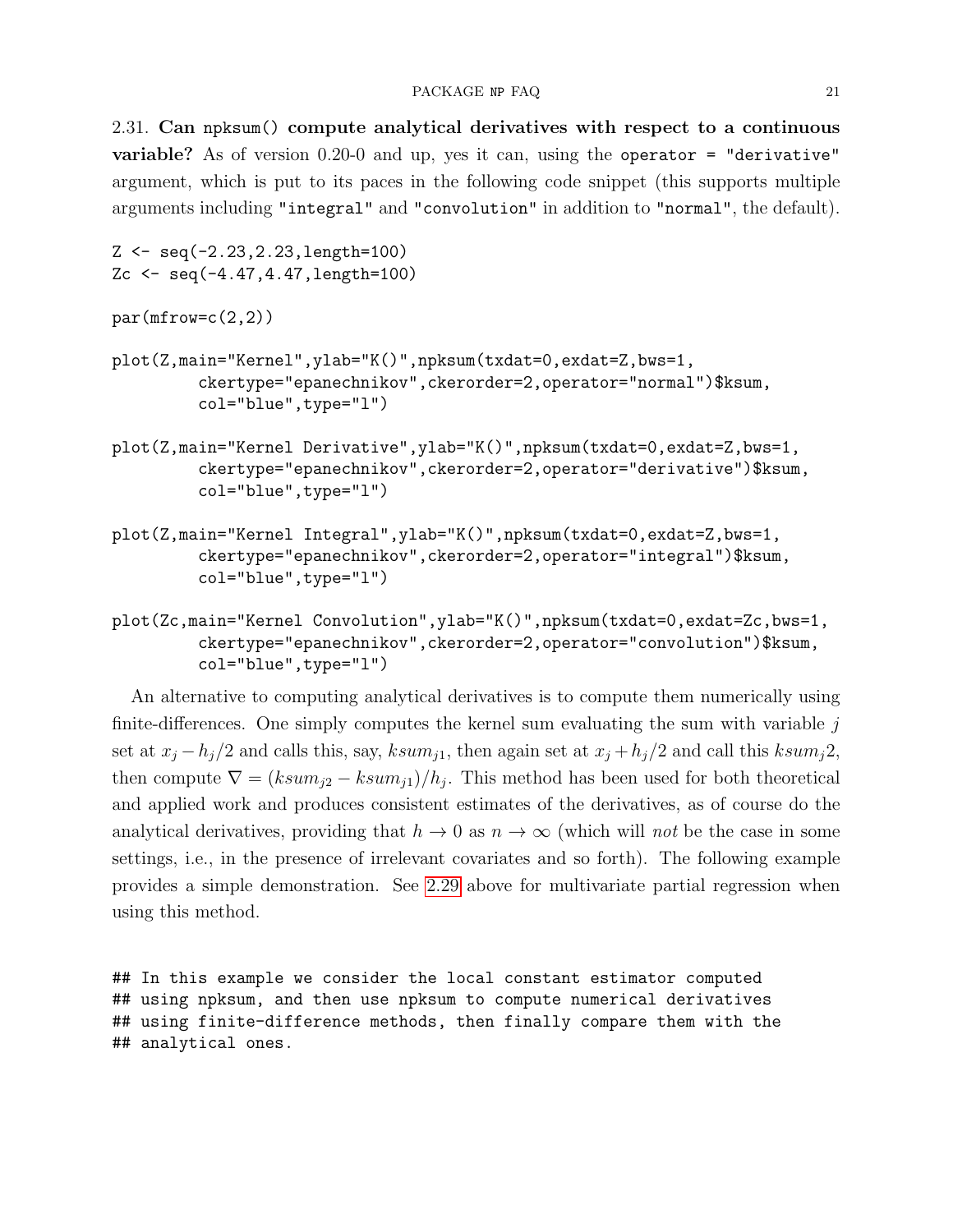```
data(cps71)
attach(cps71)
## Grab the cross-validated bandwidth
bw <- npregbw(logwage~age)
h \leq - bw$bw[1]
## Evaluate the local constant regression at x-h/2, x+h/2...
ksum.1 <- npksum(txdat=age, exdat=age-h/2,tydat=logwage,bws=bw)$ksum/
 npksum(txdat=age,exdat=age-h/2,bws=bw)$ksum
ksum.2 <- npksum(txdat=age, exdat=age+h/2,tydat=logwage,bws=bw)$ksum/
 npksum(txdat=age,exdat=age+h/2,bws=bw)$ksum
## Compute the numerical gradient...
grad.numerical <- (ksum.2-ksum.1)/h
## Compare with the analytical gradient...
grad.analytical <- gradients(npreg(bws=bw,gradient=TRUE))
## Plot the resulting estimates...
plot(age,grad.numerical,type="l",col="blue",lty=1,ylab="gradient")
lines(age,grad.analytical,type="l",col="red",lty=2)
legend(20,-0.05,c("Numerical","Analytic"),col=c("blue","red"),lty=c(1,2))
```

```
2.32. Can I use the npcmstest() function that implements the consistent test for
correct specification of parametric regression models as described in Hsiao, Li, &
Racine (2007) [6] to test for correct specification of the semiparametric partially
linear model? As Brennan Thompson points out, yes, you can.
```
To test a parametric linear specification against a semiparametric partially linear alternative, i.e.,

$$
H_0: y = X'\beta + Z'\gamma + u
$$
  

$$
H_1: y = X'\beta + g(Z) + u,
$$

you could use npcmstest() as follows:

```
lmodel <- lm(y~X+Z,y=TRUE,x=TRUE)
```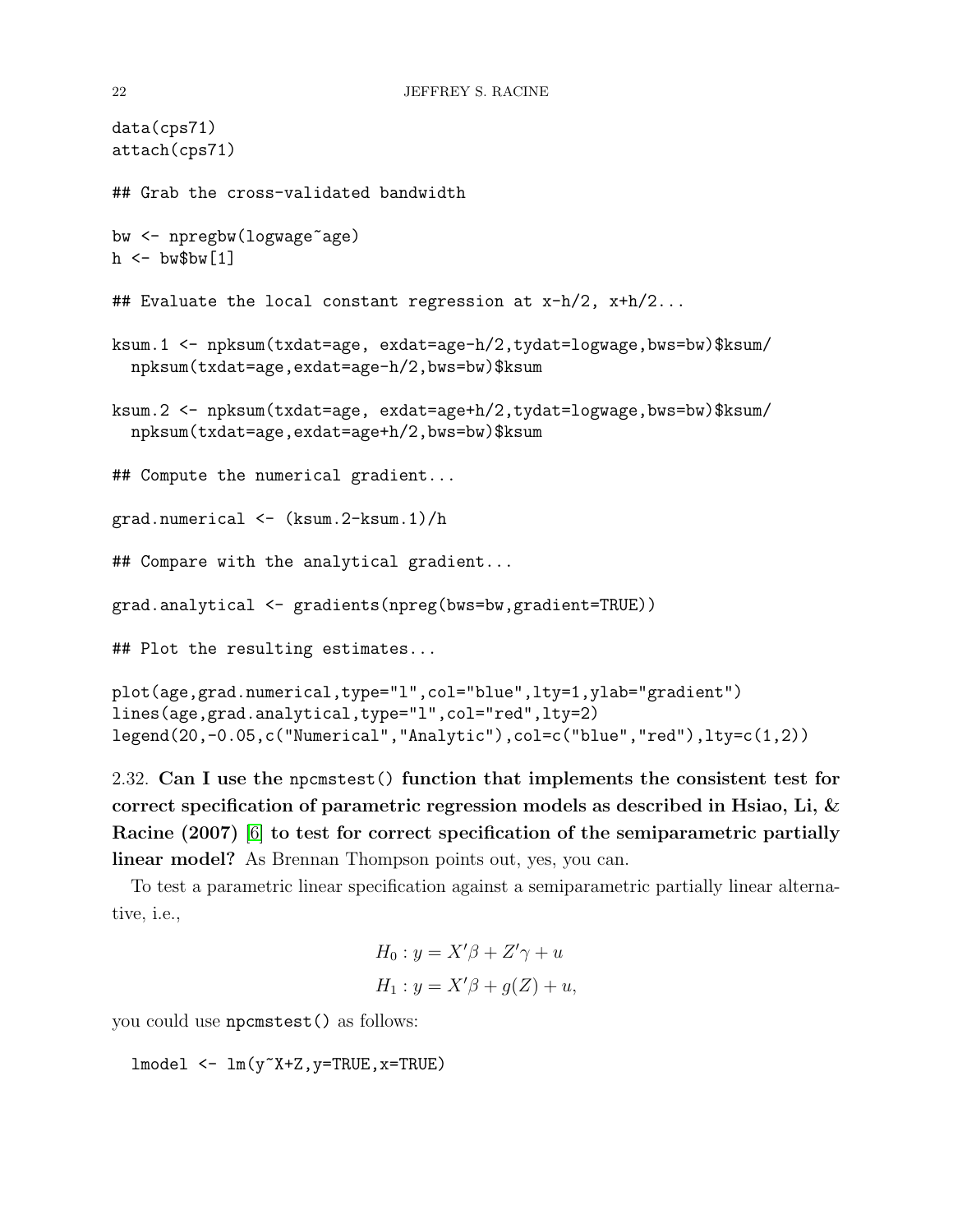## uhat <- resid(lmodel) npcmstest(xdat=Z,ydat=uhat,model=lmodel)

A slightly better way (as discussed in Li & Wang (1998) [\[8\]](#page-38-11)) would be to use a 'mixed' residual, i.e.,  $\hat{u}_i = y_i - X'_i \tilde{\beta} - Z'_i \hat{\gamma}$  in the test, where  $\tilde{\beta}$  is the semiparametric estimator of  $\beta$ (based on the semiparametric partially linear model), and  $\hat{\gamma}$  is the OLS estimator of  $\gamma$  based on the linear model. This could lead to potential power gains due to the improved efficiency of  $\beta$  under the alternative.

# <span id="page-22-0"></span>2.33. I am using npcmstest() on a glm() object (the document says glm() objects are supported and I am estimating a Logit model) but it returns an error saying.

```
Error in eval(expr, envir, enclos) : y values must be 0 \le y \le 1.
```
npcmstest() supports conditional mean models with continuous outcomes (glm() objects are supported so that models that are nonlinear in parameters can be estimated). The test is based on residual bootstrapping to generate resamples for Y . In particular, a resample for the residual vector  $(\hat{\epsilon}^*)$  is added to the models' fit (i.e.,  $Y^* = \hat{Y} + \hat{\epsilon}^*$ ) to generate a resample under the null. This excludes binary outcome models and the like because you would have generated a resample for Y that no longer contains zeros and ones, hence the error message.

Note that npcmstest supports regression objects generated by lm and uses features specific to objects of type lm hence if you attempt to pass objects of a different type the function cannot be expected to work.

<span id="page-22-1"></span>2.34. I want to plot the kernel function itself. How can I do this? Use the npksum() function and switch the evaluation and training roles as in the following example that plots the 2nd, 4th, 6th and 8th order Epanechnikov kernels.

```
Z <- seq(-sqrt(5),sqrt(5),length=100)
par(mfrow=c(2,2))plot(Z,ylab="kernel",npksum(txdat=0,exdat=Z,bws=1,ckertype="epanechnikov",
ckerorder=2)$ksum,type="l",main="Epanechnikov [order = 2]")
plot(Z,ylab="kernel",npksum(txdat=0,exdat=Z,bws=1,ckertype="epanechnikov",
ckerorder=4)$ksum,type="l",main="Epanechnikov [order = 4]")
plot(Z,ylab="kernel",npksum(txdat=0,exdat=Z,bws=1,ckertype="epanechnikov",
ckerorder=6)$ksum,type="l",main="Epanechnikov [order = 6]")
plot(Z,ylab="kernel",npksum(txdat=0,exdat=Z,bws=1,ckertype="epanechnikov",
ckerorder=8)$ksum,type="l",main="Epanechnikov [order = 8]")
```
<span id="page-22-2"></span>2.35. In version 0.20-0 and up I can 'combine' steps such as bandwidth selection and estimation. But when I do summary(model) I don't get the same summary that I would get from, say, summary(bw) and then summary(model). How do I get bandwidth object summaries when combining steps? Don't worry, the bandwidth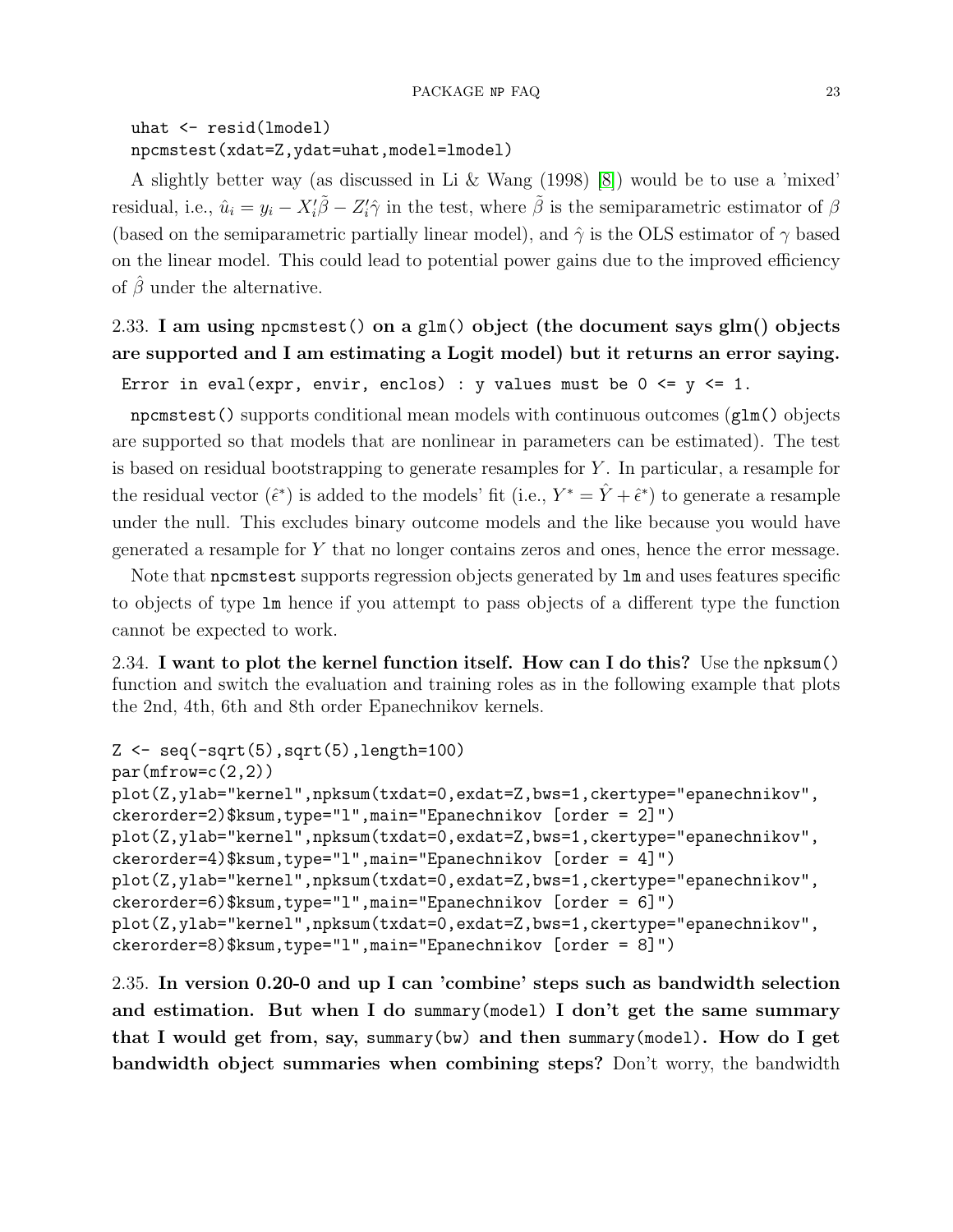object exists when you do the combined steps and is easily accessed via summary(model\$bws) or extracted via bw  $\leq$  model\$bws where model is the name of your model.

## <span id="page-23-0"></span>2.36. I estimated a semiparametric index model via model  $\leq$  npindex( $y^2 \times 1 + x^2$ ) but se(model) returns NULL. .

Perhaps you want vcov(model) instead (i.e., the asymptotic variance-covariance matrix)? This is supported as of version 0.40-1 provided that you set gradients=TRUE as the following snippet demonstrates:

```
set.seed(42)
n < -250x1 \leftarrow \text{runif}(n, \text{min}=-1, \text{max}=1)x2 \leftarrow runif(n, min=-1, max=1)y \leftarrow ifelse(x1 + x2 + rnorm(n) > 0, 1, 0)
## Note that the first element of the vector beta is normalized to one
## for identification purposes hence the first row and column of the
## covariance matrix will contain zeros.
model <- npindex(y~x1+x2, method="kleinspady", gradients=TRUE)
vcov(model)
Z \leftarrow coef(model)[-1]/sqrt(diag(vcov(model)))[-1]
Z
```
Note that, alternatively, you can get robust bootstrapped standard errors for the estimated model and gradients by adding the argument errors=TRUE to your call to npindex so that se(model) returns the vector of standard errors for the estimated conditional mean where model is the name of your model. Note that model\$merr will contain the standard errors returned by se(model) while model\$gerr will return the matrix of standard errors for the gradients *provided* you have set gradients=TRUE (furthermore, model\$mean.grad and model\$mean.gerr will give the average derivative and its bootstrapped standard errors). See the documentation of npindex for further details. The following code snippet demonstrates how one could do this for a simulated dataset.

```
n \le -100x1 \leftarrow runif(n, min=-1, max=1)x2 \leftarrow \text{runif}(n, \text{min}=-1, \text{max}=1)y \leftarrow x1 - x2 + \text{rnorm}(n)bw <- npindexbw(formula=y~x1+x2)
```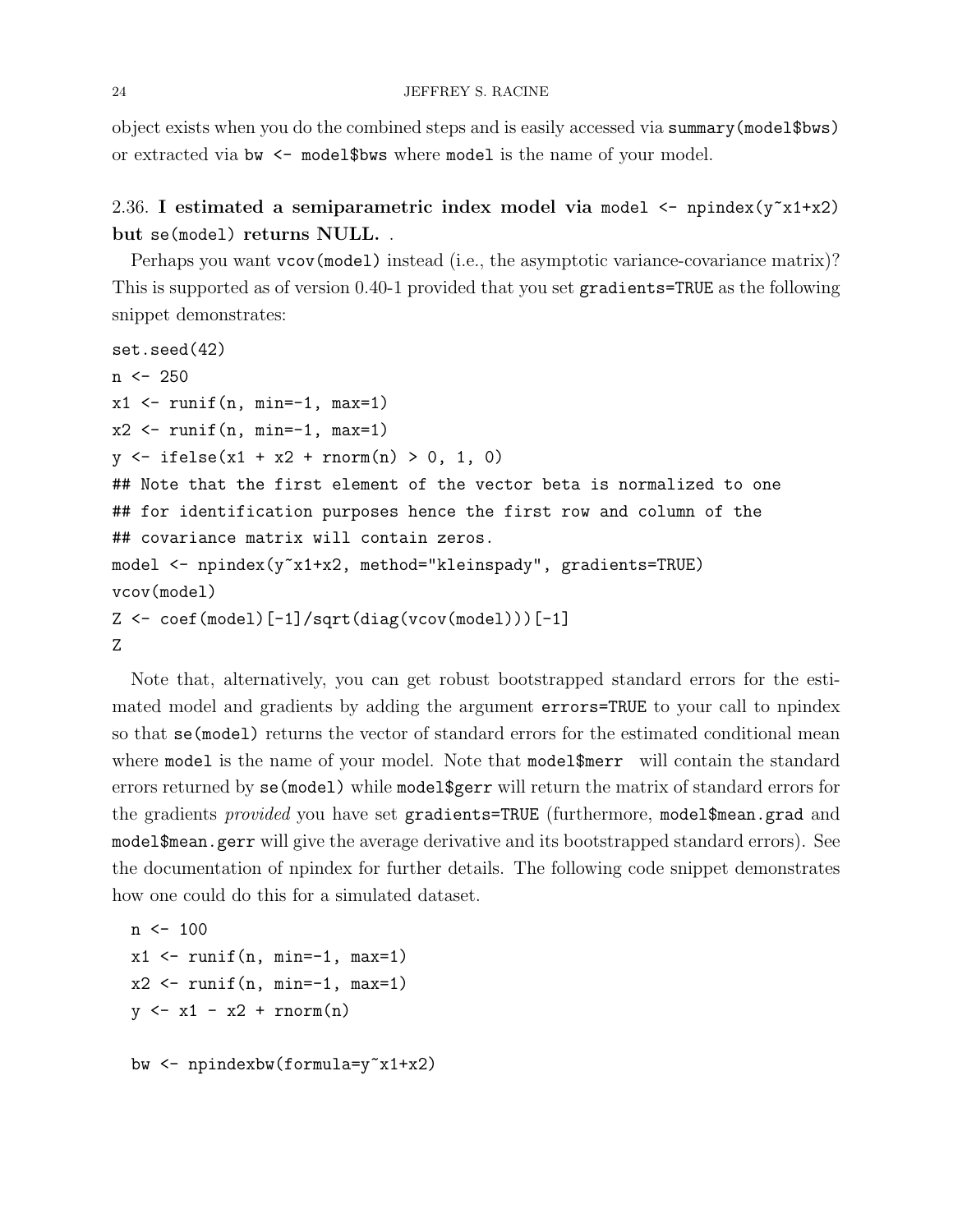model <- npindex(bws=bw,errors=TRUE,gradients=TRUE)

```
se.mean <- model$merr
se.grad <- model$gerr
```
<span id="page-24-0"></span>2.37. How do I interpret gradients from the conditional density estimator? If you plot a conditional density  $f(y|x)$  when x is a scalar, with gradients, by default you will get the following:

- (1) A plot of  $\partial f(y) = \text{median}(x)/\partial x$  (admittedly not the most useful plot). (If y is discrete the only difference is that you get a plot of  $\partial f(y = \text{(unconditional)} \text{ model } x)/\partial x)$ .
- (2) A plot of  $\partial f(y|x) = \text{median} / \partial x$ .

If x is multivariate (for example, 2D) you get:

- (1) A plot of  $\partial f(y) = \text{median}[x_1, x_2] = \text{median}(\partial x_1)$
- (2) A plot of  $\partial f(y) = \text{median}|x_1, x_2 = \text{median}/\partial x_2$
- (3) A plot of  $\partial f(y) = \text{median}|x_1| = \text{median}(x_1, x_2)/\partial x_1$
- (4) A plot of  $\partial f(y) = \text{median}|x_1| = \text{median}(x_1, x_2)/\partial x_2$
- (5) A plot of  $\partial f(y|x] = \text{median}, x^2 = \text{median}/\partial x_1$
- (6) A plot of  $\partial f(y|x) = \text{median}, x^2 = \text{median}/\partial x_2$

<span id="page-24-1"></span>2.38. When I run R in batch mode via R CMD BATCH filename.R unwanted status messages (e.g., "Multistart 1 of 10") crowd out desired output. How can I turn off these unwanted status messages? After loading the np library add the line options(np.messages=FALSE) and all such messages will be disabled.

<span id="page-24-2"></span>2.39. I am getting an 'unable to allocate...' message after repeatedly interrupting large jobs. Repeated interruption of large jobs can reduce available memory under R. This occurs because memory is allocated dynamically, and memory that has been allocated is not freed when you interrupt the job (the routine will clean up after itself only if it is allowed to complete all computations - when you interrupt you never reach the point in the code where the memory is freed). If this becomes an issue simply restart R (i.e., exit then run a fresh R session).

<span id="page-24-3"></span>2.40. I have a large number of variables, and when using the formula interface I get an error message stating 'invoked with improper formula'. I have double checked and everything looks fine. Furthermore, it works fine with the data frame interface. The issue is that converting formulas into character strings in R appears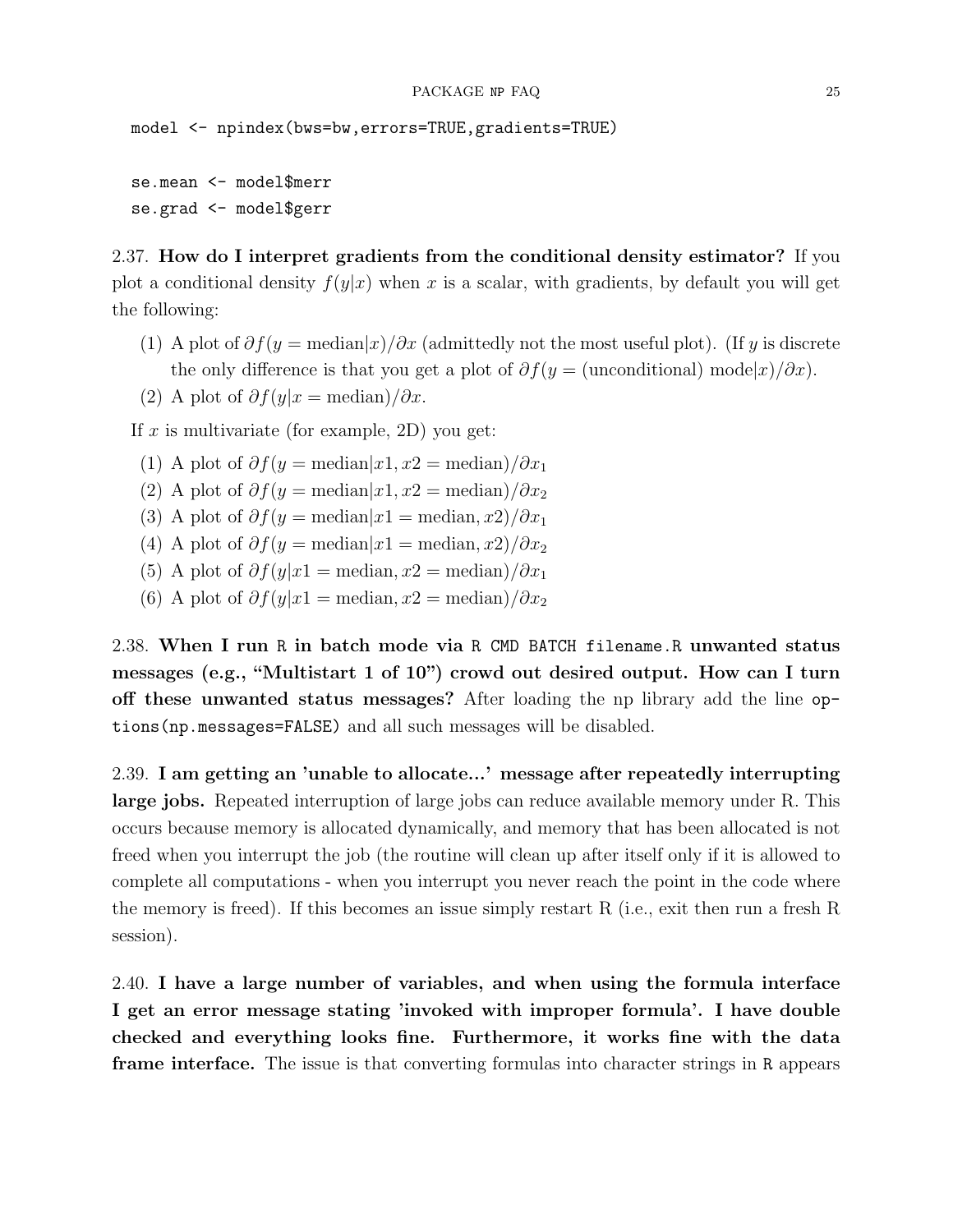to be limited to 500 characters. We are not aware of a simple workaround so we simply advise that you use the data frame interface when this occurs.

<span id="page-25-0"></span>2.41. How can I estimate additive semiparametric models? Generalized additive semiparametric models (see Hastie and Tibshirani (1990) [\[4\]](#page-38-12)) are implemented in the gam package (though they do not support categorical variables). The gam package function gam() (the mgcv package also contains a similar function by the same name) uses iteratively reweighted least squares and either smoothing splines  $(s(\cdot))$  or local polynomial regression fitting ('loess', lo(.), with default manual 'span' of 0.75, the parameter which controls the degree of smoothing). The following code snippet demonstrates the capabilities of the gam() function via the wage1 dataset included in the np packages using three numeric regressors.

```
library(gam)
data(wage1)
attach(wage1)
model.gam <- gam(lwage~s(educ)+s(exper)+s(tenure))
par(mfrow=c(2,2))plot(model.gam,se=T)
detach(wage1)
```
The mgcv package also has an implementation of generalized additive models via the identical function name, gam(). The biggest difference is that this uses generalized cross validation to select the 'span' (rather than manually) hence the degree of smoothing becomes part of the method (as is the case for all functions in the np package). The following code snippet demonstrates the mgcv implementation of the gam() function.

```
library(mgcv)
data(wage1)
attach(wage1)
model.gam <- gam(lwage~s(educ)+s(exper)+s(tenure))
par(mfrow=c(2,2))plot(model.gam,se=T)
detach(wage1)
```
<span id="page-25-1"></span>2.42. I am using npRmpi and am getting an error message involving dlopen(). One of the most common problems experienced by users attempting to install and run MPI-aware programs is to first correctly identify the location of libraries and headers for the local MPI installation so that installation can proceed.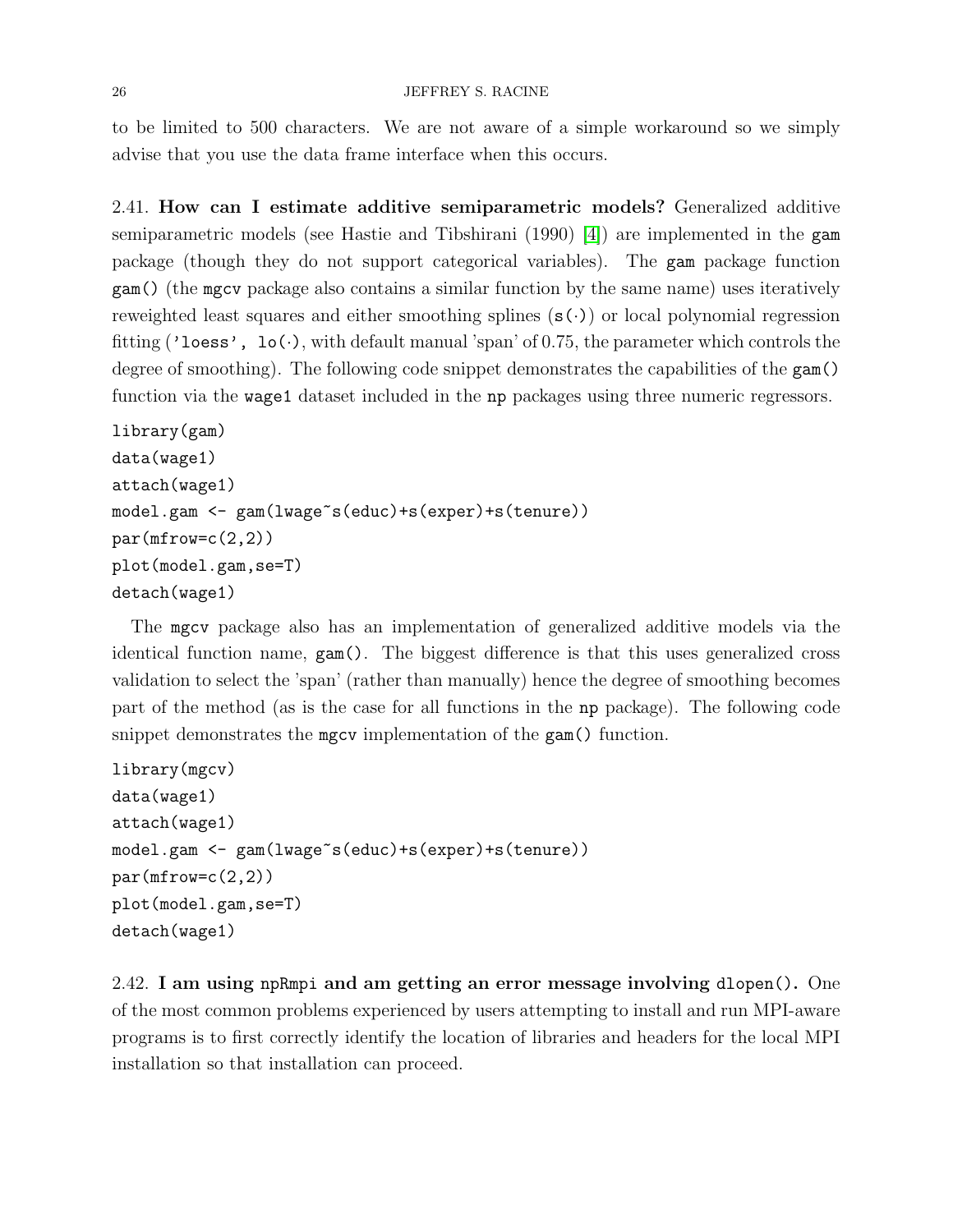By way of illustration, the following environment variables need to be set for the MacPorts version of OpenMPI (www.macports.org) running on Mac OS X 10.8.3 (the environment commands listed below are for those using the 'bash' shell):

```
export LD_LIBRARY_PATH=/opt/local/lib
export RMPI_LIB_PATH=/opt/local/lib
export RMPI_TYPE=OPENMPI
export RMPI_INCLUDE=/opt/local/include/openmpi
```

```
launchctl setenv LD_LIBRARY_PATH $LD_LIBRARY_PATH
launchctl setenv RMPI_LIB_PATH $RMPI_LIB_PATH
launchctl setenv RMPI_TYPE $RMPI_TYPE
launchctl setenv RMPI_INCLUDE $RMPI_INCLUDE
```
Once set, R (and optionally RStudio) ought to function as expected. However, problems encountered during this phase are best resolved by someone with familiarity of the local installation.

<span id="page-26-0"></span>2.43. I am using the npRmpi package but when I launch one of the demo parallel jobs I get the error Error: could not find function mapi.bcast.cmd. When your demo program stops at the following point in your file

```
> mpi.bcast.cmd(np.mpi.initialize(),
```
+ caller.execute=TRUE)

Error: could not find function "mpi.bcast.cmd"

this likely means that either you have failed to place the .Rprofile file in the current or root directory as directed, or the .Rprofile initialization code is not being loaded as expected.

- (1) Make sure a copy of the initialization file Rprofile exists in your working or root directory and is named .Rprofile
- (2) Make sure you did not run R with either the  $\text{-no}-\text{init}-\text{file}$  or  $\text{-vanilla}$  option (this combines a number of options including -no-init-file which will disable reading of .Rprofile)

<span id="page-26-1"></span>2.44. I have estimated a partially linear model and want to extract the gradient/fitted values of the nonparametric component. People use partially linear models because they focus on the parametric component and treat the nonparametric component as a nuisance. In fact, the partially linear model is estimated by carefully getting rid of the nonparametric component  $g(Z)$  prior to estimation, and then estimating a set of conditional moments nonparametrically.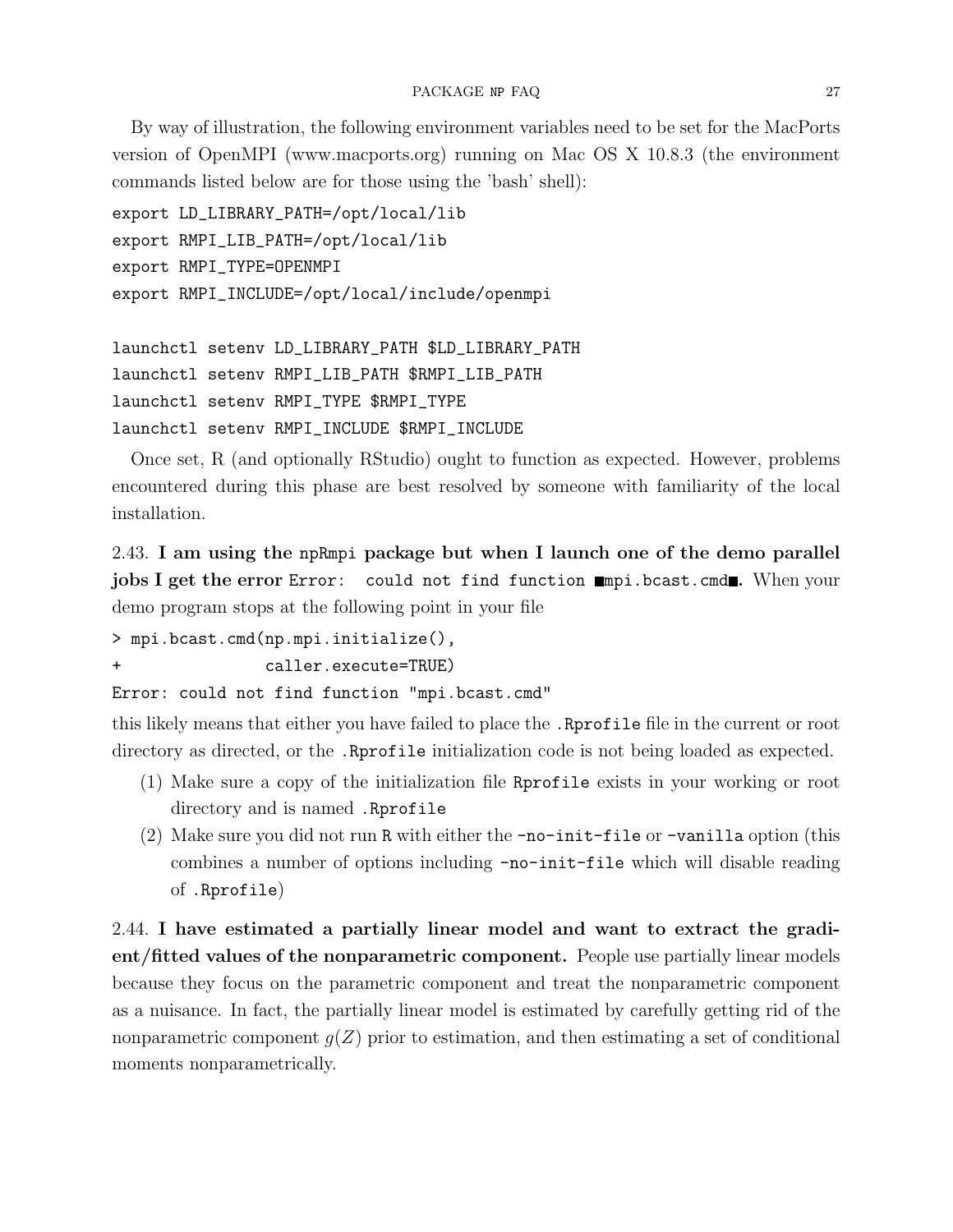#### 28 JEFFREY S. RACINE

However, suppose after getting rid of this nonparametric nuisance component we then wished to construct a consistent estimator of  $g(Z)$ , the nonparametric component for a partially linear model  $y = X\beta + g(Z) + u$ . We might proceed as follows.

library(np)

```
set.seed(42)
n \le -250x1 \leftarrow \text{rnorm}(n)x2 \leftarrow rbinom(n, 1, .5)z1 \leftarrow rbinom(n, 1, .5)z2 \leftarrow \text{norm}(n)
```
 $y \leftarrow 1 + x1 + x2 + z1 + \sin(z2) + \text{norm}(n)$ 

## First, construct the partially linear model using local linear ## regression.

```
model <- npplreg(y~x1+factor(x2)|factor(z1)+z2,regtype="ll")
```
## Next, subtract the fitted parametric component from y so that we ## have y-xbetahat. Since we can have factors we need to create the ## 'model matrix' but make sure we don't keep the intercept generated ## by model.matrix hence the  $[-1]$ . This gives us the numeric matrix X ## which we multiply by the coefficient vector to obtain xbetahat which ## we can subtract from y.

```
y.sub \leq y-model.matrix(\infty1+factor(x2))[,-1]%*%coef(model)
```

```
## Finally, regress this on the nonparametric components Z using npreg.
model.sub <- npreg(y.sub~factor(z1)+z2,regtype="ll",gradients=TRUE)
## Now we can obtain derivatives etc. However, note that this is the
```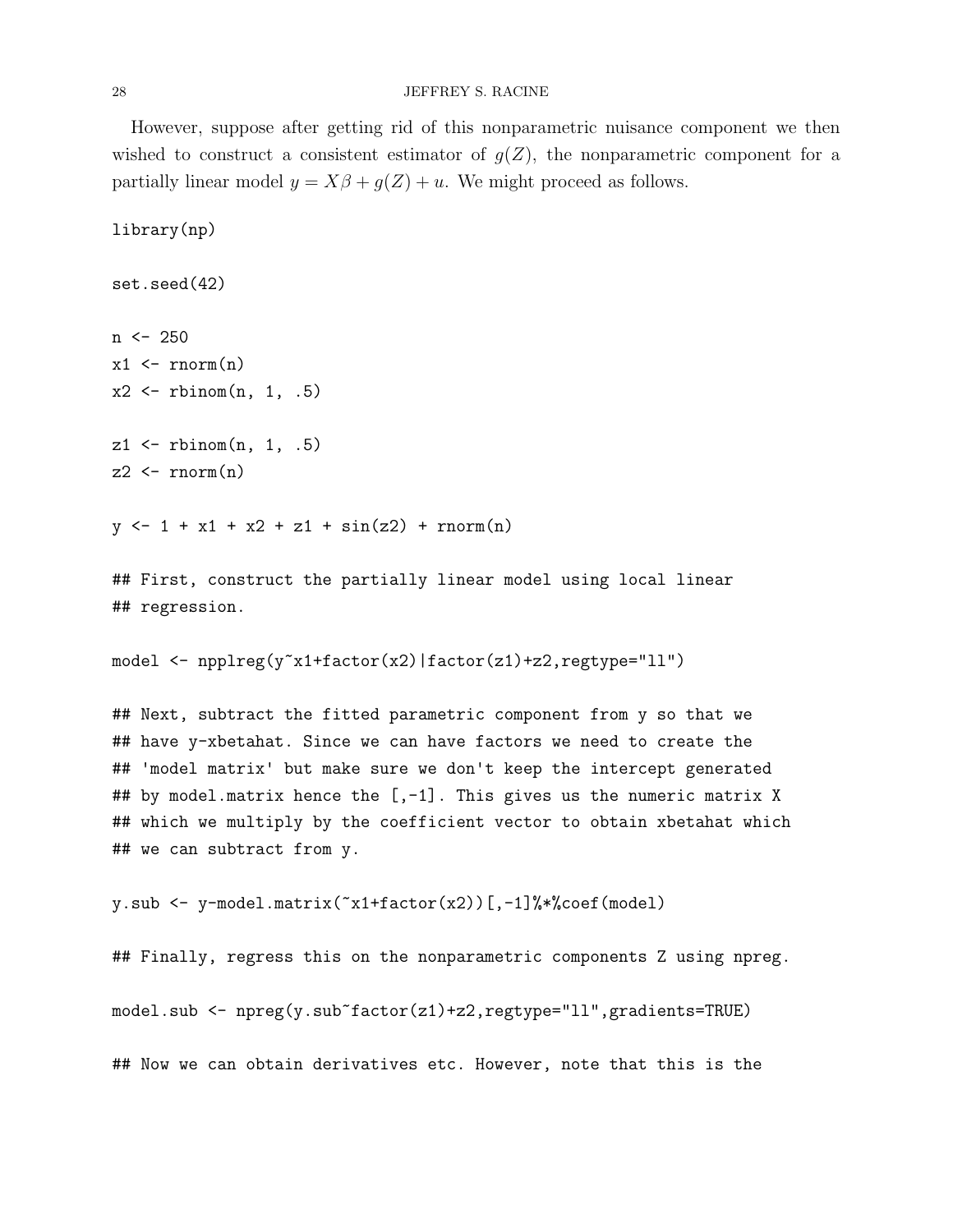## model containing the transformed y with respect to the nonparametric ## components. We can use gradients(model.sub) etc. or plot them and ## so forth.

```
plot(model.sub,gradients=TRUE)
```
<span id="page-28-0"></span>2.45. The R function 'lag()' does not work as I expect it to. How can I create the  $l$ th lag of a numeric variable in R to be fed to functions in the np package? As of version 0.60-2, time series objects are supported. However, if you prefer you can use the function ts.intersect, which can exploit R's lag function but return a suitable data frame, as per the following illustration:

```
data(lynx)
loglynx <- log(lynx)
lynxdata <- ts.intersect(loglynx,
                          loglynxlag1=lag(loglynx,-1),
                         dframe=TRUE)
model <- npregbw(loglynx~loglynxlag1,
                 data=lynxdata)
```
plot(model)

Note that in order for the above to work, the common argument fed to ts.intersect must be a ts object, so first cast it as such if it is not already  $(\log(1) \text{ynx})$  is a ts object since lynx was itself a ts object).

Or, you can use the embed function to accomplish this task. Here is a simple function that might work more along the lines that you expect. By default we 'pad' the vector with NAs but you can switch this to FALSE if you prefer. The function will return a vector of the same length as the original vector with NA's padded for the missing values.

```
lag.numeric <- function(x,l=1,pad.NA=TRUE) {
  if (!is.numeric(x)) stop("x must be numeric")if(1 < 1) stop("1 (lag) must be a positive integer")
  if(pad.NA) x \leftarrow c(rep(NA,1),x)return(embed(x, l+1) [, l+1])}
x \leftarrow 1:10x.lag.1 \leftarrow lag.numeric(x,1)
```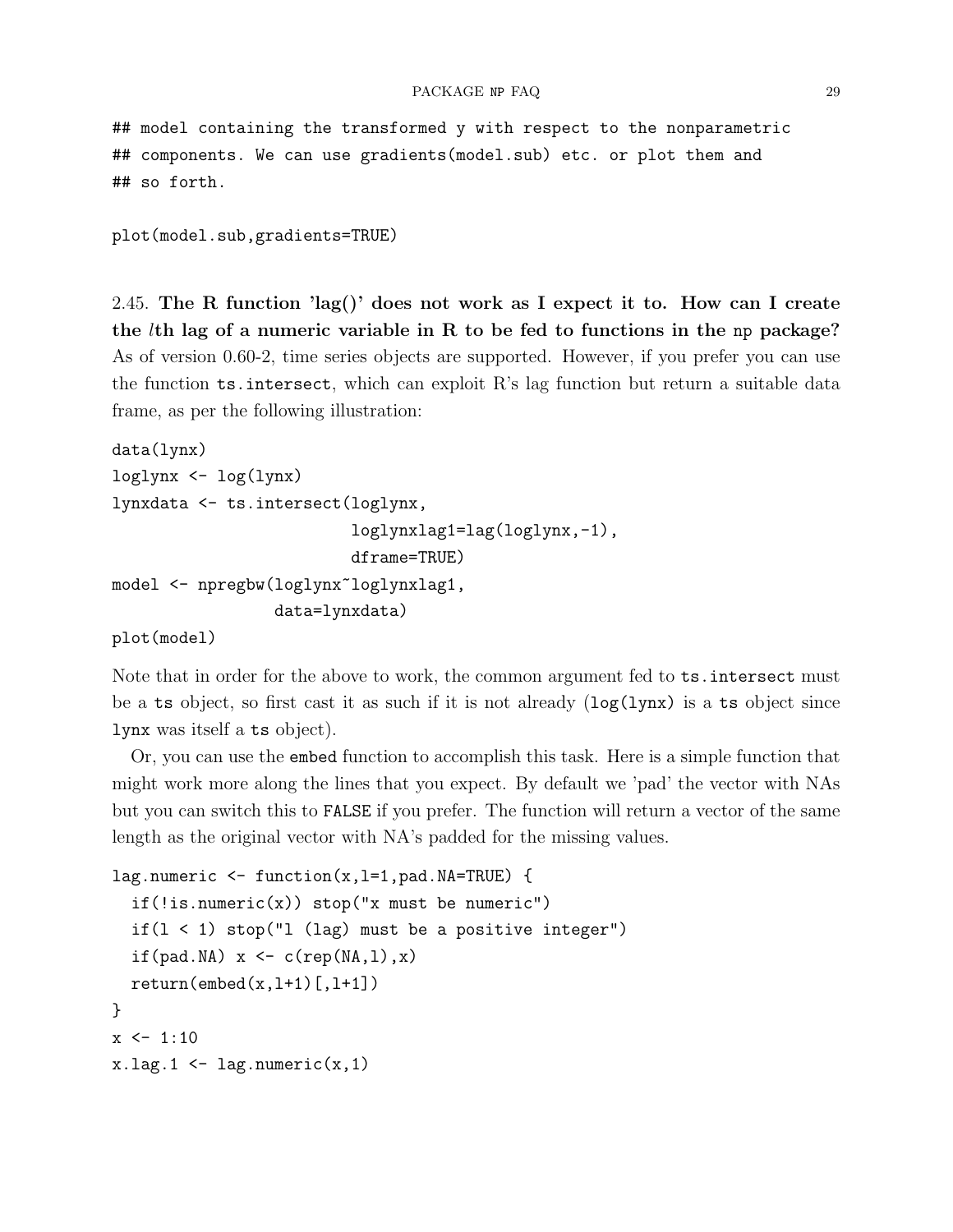<span id="page-29-0"></span>2.46. Can I provide sample weights to be used by functions in the np package? Unfortunately, at this stage the answer is 'no', at least not directly with many of the functions as they stand. However, the function npksum underlies many of the functions in the np package and it supports passing of weights, so you may be able to use this function and do a bit of coding to fulfill your needs. Kindly see ?npksum for illustrations.

Alternatively, if reweighting of sample data is sufficient for your needs then you can feed the weighted sample realizations directly to existing functions.

<span id="page-29-1"></span>2.47. Quantile regression is slow, particularly for very small/large values of tau. Can this be sped up? Yes, indeed this can be the case for extreme values of tau (and not so extreme values as well). The reason for this is because numerical methods are used to invert the CDF. This must be done for each predictor observation requiring the solution to n (or neval) optimization problems. An alternative is to compute the 'pseudo-inverse' via a 'lookup method'. In essence, one computes the conditional CDF for a range of y values, and then computes the pseudo-inverse which is defined as

$$
q_{\tau}(x) = \inf\{y : F(y|x) \ge \tau\}
$$

$$
= \sup\{y : F(y|x) \le \tau\}
$$

The following code demonstrates this approach for the example used in the help file for npqreg (see ?npqreg).

```
data("Italy")
attach(Italy)
```

```
bw <- npcdensbw(gdp~year)
```
## Set a grid of values for which the conditional CDF will be computed ## with a range that extends well beyond the range of the data

```
n.eval <- 1000
gdp.er <- extendrange(gdp,f=2)
gdp.q <- quantile(gdp,seq(0,1,length=n.eval))
gdp.eval <- sort(c(seq(gdp.er[1],gdp.er[2],length=n.eval),gdp.q))
n.q <- length(gdp.eval)
```
## We only need to compute the conditional quantiles for each unique ## value of year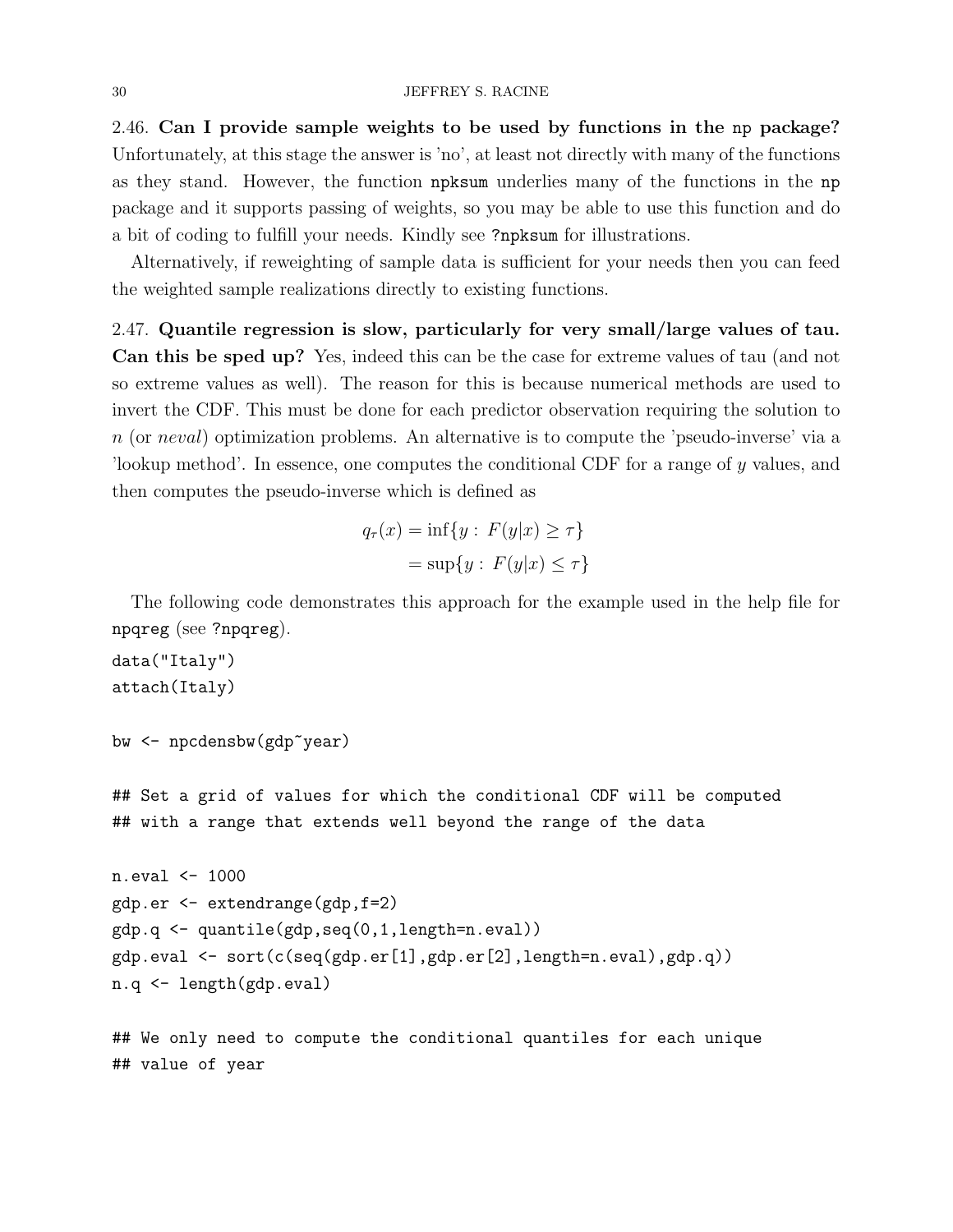```
year.unique <- unique(year)
## Consider a range of values for tau
tau.seq <- c(0.01,0.05,0.25,0.5,0.75,0.95,0.99)
gdp.tau <- matrix(NA,length(year.unique),length(tau.seq))
for(j in 1:length(tau.seq)) {
  cat("\r",j,"of",length(tau.seq))
  tau \leftarrow tau.seq[j]
  for(i in 1:length(year.unique)) {
    F <- fitted(npcdist(bws=c(bw$ybw,bw$xbw),
                         \texttt{txdat} = \texttt{year},tydat = gdp,
                         ext = rep(year.unique[i], n.q),eydat = gdp. <math>eval)## For each realization of the predictor, compute the
    ## the pseudo-inverse
    gdp.tau[i,j] <- ifelse(tau>=0.5, max(gdp.eval[F<=tau]),
                                      min(gdp.eval[F>=tau]))
 }
}
## Plot the results
plot(year,gdp,ylim=c(min(gdp.tau,gdp),max(gdp.tau,gdp)))
for(j in 1:length(tau.seq)) {
  lines(year.unique,gdp.tau[,j],col=j+1,lty=j,lwd=2)
}
legend(min(year),max(gdp.tau,gdp),
       paste("tau=",tau.seq),
       col=1:length(tau.seq)+1,
       lty=1:length(tau.seq),
```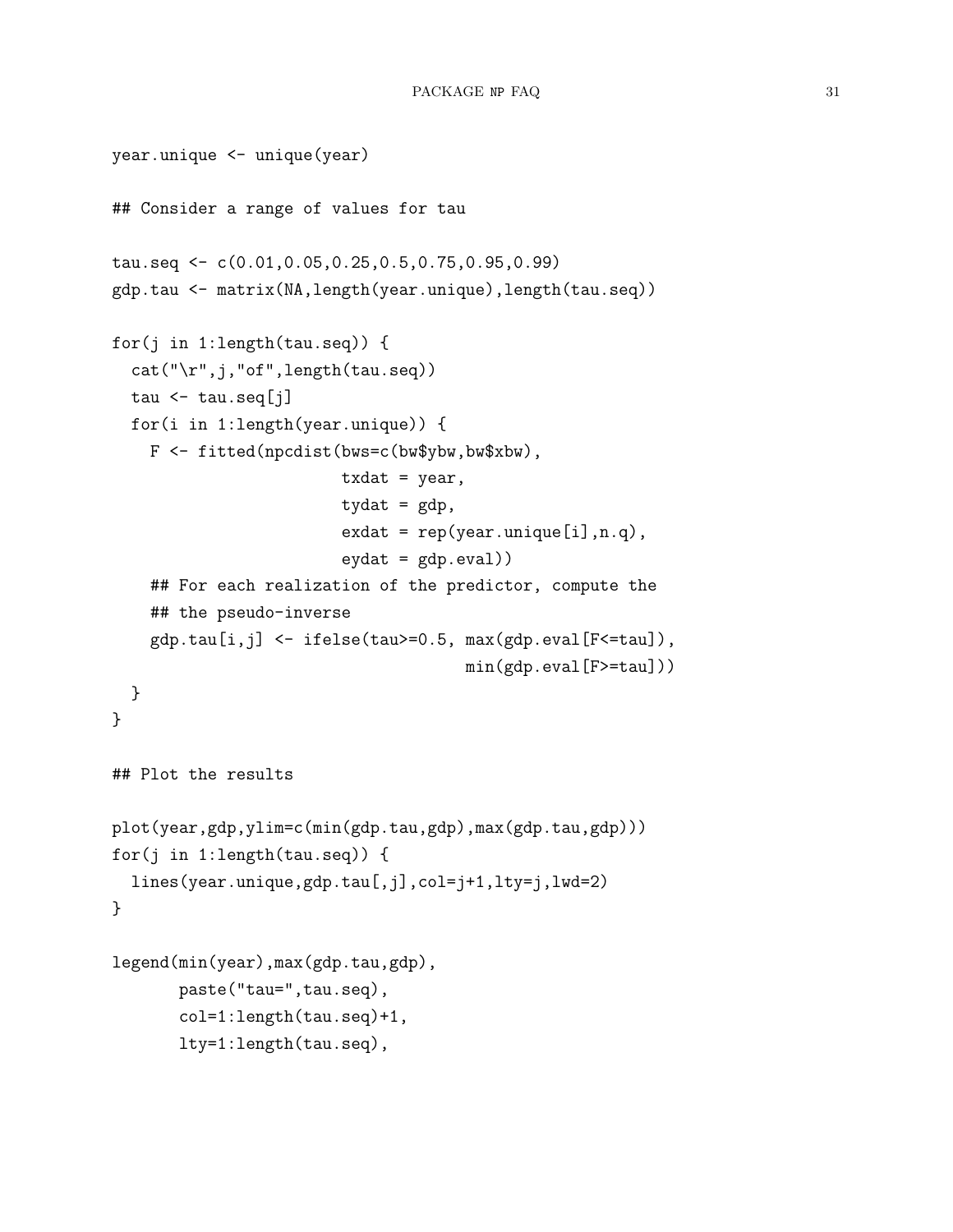lwd=2)

data(faithful)

<span id="page-31-0"></span>2.48. How can I generate resamples from the unknown distribution of a set of data based on my smooth kernel density estimate? This can be accomplished by picking a sample realization, uniformly at random, then drawing from the kernel distribution centered on that training point with scale equal to the bandwidth. Below is a demonstration for the 'Old Faithful' data where we draw a random sample of size  $n = 1,000$  where a Gaussian kernel was used for the density estimator.

```
n <- nrow(faithful)
x1 <- faithful$eruptions
x2 <- faithful$waiting
## First compute the bandwidth vector
bw <- npudensbw(~x1+x2,ckertype="gaussian")
## Next generate draws from the kernel density (Gaussian)
n.boot <- 1000
i.boot <- sample(1:n,n.boot,replace=TRUE)
x1.boot \leq rnorm(n.boot,x1[i.boot],bw$bw[1])
x2.boot \leq rnorm(n.boot,x2[i.boot],bw$bw[2])## Plot the density for the bootstrap sample using the original
## bandwidths
```
plot(npudens(~x1.boot+x2.boot,bws=bw\$bw),view="fixed",xtrim=-.2,neval=100)

<span id="page-31-1"></span>2.49. Some of my variables are measured with an unusually large number of digits... should I rescale? In general there should be no need to rescale data for one's statistical analysis. However, occasionally one can encounter issues with numerical accuracy (e.g. numerical 'overflow') regardless of the method used. It is therefore prudent to be aware of this issue. For instance, if your dependent variable represents housing prices in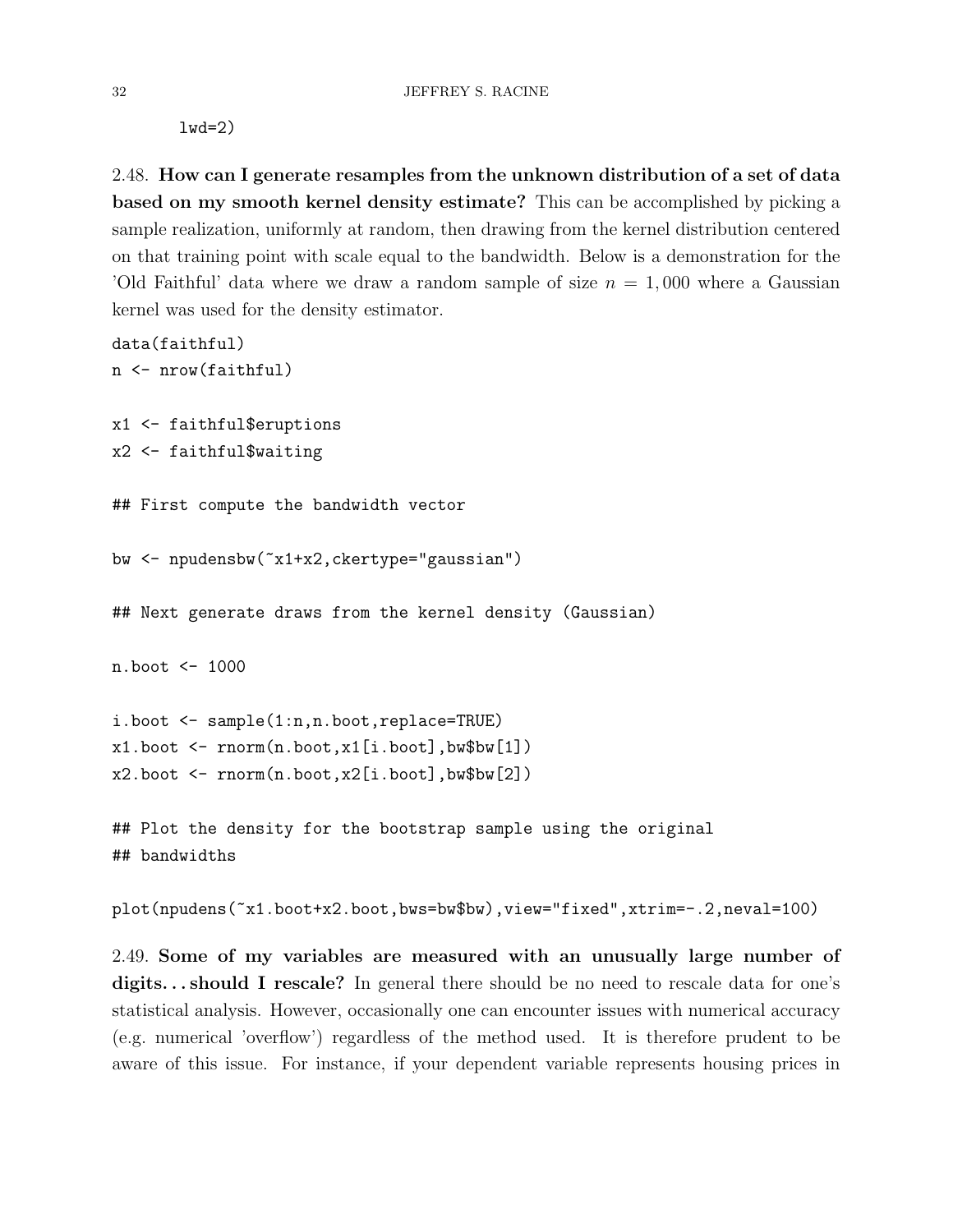#### PACKAGE NP FAQ 33

a particular currency and entries are recorded as e.g. 145,000,000,000,000,000,000 foounits, then it might be prudent to deflate this variable by  $10^{20}$  (i.e. 1.45) so that e.g. sums of squares are numerically stable (say when using least squares cross-validation). Of course you can run your analysis with and without the adjustment and see whether it matters or not. But it is sometimes surprising that such things can in fact make a difference. See ?scale for a function whose default method centers and/or scales the columns of a numeric matrix.

<span id="page-32-0"></span>2.50. The local linear gradient estimates appear to be somewhat 'off ' in that they do not correspond to the first derivative of the estimated regression function. It is perhaps not a widely known fact that the local linear partial derivatives obtained from the coefficients of the Taylor approximation,  $b(x)$ , are not the analytical derivative of the estimated regression  $\hat{q}(x)$  with respect to x. The local linear estimator is obtained by minimizing the following weighted least squares function (consider the one-predictor case to fix ideas)

$$
\sum_{i} (Y_i - a - b(x - X_i))^2 K\left(\frac{x - X_i}{h}\right)
$$

and the estimated regression function  $\hat{q}(x)$  is given by

$$
\hat{g}(x) = \hat{a}
$$

while the gradient is given by

$$
\hat{\beta}(x) = \hat{b}.
$$

But the analytical gradient (i.e. the partial derivative of  $\hat{g}(x) = \hat{a}$  with respect to x) is not b unless the bandwidth is very large (i.e.  $h = \infty$ ) in which case  $K((x - X_i)/h) = K(0)$  and one gets the standard linear least squares estimates for  $\hat{g}(x)$  and  $\hat{\beta}(x)$  (if you compute the partial algebraically you will see they are not the same).

So, the derivative estimates arising directly from the local linear estimator will differ from the analytical derivatives, even though they are asymptotically equivalent under standard conditions required for consistency. Thus, if economic constraints are imposed on the direct derivatives, this may produce an estimated surface which is not consistent with the constraints. This can be avoided by imposing the constraints on the analytical derivatives of the local polynomial estimator being used.

<span id="page-32-1"></span>2.51. How can I turn off all console  $I/O$ ?. To disable all console  $I/O$ , set options(np.messages=FALSE) and wrap the function call in suppressWarnings() to disable any warnings printed to the console. For instance

### library(np)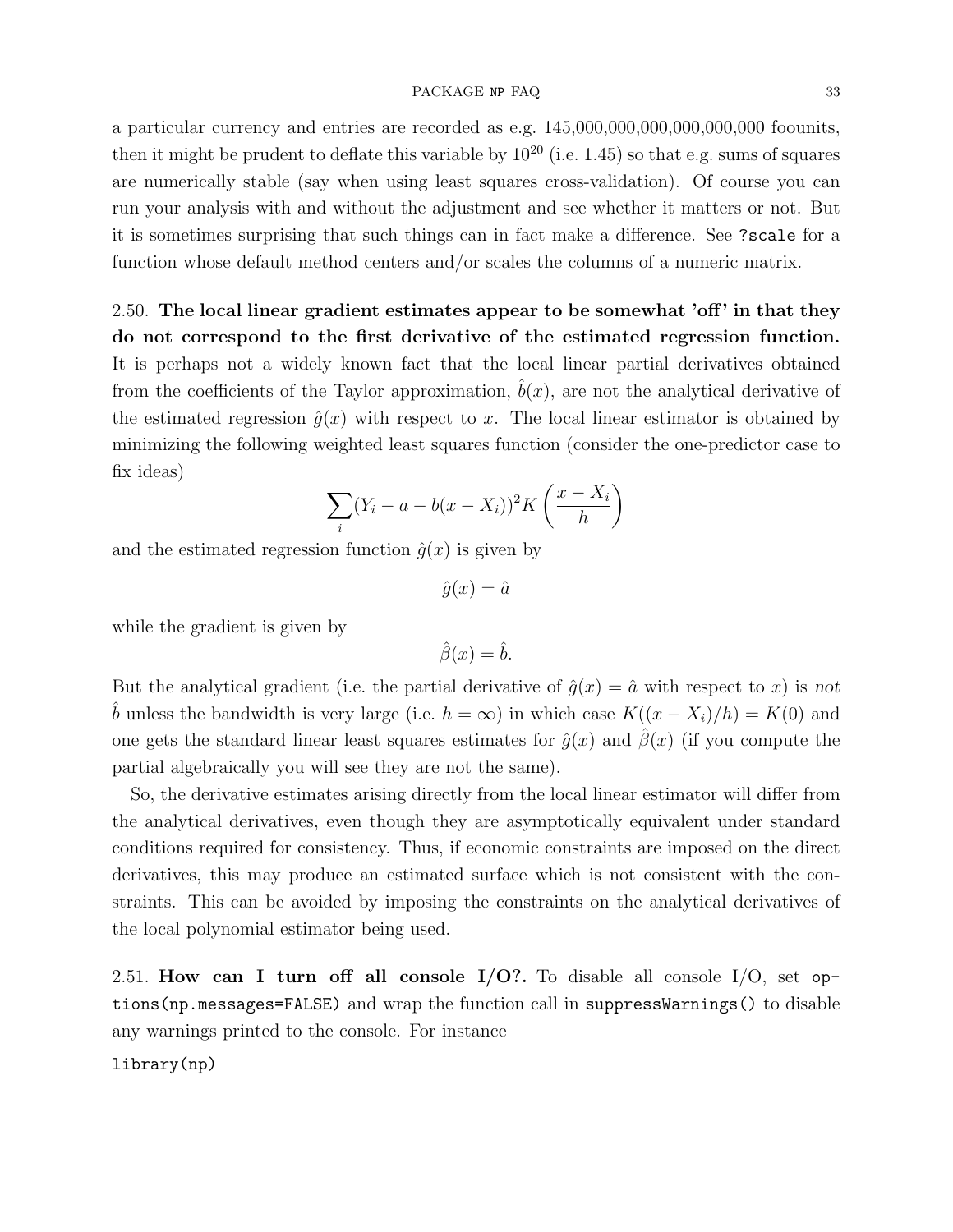```
options(np.messages=FALSE)
set.seed(42)
n \le -100x \leftarrow sort(rnorm(n))z \leftarrow factor(rbinom(n,1,.5))
y \leftarrow x \hat{3} + \text{rnorm}(n)model.np <- suppressWarnings(npreg(y~x+z))
```
ought to produce no console I/O whatsoever in the call to npreg.

<span id="page-33-0"></span>2.52. Is there a way to exploit the sparse nature of the design matrix when all predictors are categorical and reduce computation time, particularly for crossvalidation? Certainly. This would occur if, for instance, you had 4 predictors each of which was binary  $0/1$ , so there are only  $2^4 = 16$  possible unique rows in the design matrix. The following conducts kernel regression with exclusively binary predictors by way of illustration.

## This routine exploits a sparse design matrix when computing the ## kernel estimator of a conditional mean presuming unordered ## categorical predictors. Numerical optimization is undertaken, and ## this function can be much faster than that ignoring the sparse ## structure for large n and small k (the function npreg() currently ## does not attempt to exploit this structure).

 $rm(ist=ls()$ 

## Set the number of observations and number of binary predictors

 $n \le -1000$  $k \le -4$ 

## Create data/DGP

 $z \leftarrow \text{matrix(rbinom(n*k, 1, .5), n, k}$  $y \leftarrow \text{rowSums}(z) + \text{rnorm}(n)$ 

## Fire up uniquecombs() on a matrix of discrete support predictors. ## We call the crs() variant of uniquecombs (the function is taken ## from mgcv(), but mgcv() has serious load time overhead, and I don't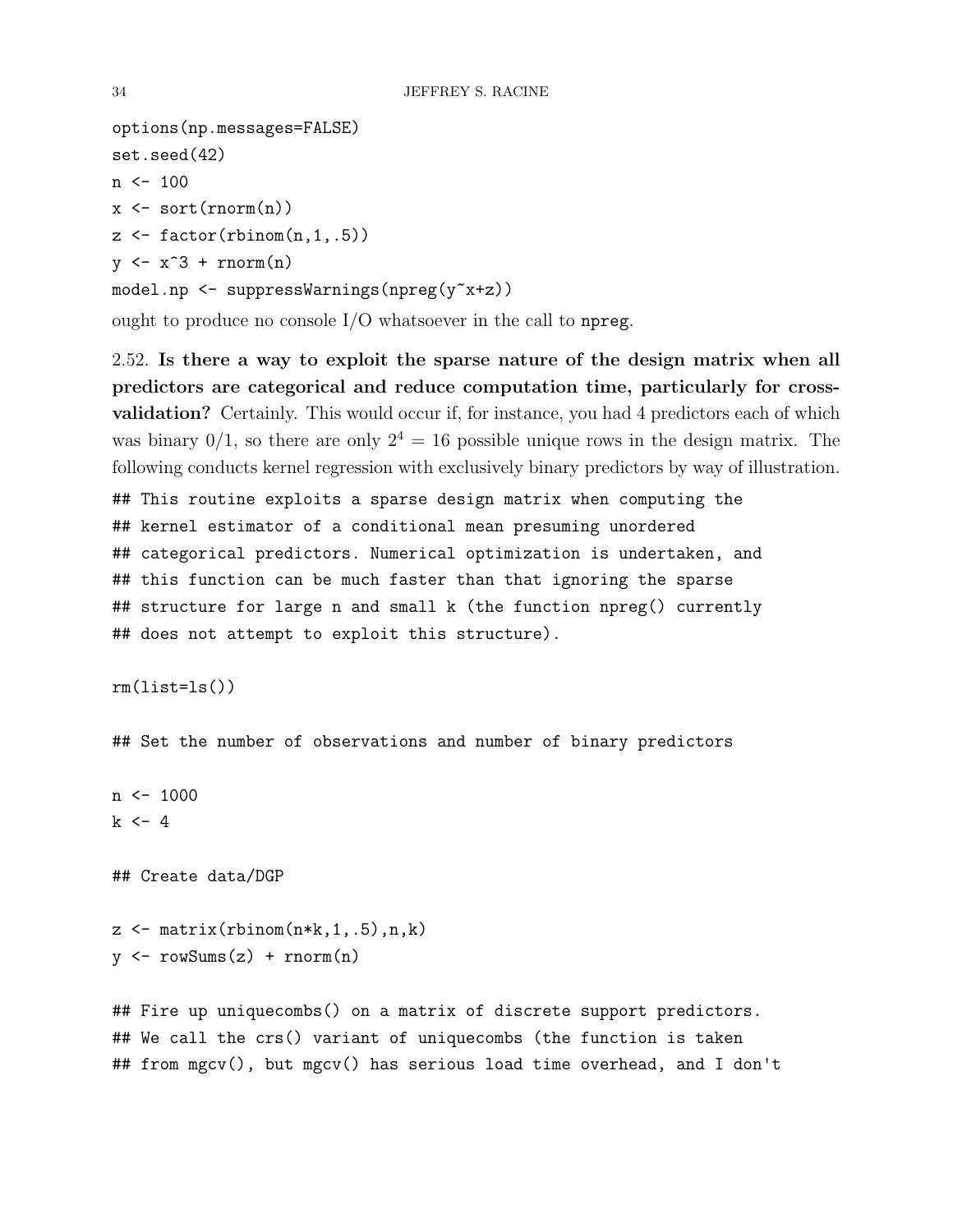```
## want to rely on other packages unnecessarily).
z.unique <- crs:::uniquecombs(as.matrix(z))
num.z <- ncol(z.unique)
ind <- attr(z.unique,"index")
ind.vals <- unique(ind)
c \leftarrow \text{nrow}(z.\text{unique})if(c == n) stop("design is not sparse (no repeated rows)")
## Kernel function (li-racine unordered kernel)
kernel \leq function(X,x,lambda) ifelse(X==x,1,lambda)
## Least-squares cross-validation objective function
cv.ls.uniquecombs <- function(lambda,y,z,z.unique,ind,ind.vals,num.z,c) {
    g \leftarrow numeric()
    for(i \text{ in } 1:c) {
        zz \leftarrow \text{ind} == \text{ind}.\text{vals}[i]L <- apply(sapply(1:num.z, function(j){kernel(z[,j],
                                                           z.unique[ind.vals[i],j],
                                                           lambda[j]), 1, prod)
        g[zz] <- (sum(y*L)-(y*L)[zz])/np::NZD(sum(L)-L[zz])}
    return(mean((y-g)^2))}
## Start timing for comparison with npreg()
ptm <- proc.time()
## Numerical optimization via optim() - could be faster if we also
## used fn.gradient (not done here)
optim.out <- optim(runif(num.z),
```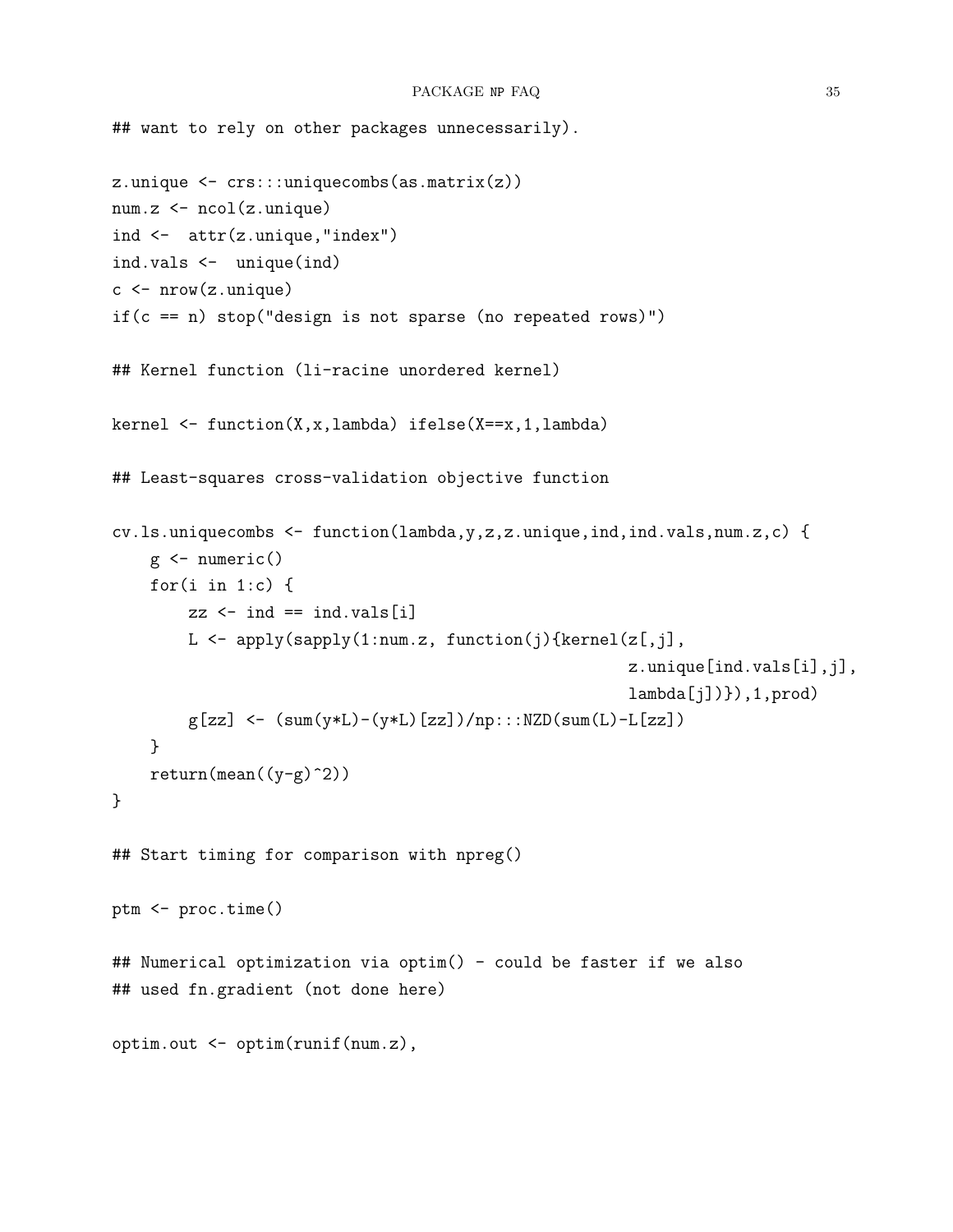```
fn=cv.ls.uniquecombs,
                    method="L-BFGS-B",
                    lower=rep(0,num.z),
                    upper=rep(1,num.z),
                    y=y,
                    z=z,
                    z.unique=z.unique,
                    ind=ind,
                    ind.vals=ind.vals,
                    num.z=num.z,
                    c=c)
## Extract least-squares cross-validation optimal bandwidths
lambda.opt <- optim.out$par
## Compute the estimator using the optimal bandwidths
g \leftarrow numeric()
for(i \text{ in } 1:c) {
    zz \leftarrow ind == ind.vals[i]
    L \leftarrow apply(sapply(1:num.z, function(j){kernel(z[,j],
                                                     z.unique[ind.vals[i],j],
                                                     lambda.opt[j])}),1,prod)
    g[zz] <- sum(y*L)/np:::NZD(sum(L))
}
## Save execution time for optimization and estimation
t.uniquecombs <- proc.time() - ptm
## Compare timing and results with npreg() (comment out the following
## for general use)
library(np)
```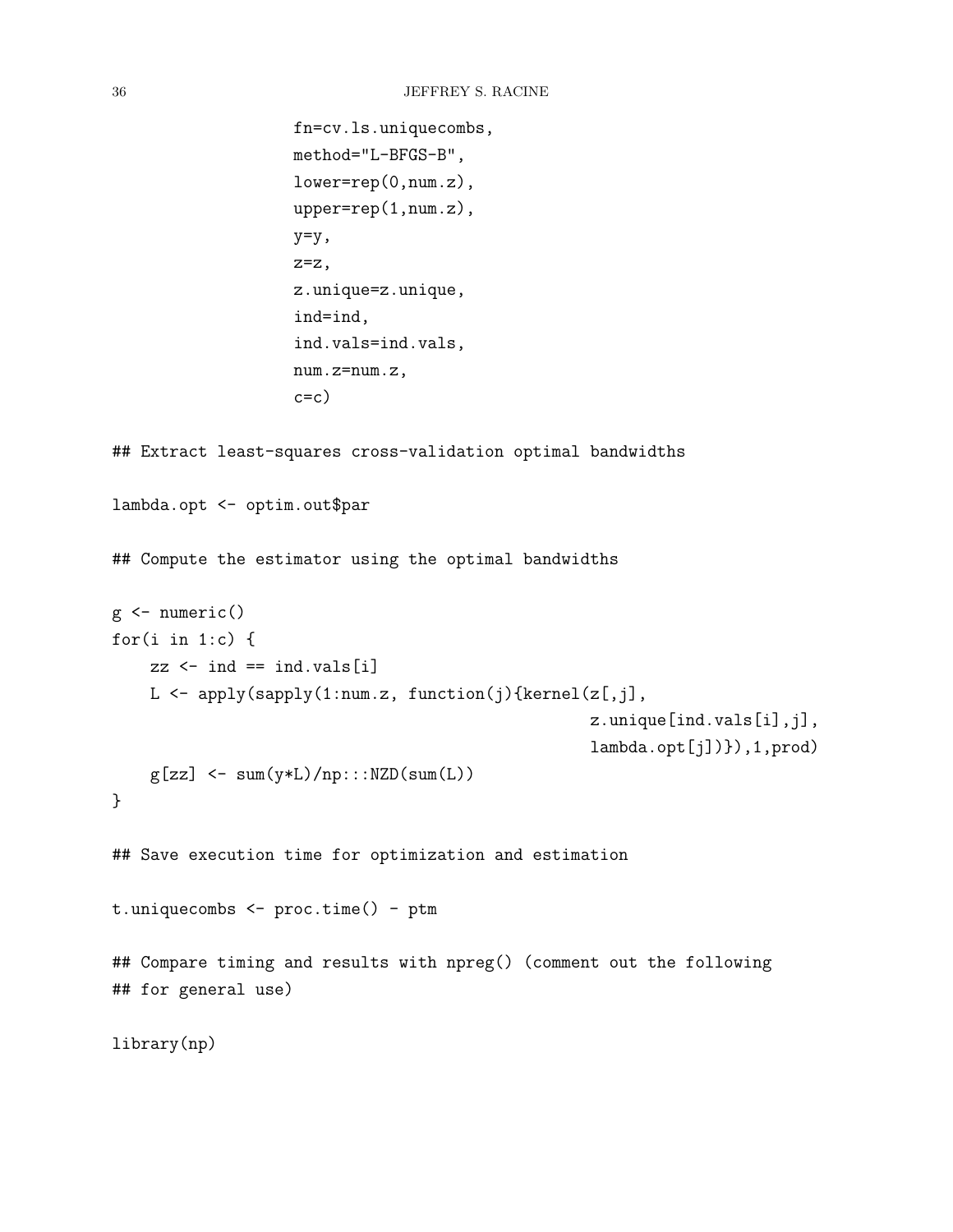```
g.Formula \leftarrow "y \sim"
for (p in 1:k) {
  g.Formula \leftarrow paste(g.Formula," + factor(z[, ", p, "])")}
g.Formula <- formula(g.Formula)
t.npreg <- system.time(g.npreg <- npreg(g.Formula,
                                             ukertype="liracine",
                                             nmulti=1))
```
## Compare fitted values for first 10 observations

 $cbind(g[1:10], fitted(g.npreg)[1:10])$ 

## Compare bandwidths

cbind(lambda.opt,g.npreg\$bws\$bw)

## Compare objective function values

cbind(optim.out\$value,g.npreg\$bws\$fval)

## Compare computation time in seconds

```
cbind(t.uniquecombs[1],t.npreg[1])
```
<span id="page-36-0"></span>2.53. I want to bootstrap the standard errors for the coefficients in a varying coefficient specification. Is there a simple way to accomplish this? The code below presents one way to accomplish this. For this example the model is

$$
Y_i = \alpha(Z_i) + X_i \beta(Z_i) + \epsilon_i,
$$

where  $X_i$  is experience and  $Z_i$  is tenure. The estimated slope vector  $\beta(Z_i)$  is therefore a function of tenure. We bootstrap its standard error and then plot the resulting estimate and 95% asymptotic confidence bounds.

library(np) data(wage1) ## Fit the model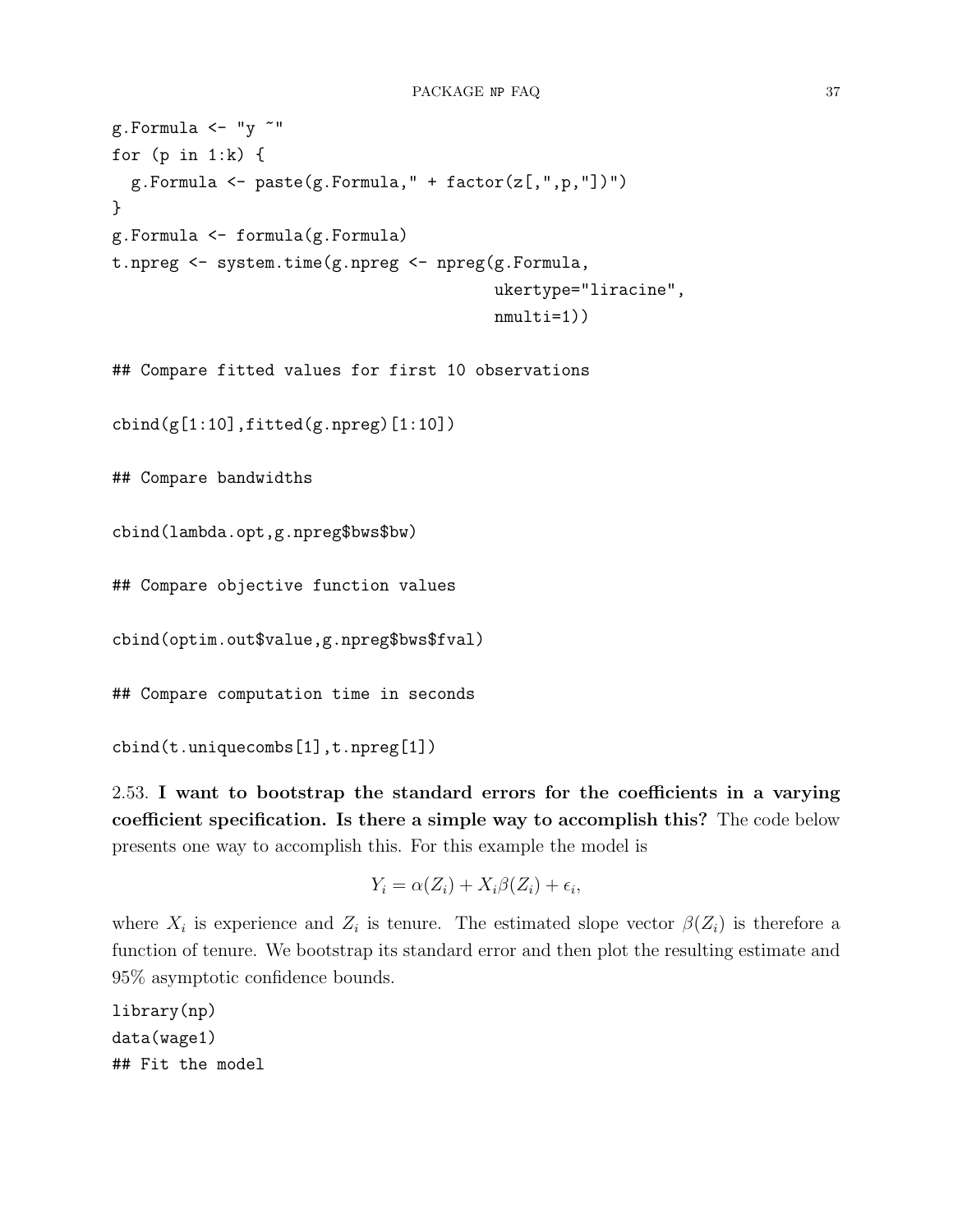```
model <- with(wage1,npscoef(tydat=lwage,
                            txdat=exper,
                            tzdat=tenure,
                            betas=TRUE))
beta2 <- coef(model)[,2]
## Bootstrap the standard error for the slope coefficient (there
## will be two coefficient vectors, the intercept and slope
## for exper, which vary with tenure)
B < - 100coef.mat <- matrix(NA,nrow(wage1),B)
for(b \in 1:B) {
    ## Bootstrap the training data, evaluate on the original
    ## sample realizations, hold the bandwidth constant at
    ## that for the original model/training data
    wage1.boot <- wage1[sample(1:nrow(wage1),replace=TRUE),]
    model.boot <- with(wage1.boot,npscoef(tydat=lwage,
                                          txdat=exper,
                                           tzdat=tenure,
                                           exdat=wage1$exper,
                                           ezdat=wage1$tenure,
                                          betas=TRUE,
                                          bws=model$bw))
    coef.mat[,b] <- coef(model.boot)[,2]
}
se.beta2 <- apply(coef.mat, 1, sd)
ci.l \le beta2-1.96*se.beta2
ci.u <- beta2+1.96*se.beta2
ylim <- range(c(beta2,ci.l,ci.u))
with(wage1,plot(tenure,beta2,ylim=ylim))
with(wage1,points(tenure,ci.l,col=2))
with(wage1,points(tenure,ci.u,col=2))
legend("topleft",c("beta2","ci.l","ci.u"),col=c(1,2,2),pch=c(1,1,1),bty="n")
```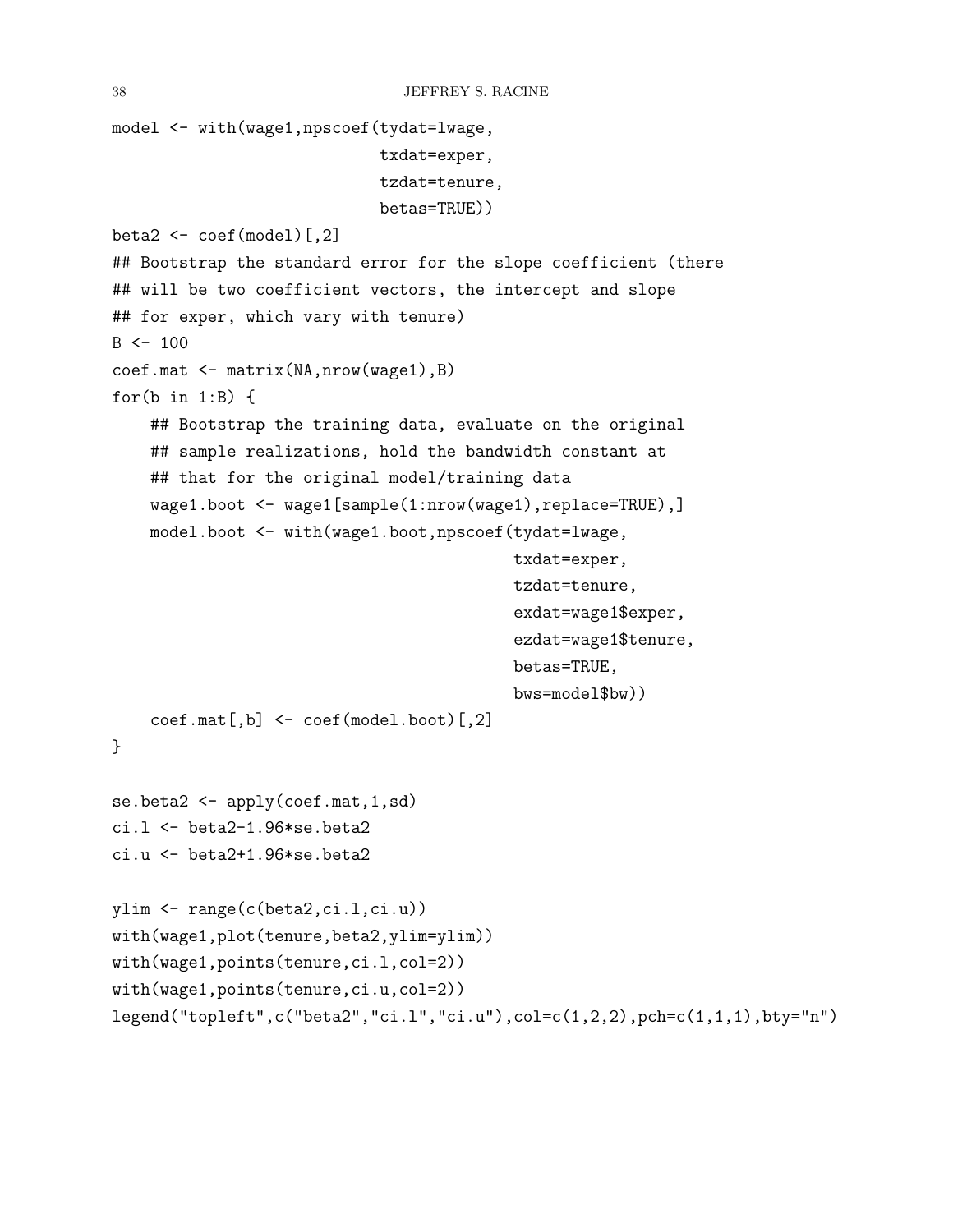#### PACKAGE NP FAQ 39

#### <span id="page-38-1"></span>**REFERENCES**

- <span id="page-38-2"></span>[1] Francisco Cribari-Neto and Spyros G Zarkos. R: Yet another econometric programming environment. Journal of Applied Econometrics, 14(3):319–29, May-June 1999. Available at http://ideas.repec.org/a/jae/japmet/v14y1999i3p319-29.html.
- <span id="page-38-5"></span>[2] Yves Croissant. Ecdat: Data sets for econometrics, 2011. R package version 0.1-6.1.
- <span id="page-38-4"></span>[3] Grant V. Farnsworth. Econometrics in R. Technical report, October 2008. Available at http://cran.rproject.org/doc/contrib/Farnsworth-EconometricsInR.pdf.
- <span id="page-38-12"></span>[4] T. Hastie and R. Tibshirani. Generalized additive models. Chapman and Hall, London, 1990.
- <span id="page-38-7"></span>[5] Tristen Hayfield and Jeffrey S. Racine. Nonparametric econometrics: The np package. Journal of Statistical Software, 27(5), 2008.
- <span id="page-38-0"></span>[6] C. Hsiao, Q. Li, and J. Racine. A consistent model specification test with mixed categorical and continuous data. Journal of Econometrics, 140:802–826, 2007.
- <span id="page-38-6"></span>[7] Christian Kleiber and Achim Zeileis. Applied Econometrics with R. Springer-Verlag, New York, 2008. ISBN 978-0-387-77316-2.
- <span id="page-38-11"></span>[8] Q. Li and S. Wang. A simple consistent bootstrap test for a parametric regression functional form. Journal of Econometrics, 87:145–165, 1998.
- <span id="page-38-10"></span>[9] J. S. Racine. An efficient cross–validation algorithm for window width selection for nonparametric kernel regression. Communications in Statistics, 22(4):1107–1114, October 1993.
- <span id="page-38-8"></span>[10] J. S. Racine. Nonparametric econometrics: A primer. Foundations and Trends in Econometrics, 3(1):1– 88, 2008.
- <span id="page-38-3"></span>[11] J. S. Racine and R. Hyndman. Using R to teach econometrics. Journal of Applied Econometrics, 17(2):175–189, 2002.
- <span id="page-38-9"></span>[12] Hao Yu. Rmpi: Interface (Wrapper) to MPI (Message-Passing Interface), 2001. R package version 0.5-8.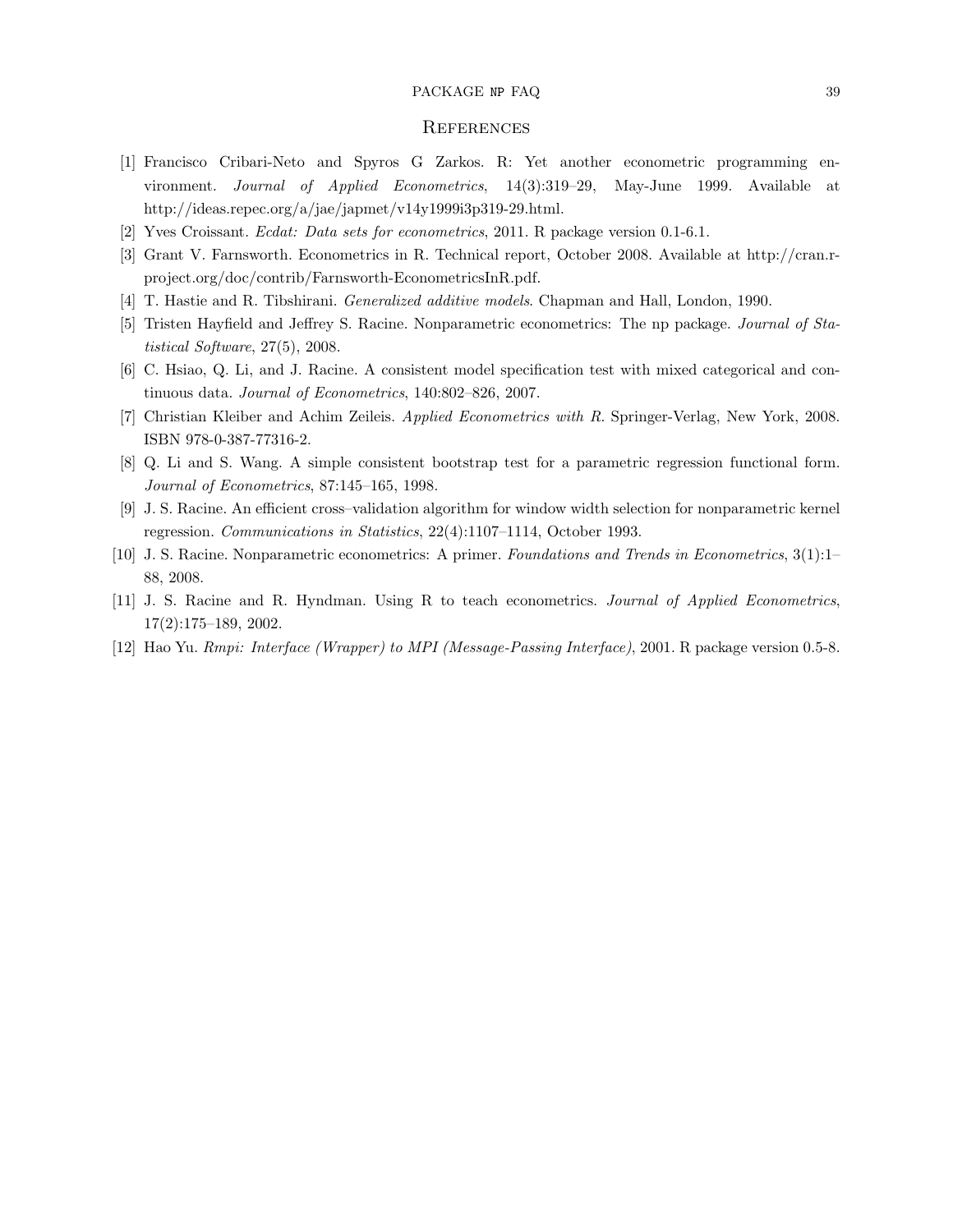#### 40 JEFFREY S. RACINE

<span id="page-39-0"></span>Changes from Version 0.60-9 to 0.60-10 [5-Feb-2020]

- Corrected issue Documented arguments not in usage in documentation object se: ...
- Removal of directed quotes in some Rd documents, replacement with \sQuote{}
- Fixed issue causing rebuilding of vignettes to crash (uocquantile() was the culprit)

<span id="page-39-1"></span>Changes from Version 0.60-8 to 0.60-9 [24-Oct-2018]

• Added support for character expansion to npplot() (which is invoked by calling plot() on an np object) - will take defaults from the environment par() or can be set directly, e.g., plot(foo,cex.main=0.8)

<span id="page-39-2"></span>Changes from Version 0.60-7 to 0.60-8 [04-Jun-2018]

• Used patch suggested by Scott Thompson for issue https://github.com/JeffreyRacine/R-Package-np/issues/8 regarding npcdens()/npcdist() and formulas

<span id="page-39-3"></span>Changes from Version 0.60-6 to 0.60-7 [01-May-2018]

- Fix for switch() and zero length character strings that affected summary output for certain tests
- Added function for shape constrained bounded univariate PDF and CDF estimation (npuniden.sc())
- Added option for renormalizing improper bounded density estimates than can arise from the use of asymmetric negative edge kernel functions (proper=TRUE, npuniden.boundary())
- Fixed issues with CDF estimation in the presence of large bandwidths for bounded density estimates (npuniden.boundary())

<span id="page-39-4"></span>Changes from Version 0.60-5 to 0.60-6 [12-Jan-2018]

- Added more edge kernel functions for npuniden.boundary(), some glitches addressed
- Added asymptotic standard errors and integrated density (CDF) to npuniden.boundary() and npuniden.reflect() plus additional examples
- Added least squares cross-validation to npuniden.boundary() (default for boundary kernel functions)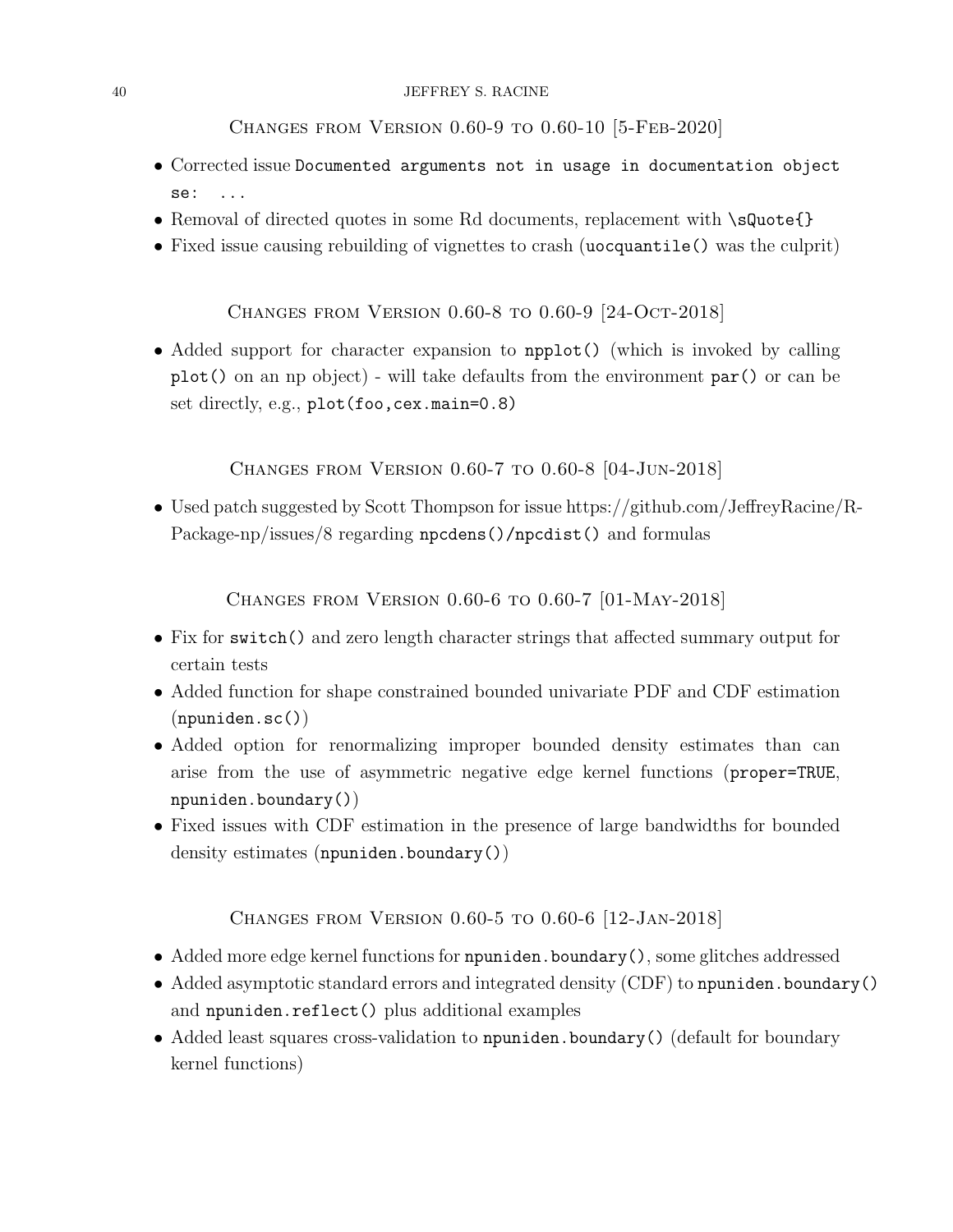<span id="page-40-0"></span>Changes from Version 0.60-4 to 0.60-5 [04-Jan-2018]

- Added two basic functions for univariate bounded kernel density estimation, npuniden.boundary and npuniden.reflect
- More plotting routines accept more passable parameters

<span id="page-40-1"></span>Changes from Version 0.60-3 to 0.60-4 [03-Dec-2017]

- Default plot.errors.style changed to "band"
- Using wrapLines(strwrap(...)) for summary output for model specification test to automatically wrap long formula lines
- plot() calls npplot() and npplot() behaves better when most passable parameters are fed (col =,  $lty = xlab =$ , etc.) but there may still be room for improvement
- Added option plot.par.mfrow=TRUE/FALSE to npplot() so that the automated setting of  $par(mfrow=c($ ,)) in plot is disabled and the user can do this manually if desired
- Option plot.par.mfrow=TRUE/FALSE can be overridden by setting options (plot.par.mfrow=TRUE

<span id="page-40-2"></span>Changes from Version 0.60-2 to 0.60-3 [29-Apr-2017]

- Fixed the 'cannot find function is()' glitch that just surfaced with R 3.4.0
- Fixed glitch in npconmode() when randomizing if all probabilities are equal
- Migrated some code from crs (which I wrote) to avoid  $\text{crs}:::$
- Fixed outstanding glitch in npscoef() with tydat
- Option leave.one.out not properly implemented in npscoef(), corrected
- Using pmin/pmax in NZD (parallel min/max more efficient with vectors)
- Improved screen i/o when smooth.residuals=TRUE/FALSE
- Corrected glitch in npregiv() where multivariate z would halt with error
- npregiv() with method="Landweber-Fridman" no longer passes back lists
- Fixed glitch in Kmat.lp with  $p=0$  and derivatives
- Tikhonov regularization in npregiv() now supports evaluation data
- Updated npregiv() (was sorely lacking, did not support eval etc.)
- Use of .onLoad suggested (by Bernd Bischl)
- Added vignette("entropy\_np",package="np") to startup message
- In np.distribution.bw.R default for do.full.integral changed to FALSE
- Fixed the CDF objective function when averaging over the training data
- Fixed crash error with npcdistbw() and adaptive bandwidths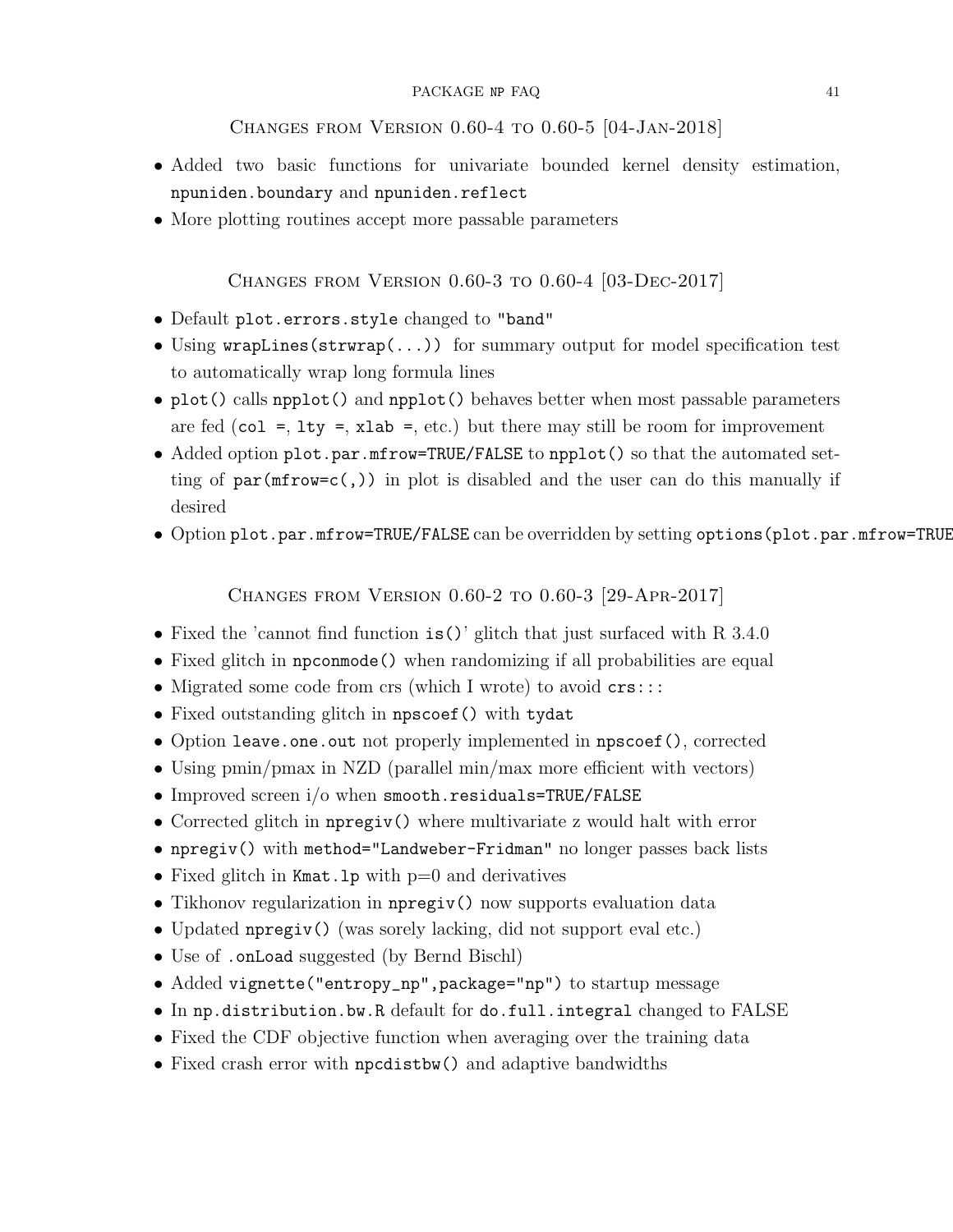<span id="page-41-0"></span>Changes from Version 0.60-1 to 0.60-2 [27-Jun-2014]

- added timeseries support for all relevant objects (i.e. for a ts() vector data object x,  $npreg(x^lag(x,-1)+lag(x,-2))$  is now supported)
- added total time to summary for bandwidth objects
- npqreg() no longer accepts gradients=TRUE when gradients are in fact not supported
- npqreg() fails with an informative message when passed a conditional density bandwidth object

<span id="page-41-1"></span>CHANGES FROM VERSION  $0.60-0$  to  $0.60-1$  [6-Jun-2014]

- Fixed glitch in adaptive  $\text{nn/generalized}_n$  handwidths that affected all routines that rely on non-fixed bandwidths
- Tweaks to search for adaptive nn/generalized nn initial search values
- Fixed glitch in local linear estimation with adaptive nn bandwidths

<span id="page-41-2"></span>Changes from Version 0.50-1 to 0.60-0 [1-Jun-2014]

- Ordered kernel types now default to liracine/liracine (normalized) for conditional/unconditional objects, respectively (the previous default, i.e. the Wang van Ryzin kernel, is poorly behaved when smoothing out of ordered predictors is appropriate)
- Added analytical ordered CDF kernels, resulting in significant speedups for cross validation with ordered variables
- Added analytical ordered convolution kernels, resulting in significant speedups for least-squares cross validation with ordered variables
- The entire C backend has been rewritten and improved in almost every regard
- The Rmpi backend has been updated to Rmpi version 0.6-5
- Glitch in adaptive convolution kernels corrected
- Added truncated gaussian kernel (see ntpgauss() for modifying the truncation radius)
- Support for trees complete (use options (np.tree=TRUE)) which when used in conjunction with bounded kernels (i.e. "epanechnikov"/"truncated gaussian") can reduce the computational burden for certain problems
- Optimizers that make use of Powell's direction set method now accept additional arguments that can be used to potentially improve default settings
- Default search settings for optimizers that make use of Powell's direction set method should better scale to the range of variables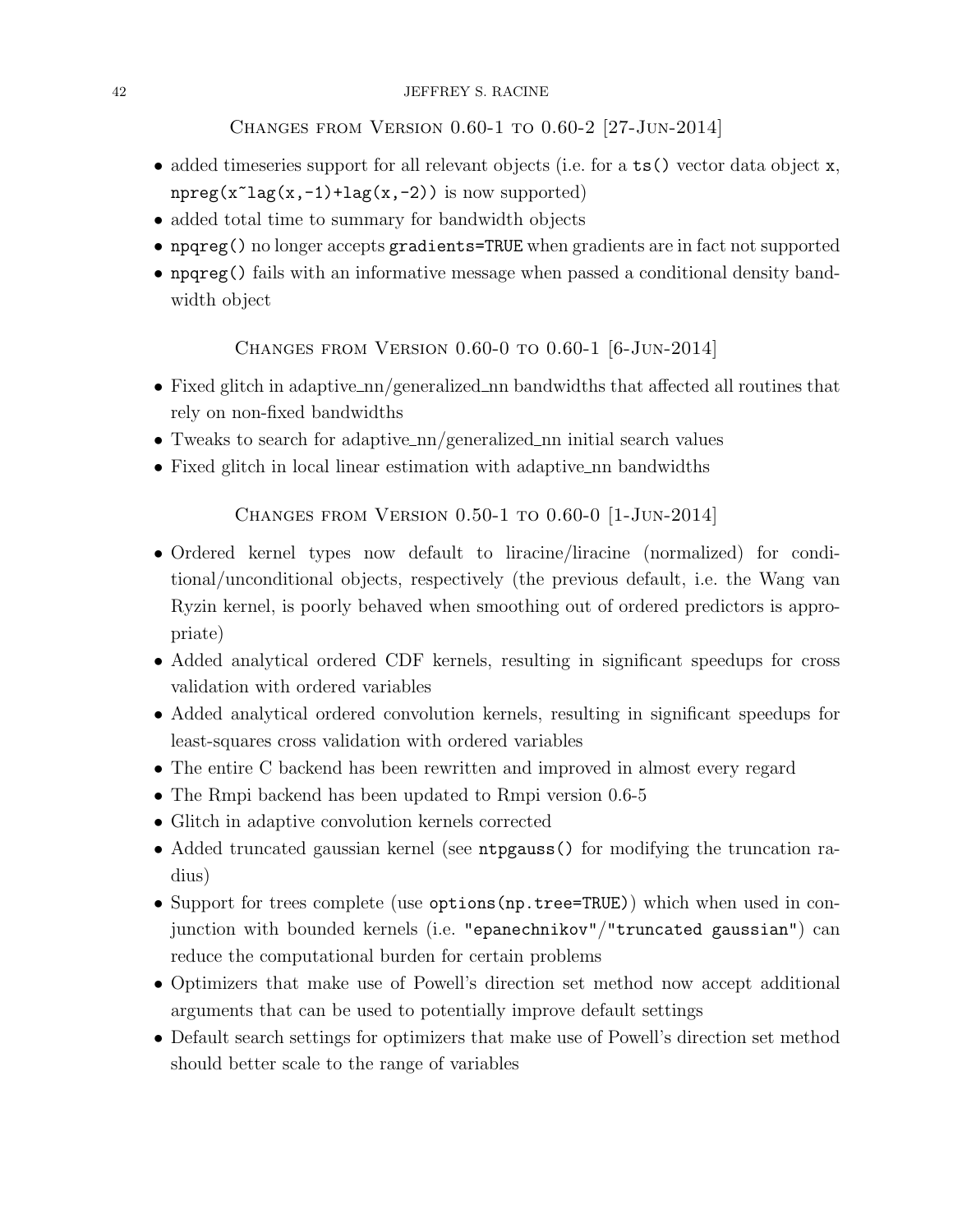- Added mean absolute deviation/1.4826 to mix of robust scale elements
- Corrected error in order of conditional density/distribution manual bandwidths pointed out by Decet Romain
- Figure in vignette not displaying properly, needed **png=TRUE** reported by Christophe Bontemps
- Using chol2inv/chol rather than solve throughout R routines that rely on inversion
- Fixed glitch in npindexbw() to stop maxit from blowing up every time convergence fails
- Fixed issue with summary reporting incorrect value of objective function in certain bandwidth objects
- When  $\text{mmulti} > 1$ , the full multi-starting search history is now returned in a vector named fval.history
- Added na.action for consistency with other R functions such as lm()
- New function npquantile() that returns smooth univariate quantiles
- npksum() explicitly only uses raw bandwidths now (and will emit an error if passed numeric scale factors, bandwidth objects are still OK)
- Fixed regression in npindex() with bootstrapped standard errors
- Code makes use of one call to npksum() in npindex() and npscoef() where possible rather than two separate calls
- Updated npsigtest() for addition of power and added joint test to the mix
- Changed ceiling() to max(1,round()) in b.star() per Dimitris Politis's suggestion
- Reworked the interface for npcopula() to avoid two bandwidths and density=TRUE but exploiting passing of either npudistbw() (copula) or npudensbw (copula density)

## <span id="page-42-0"></span>Changes from Version 0.40-13 to 0.50-1 [13-Mar-2013]

- The functions npudist() and npudistbw() are now uncoupled from npudens() and npudensbw() (previously they relied on unconditional PDF bandwidths due to the lack of a multivariate mixed-data method for selecting bandwidths for CDFs - now with Li & Racine (2013) we have a robust method hence the split)
- The use of cdf=TRUE is deprecated for npudens() and npudensbw() objects due to the uncoupling described above
- Fixed glitch in gradient standard errors in npindex() where identical standard errors were output in model\$gerr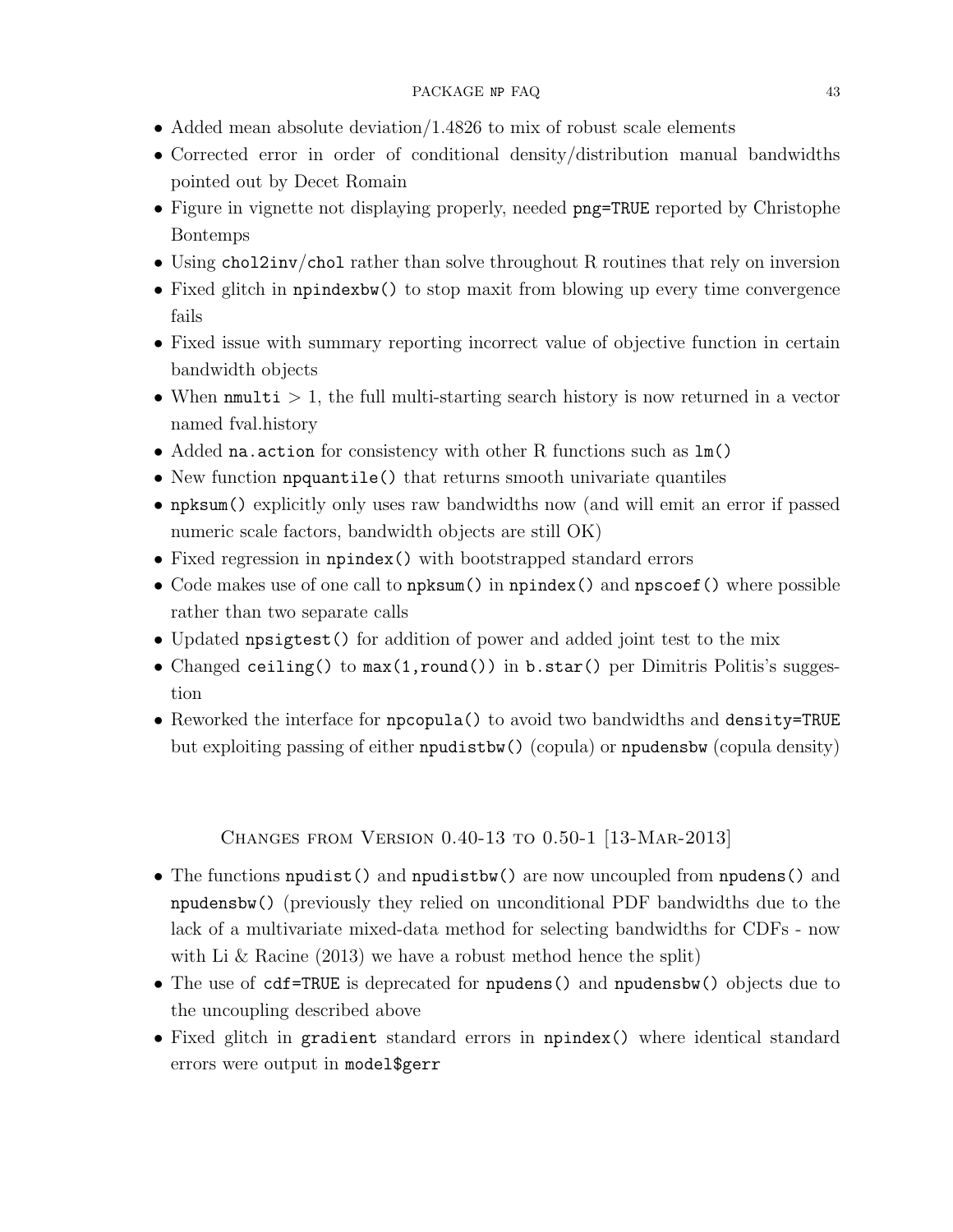- Fixed glitch in covariance matrix in npindex() ("ichimura") where covariance matrix was not symmetric
- Fixed glitch in npksum where use of bwtype="adaptive\_nn" and operator="integral" produced the survivor function rather than the cumulative distribution function
- Cleaned up internals for npcmstest()
- Using on Unload rather than . Last lib in zzz. R
- Fixed glitch in npreg() summary where 'Residual standard error' was reporting residual variance
- npksum() functionality extended
	- npksum() can now return the matrix of kernel weights (which can be useful for constrained estimation, by way of illustration, or constructing novel kernel-based procedures without the need to write extensive code)
	- npksum() can now accept different operators on a product kernel, for example, npksum(txdat=data.frame(x1,x2),operator=c("derivative","normal"),bws=c(1,1)) will use the derivative kernel for x1 (i.e. the derivative of the gaussian kernel) and the default kernel for x2 (i.e. a standard kernel such as the gaussian) thereby allowing the user to program a number of estimators such as conditional CDFs etc. that were previously not available via npksum()
- Fixed glitch with variable scope where certain objects could not be found in the environment
- Added function npcopula() for d-dimensional copula estimation via inversion
- Modified stopping rules in npregiv() and npregivderiv()
- Added reference to  $R^2$  measure (Doksum and Samarov (1995))
- Startup message points to the faq, faq is now a vignette

<span id="page-43-0"></span>Changes from Version 0.40-12 to 0.40-13 [05-Mar-2012]

- Added new function npregivderiv() that implements the IV derivative method of Florens and Racine (2012)
- Added more passable parameters to npregiv() (multistarting, parameters passed to optim() for cross-validation)
- Changes to code to improve compliance with R 'Writing portable packages' guidelines and correct partial argument matches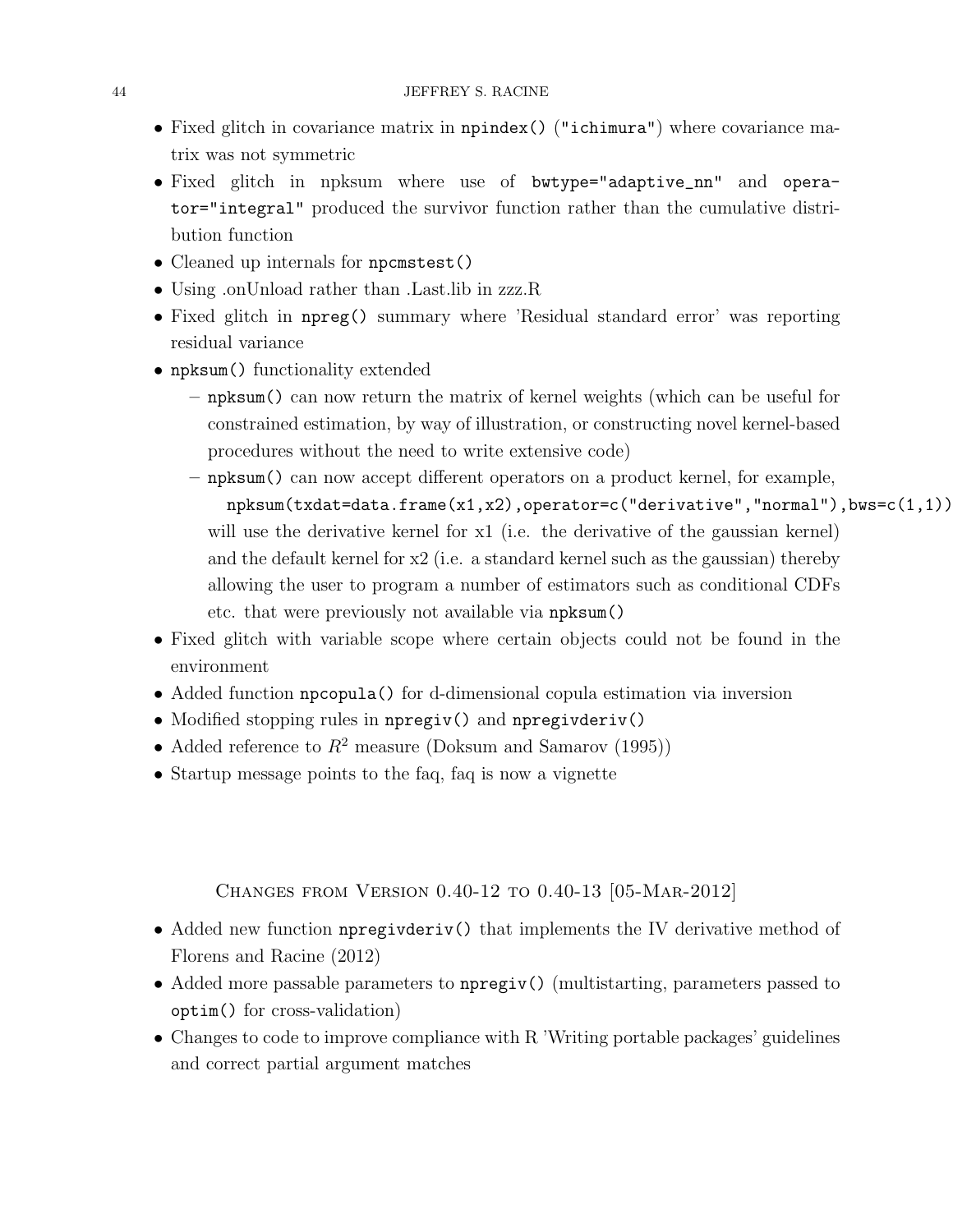<span id="page-44-0"></span>Changes from Version 0.40-11 to 0.40-12 [24-Nov-2011]

• Added option (user request) to hold the bandwidth fixed but optimize the parameters in the single index model

<span id="page-44-1"></span>Changes from Version 0.40-10 to 0.40-11 [24-Oct-2011]

• Corrected code regression in single index errors introduced inadvertently in 0.40-10

<span id="page-44-2"></span>Changes from Version 0.40-9 to 0.40-10 [24-Oct-2011]

• Modified Silverman's adaptive measure of spread to reflect changes in sd() (sd on matrix deprecated)

<span id="page-44-3"></span>Changes from Version 0.40-8 to 0.40-9 [30-July-2011]

• Renamed COPYING file to COPYRIGHTS

<span id="page-44-4"></span>Changes from Version 0.40-7 to 0.40-8 [29-July-2011]

- Fixed issue where calling npplot resets system seed
- Updated examples in docs so that plot is recommended throughout (and not npplot that is invoked by plot)
- Fixed regression in npindex when gradients=TRUE and errors=TRUE
- Function npindex/npindexbw now accepts additional arguments and implements this properly (i.e. proper implementation by Tristen of Version 0.30-8/0.30-9 change for npindex)
- Function npplreg now supports factors in the parametric part just like lm() does

<span id="page-44-5"></span>Changes from Version 0.40-6 to 0.40-7 [8-Jun-2011]

- Function netries from supports exogenous X and multivariate  $Z$  and  $W$ .
- demo(npregiv) provides a useful illustration.

<span id="page-44-6"></span>Changes from Version 0.40-5 to 0.40-6 [1-Jun-2011]

• Added a new function npregiv that conducts nonparametric instrumental regression a la Darolles, Fan, Florens and Renault (2011, Econometrica) and Horowitz (2011, Econometrica). Note that this function currently returns the fitted  $\varphi(z)$  (i.e. lacks much functionality relative to other np functions) and is in 'beta status' until further notice.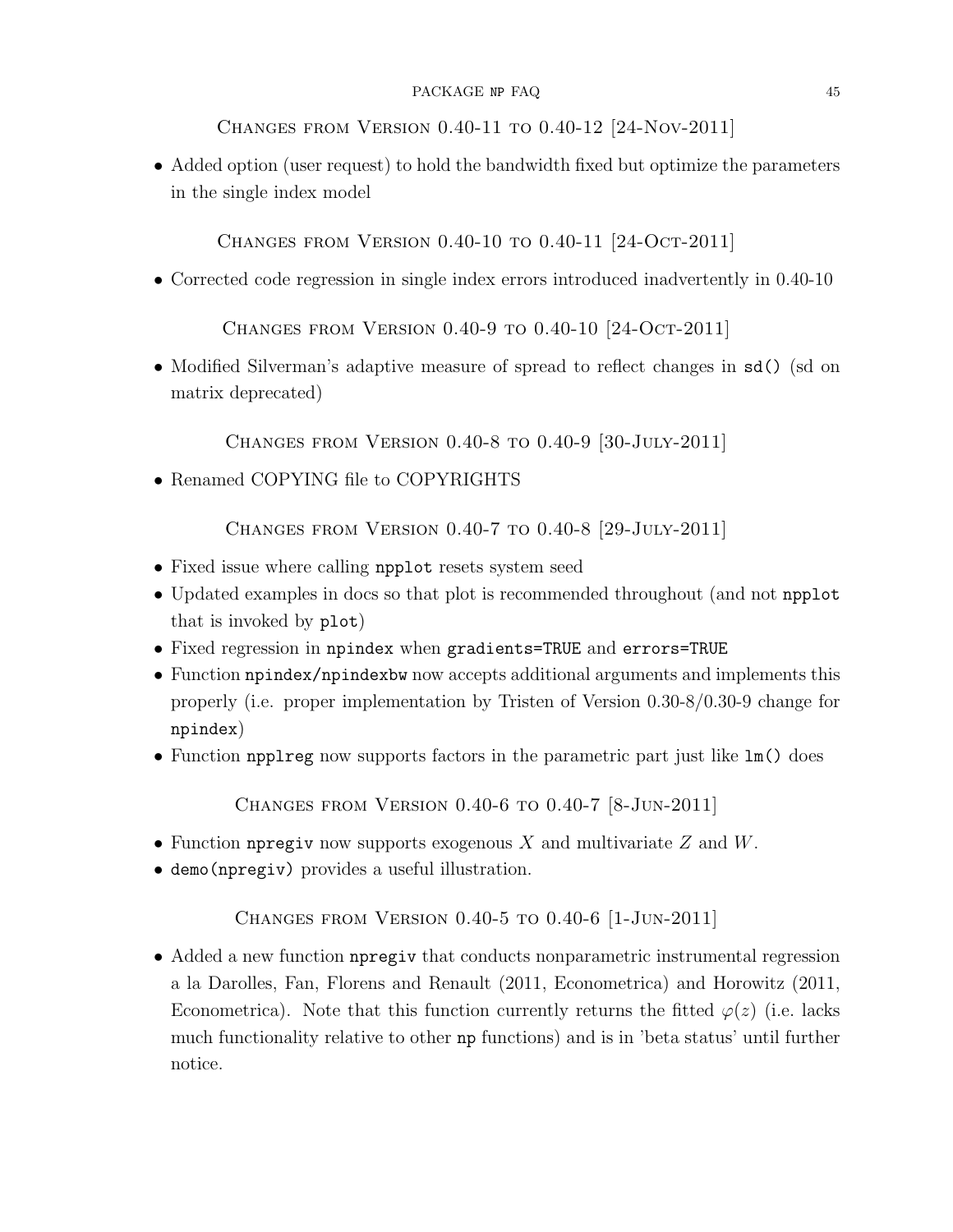• Added a new dataset Engel95 that allows one to estimate Engel curves using the new nonparametric instrumental regression function npregiv.

<span id="page-45-0"></span>Changes from Version 0.40-4 to 0.40-5 [26-Apr-2011]

• Fixed issue with npindexbw where, for certain problems, starting values needed refinement otherwise convergence would fail (we now use an improved normalization for the starting values)

<span id="page-45-1"></span>Changes from Version 0.40-3 to 0.40-4 [21-Jan-2011]

- Fixed issue with ckertype and ckerorder not being propagated in np.singleindex.bw.R
- Fixed issue with negative penalties being returned by bwmethod="cv.aic" in npregbw (ought to have been +infinity)
- Error being thrown by system(..., intern=TRUE) when mpi.quit() is called, changed to FALSE (change to system() behaviour detailed in R CHANGELOG 2.12.0)

<span id="page-45-2"></span>Changes from Version 0.40-1 to 0.40-3 [23-Jul-2010]

- Added random seed (defaults to 42) to npscoefbw to ensure consistent values for optimization for successive invocations on the same data
- Fixed glitch in multistarting in npscoefbw whereby multistarting was not working (always returned last computed function value and not the minimum)
- Fixed issue for npRmpi where the C code underlying regression cross-validation (code in jksum.c) differs between np and npRmpi (both are correct with the latter being a tad slower)
- Fixed a scope issue whereby a user would write a function that calls an np/npRmpi command, however, objects passed to the user's function and called by the np/npRmpi command (i.e. such as newdata) cannot be found in the environment yet they exist outside of the function
- Fixed issue with bwscaling=TRUE and bwmethod="cv.aic" in npreg

<span id="page-45-3"></span>Changes from Version 0.40-0 to 0.40-1 [4-Jun-2010]

• Added asymptotic standard errors to npindex for the Klein and Spady and Ichimura parameter estimates which, when gradients=TRUE, can be extracted via vcov(foo) where foo is a npsingleindex object (the Z-scores can be obtained via  $Z \leftarrow$  $\text{coeff}(\text{foo})[-1]/\text{sqrt}(\text{diag}(v\text{cov}(\text{foo})))[-1])$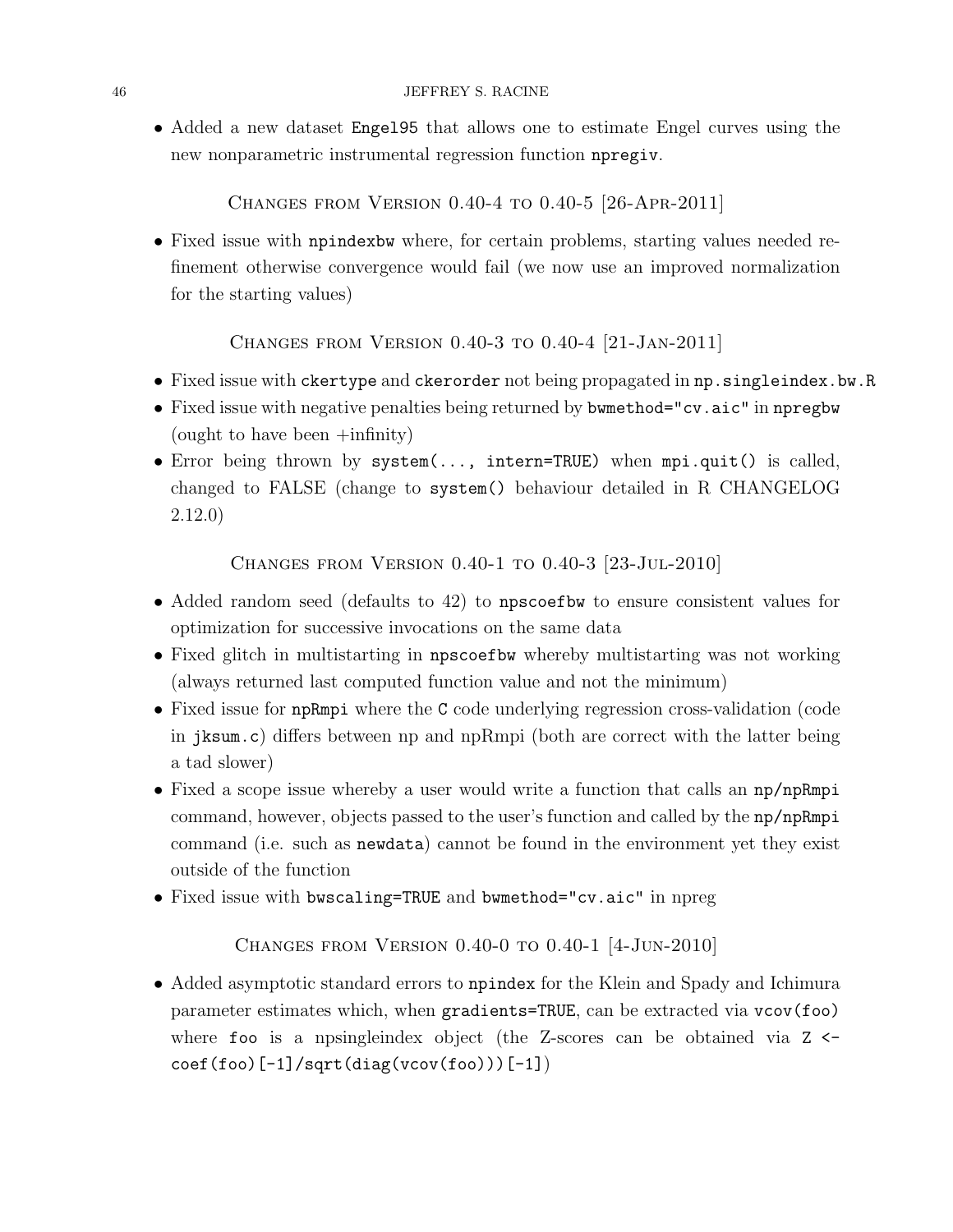## <span id="page-46-0"></span>Changes from Version 0.30-9 to 0.40-0 [25-May-2010]

- Modified codebase to enable dynamic spawning for interactive sessions in npRmpi
- Interactive examples supported in npRmpi

<span id="page-46-1"></span>Changes from Version 0.30-8 to 0.30-9 [17-May-2010]

- Fixed issue where ukertype and okertype were being ignored by npscoef
- Fixed code regression (dating to version 0.30-4) where random.seed=42 was not initialized in functions npcmstest, npdeneqtest, npindexbw, npsdeptest, npqcmstest, npsigtest, npsymtest, npunitest, and npplot
- Fixed issue with saving and restoring random seed in npdeptest
- Changes to codebase to modify method used to prevent division by zero
- New vignette for the npRmpi package (vignette("npRmpi",package="npRmpi"))

<span id="page-46-2"></span>Changes from Version 0.30-7 to 0.30-8 [20-Apr-2010]

- Implemented moment version of metric entropy in npsymtest and npunitest with warnings about their use documented carefully and exceptions trapped and warnings issuing when detected
- Cleaned up print/summary output formatting of some functions

<span id="page-46-3"></span>Changes from Version 0.30-6 to 0.30-7 [15-Feb-2010]

- Added function npunitest for entropy-based testing of equality of univariate densities as described in Maasoumi and Racine (2002)
- Updated vignette to reflect new functions from 0.30-4 upwards (Table 1: np functions)

<span id="page-46-4"></span>Changes from Version 0.30-5 to 0.30-6 [3-Feb-2010]

- Added function npsdeptest for entropy-based testing of nonlinear serial dependence described in Granger, Maasoumi and Racine (2004)
- Added function npdeptest for entropy-based testing of nonlinear pairwise dependence described in Maasoumi and Racine (2002)
- Added more bootstrap options to npsymtest (now both iid and time-series bootstrapping are supported)
- Cleaned up summary formatting in the vignette by adding \usepackage[utf8x] {inputenc} to the Sweave file np.Rnw
- Fixed issue with saving and restoring random seed when there was none in the environment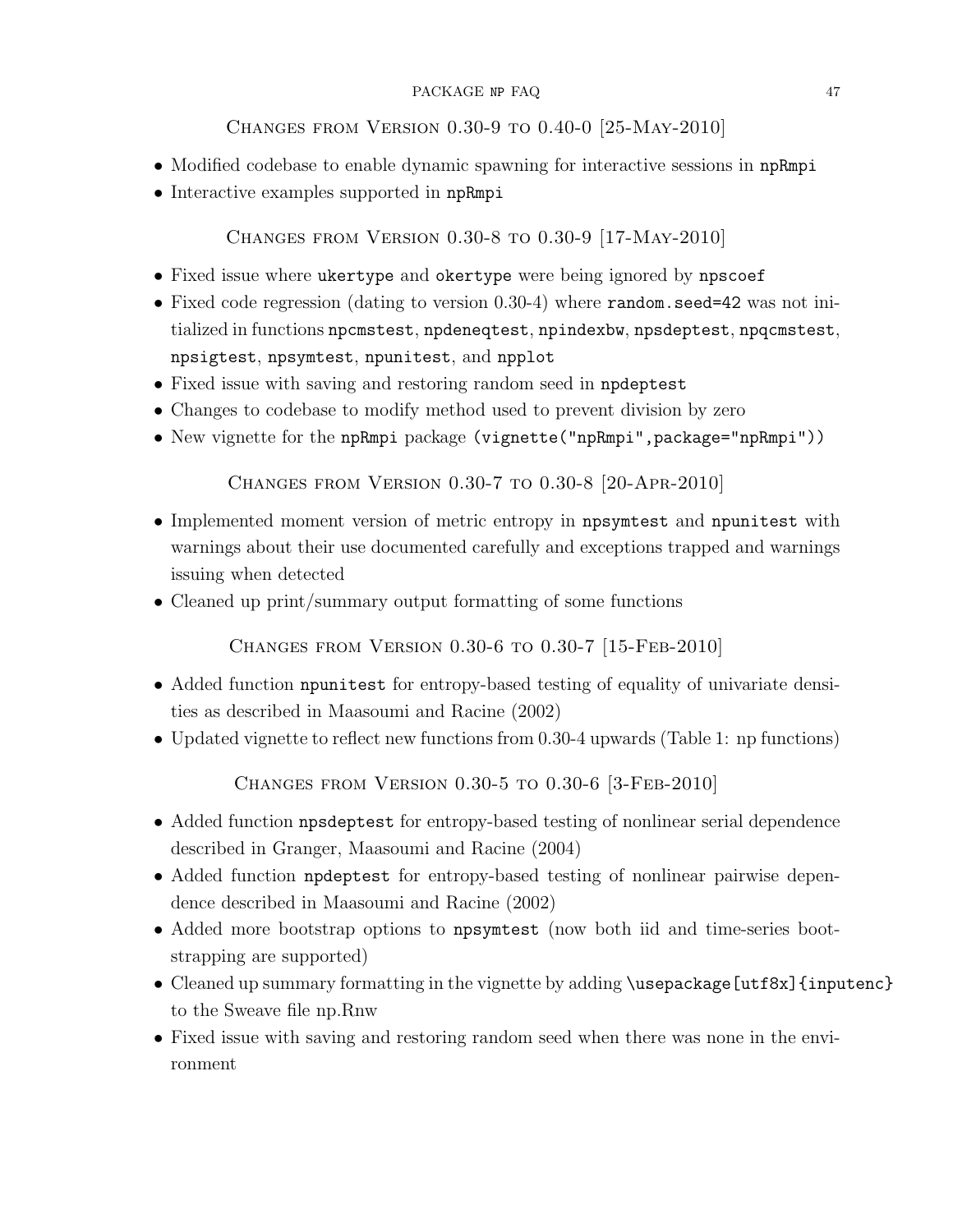#### 48 JEFFREY S. RACINE

<span id="page-47-0"></span>Changes from Version 0.30-4 to 0.30-5 [29-Jan-2010]

- Added function npdeneqtest for integrated squared difference testing of equality of densities as described in Maasoumi, Li, and Racine (2009), Journal of Econometrics
- Save random seed prior to setting seed in certain functions, then restore seed after function completes

<span id="page-47-1"></span>Changes from Version 0.30-3 to 0.30-4 [27-Jan-2010]

- Added function npsymtest for entropy-based testing of symmetry described in Maasoumi and Racine (2009), Econometric Reviews
- Added function b.star that automates block length selection for the stationary and circular bootstrap
- Cleaned up docs

<span id="page-47-2"></span>Changes from Version 0.30-2 to 0.30-3 [28-May-2009]

- Corrected error in Epanechnikov convolution kernels for fixed and generalized bandwidth objects
- Changed default example in npscoef

<span id="page-47-3"></span>Changes from Version 0.30-1 to 0.30-2 [19-Apr-2009]

• min(std,IQR/1.348) is the adaptive measure of spread. We now test for the pathological case where IQR=0 but std>0 and return std in this instance

<span id="page-47-4"></span>Changes from Version 0.30-0 to 0.30-1 [29-Jan-2009]

- predict() now supports bandwidth, density, distribution, conbandwidth, condensity, and condistribution objects
- Consistently allow predictions for categorical values outside of support of training data

Note that predictions based upon unconditional density objects defined over categorical variables that lie outside the support of the training data may no longer be true probabilities (i.e., as defined over the training data and the extended/augmented support – their sum may exceed one) and may therefore require renormalization by the user

- Fixed a numerical issue which could hinder npregbw()'s cross validation with higherorder kernels
- Default nmulti in npplregbw() is now set correctly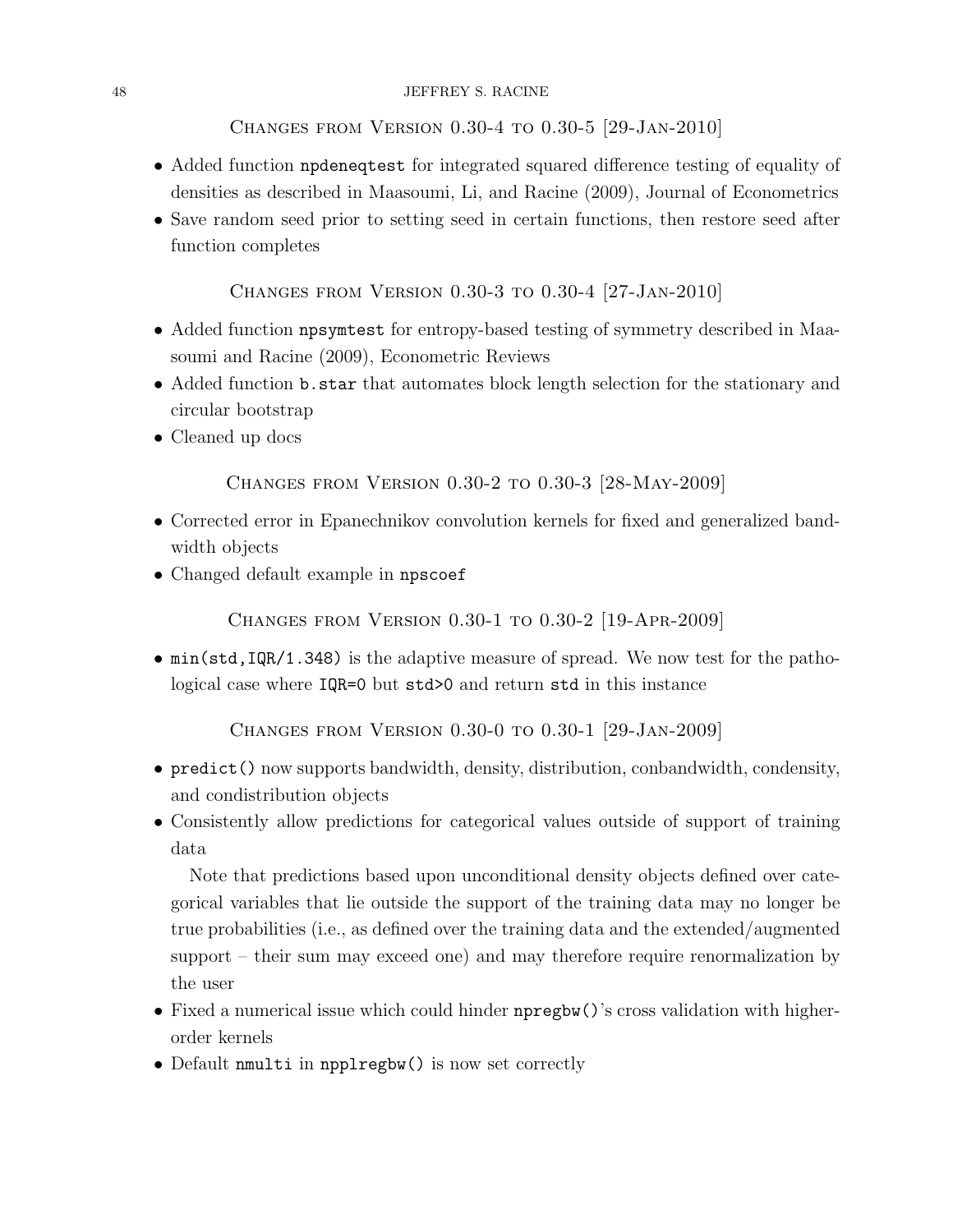- Fixed a bug with the ridging routine in npscoefbw(), added ridging to npscoef()
- Fixed minor i/o issue with Multistart 1 of... using npscoefbw()

### <span id="page-48-0"></span>Changes from Version 0.20-4 to 0.30-0 [15-Jan-2009]

• Added basic user-interrupt checking for all underlying C code so that either  $\leq$ Ctrl-C> (Rterm) or the 'STOP' icon (Rgui) will interrupt all running processes. This has a number of desirable side effects in addition to being able to interrupt C-based processes including i) R no longer showing up as 'not responding' under the task manager (Windows) or the activity monitor (Mac OS X) and ii) buffered output now being correctly displayed when using Rgui under Windows and Mac OS X

Note that repeated interruption of large jobs can reduce available memory under R - if this becomes an issue (i.e., you get a 'cannot allocate...' error under R) simply restart R (i.e., exit then run a fresh R session)

- Added a function **npseed**() that allows the user to set/reset the random seed for all underlying C routines
- Fixed a bug that caused npplregbw() to ignore any kernel options for the regression of y on z
- Refined certain constants used in the normal-reference density bandwidth rule for increased accuracy
- Moved from using the maximum likelihood estimate of variance throughout to the degrees of freedom corrected estimate (all variance estimates now change by the factor  $(n-1)/n)$

### <span id="page-48-1"></span>Changes from Version 0.20-3 to 0.20-4 [19-Nov-2008]

• Using an adaptive measure of spread throughout. The scale factor reported for a bandwidth can appear to be small when the sample standard deviation of the associated variable is inflated due to the presence of outliers. Furthermore, supplying a scale factor of, say, 1.06 for density estimation when there are outliers that inflate the standard deviation may oversmooth rather dramatically in the presence of outliers. We now use the measure found in Silverman (1986, equation (3.30)) which is min(standard deviation, interquartile range/1.349). This robust choice produces expected results for scale factors in the presence of outliers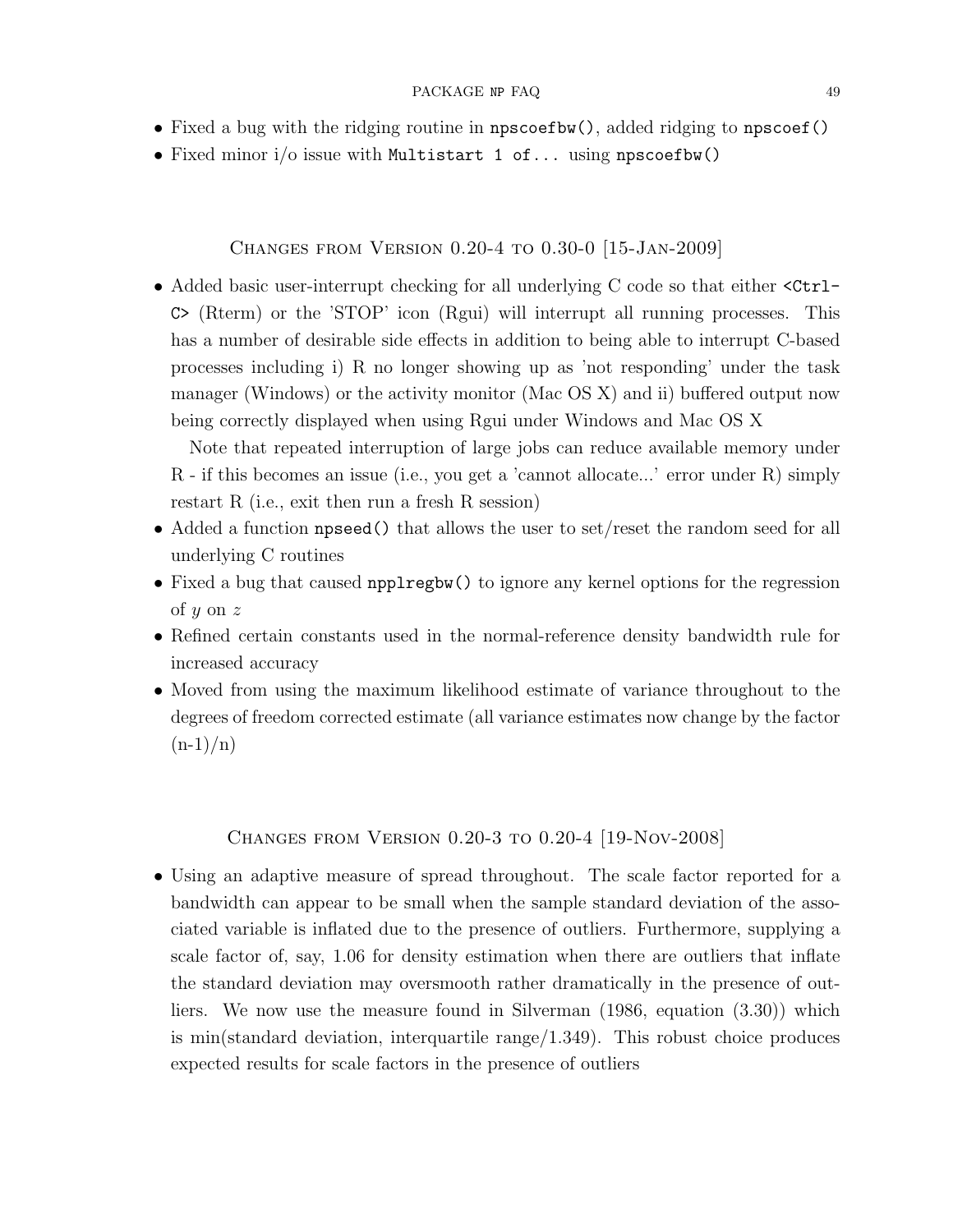#### 50 JEFFREY S. RACINE

<span id="page-49-0"></span>Changes from Version 0.20-2 to 0.20-3[14-Nov-2008]

- Fixed a typo which caused predict() and plot() to abort when called on plregression objects, and which also prevented print() and summary() from printing information about the kernels used when called on plregression objects
- Fixed a typo which caused partially linear regressions to crash when out-of-sample responses were provided with evaluation data

<span id="page-49-1"></span>Changes from Version 0.20-1 to 0.20-2 [02-Nov-2008]

- Allow for evaluation outside of discrete support of factors in npksum() and fixed a warning in jksum
- Fixed a bug which lead to unpredictable behavior when there were more categorical values for the training data than realisations

<span id="page-49-2"></span>Changes from Version 0.20-0 to 0.20-1 [13-Aug-2008]

• Work-around for scale-factor issues during npregbw() cv when changing the training data

<span id="page-49-3"></span>Changes from Version 0.14-3 to 0.20-0 [28-Jul-2008]

- npksum() now supports an expanded set of kernels (including convolution, derivative and integral), which can be selected via the operator  $=$  argument
- Automatic bandwidth searches are now performed when attempting to evaluate on data without bandwidths. This allows users to combine bandwidth selection and estimation in one step
- The npsigtest () interface is brought in line with other functions (S3)
- Significance tests can now be performed on  $npreg()$  outputs, so  $npsigtest(modelname)$ is now supported
- Added a vignette and faq. To see the vignette try vignette ("np", package="np")
- summary() on npconmode() now properly retrieves names from bandwidth objects
- Fixed the 6th and 8th order epanechnikov kernels
- Fixed some quietness issues
- npplot() now returns data upon request for conditional densities
- npreg() and npcdens() now take the appropriate limits in some pathological cases
- User supplied bandwidths now operate seamlessly with the formula interface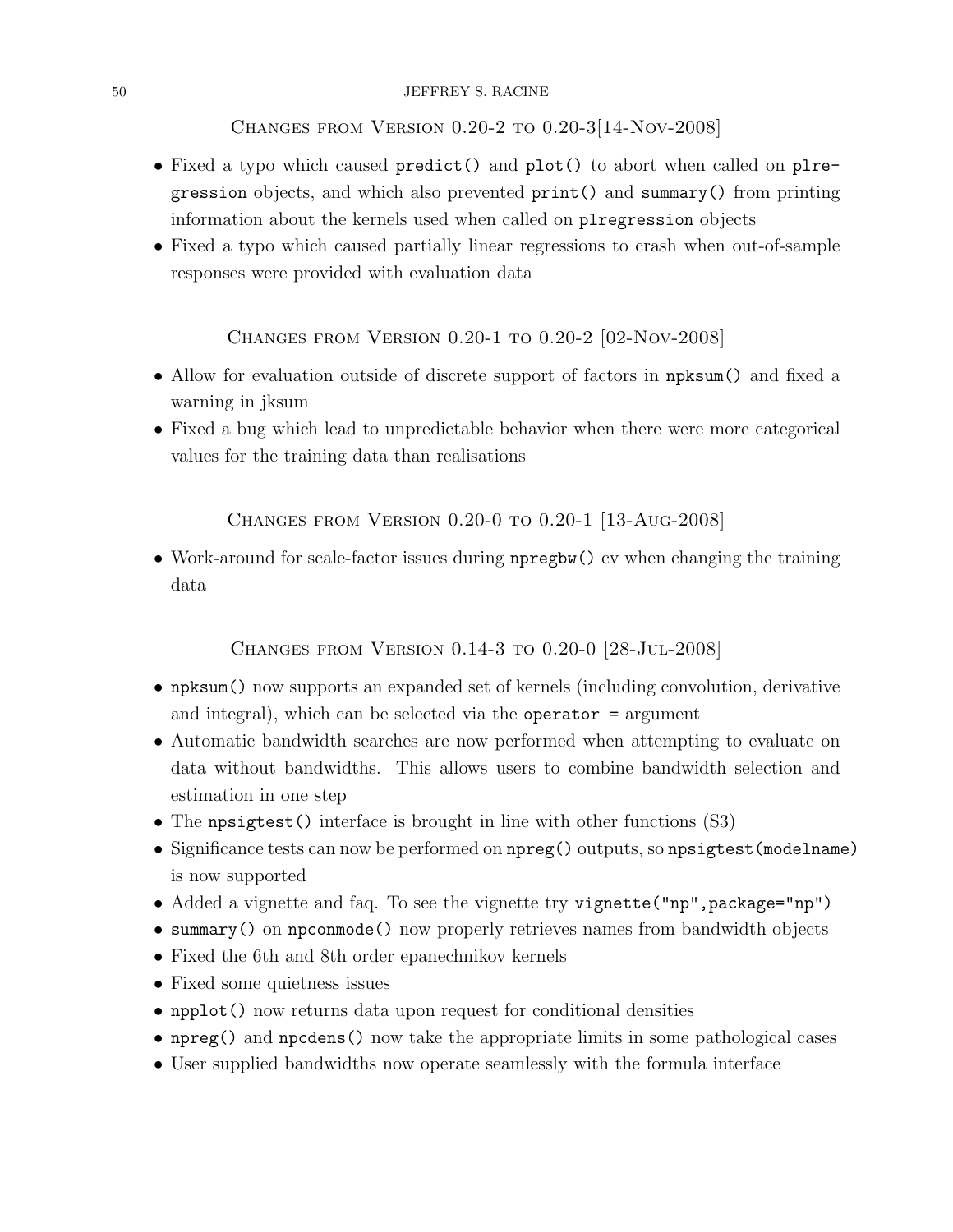## <span id="page-50-0"></span>Changes from Version 0.14-2 to 0.14-3 [02-May-2008]

• Fixed a glitch that only arose when using the liracine unordered kernel in the presence of irrelevant variables. The upper bound for numerical search was constrained to be  $(c-1)/c$  [that for the aitchisonaitken unordered kernel] but ought to have been 1. The summary output would therefore show a value of lambda hitting the (smaller) upper bound  $(c-1)/1$  when it may have hit the (larger) upper bound 1

<span id="page-50-1"></span>Changes from Version 0.14-1 to 0.14-2 [11-Jan-2008]

- Relaxed checking tolerances slightly to prevent spurious 'invalid bandwidth' errors
- Empty sections were removed from help files
- example(foobar) now works again. This was disabled in 0.14-1 at the request of the R maintainers in order to shorten the duration of R CMD check. All examples remained in the help files but due to the presence of 'dontrun' they were not run when example(foobar) is requested. Now a limited subset is run while the full set of examples remain in the documents

<span id="page-50-2"></span>Changes from Version 0.13-1 to 0.14-1 [18-Dec-2007]

- Now use  $optim()$  for minimisation in single index and smooth coefficient models
- Fixed bug in klein-spady objective function
- Standard errors are now available in the case of no continuous variables
- Summary should look prettier, print additional information
- Tidied up lingering issues with out-of-sample data and conditional modes
- Fixed error when plotting asymptotic errors with conditional densities
- Fixed a bug in npplot() with partially linear regressions and plot.behavior="data" or "plot-data"
- Maximum default number of multistarts is 5
- Least-squares cross-validation of conditional densities uses a new, much faster algorithm
- New, faster algorithm for least-squares cross-validation for both local-constant and local linear regressions

Note that the estimator has changed somewhat: both cross-validation and the estimator itself use a method of shrinking towards the local constant estimator when singularity would otherwise lead to the breakdown of the estimator. This arises in sparse data settings in conjunction with small bandwidths for one or more regressor

• Optimised smooth coefficient code, added ridging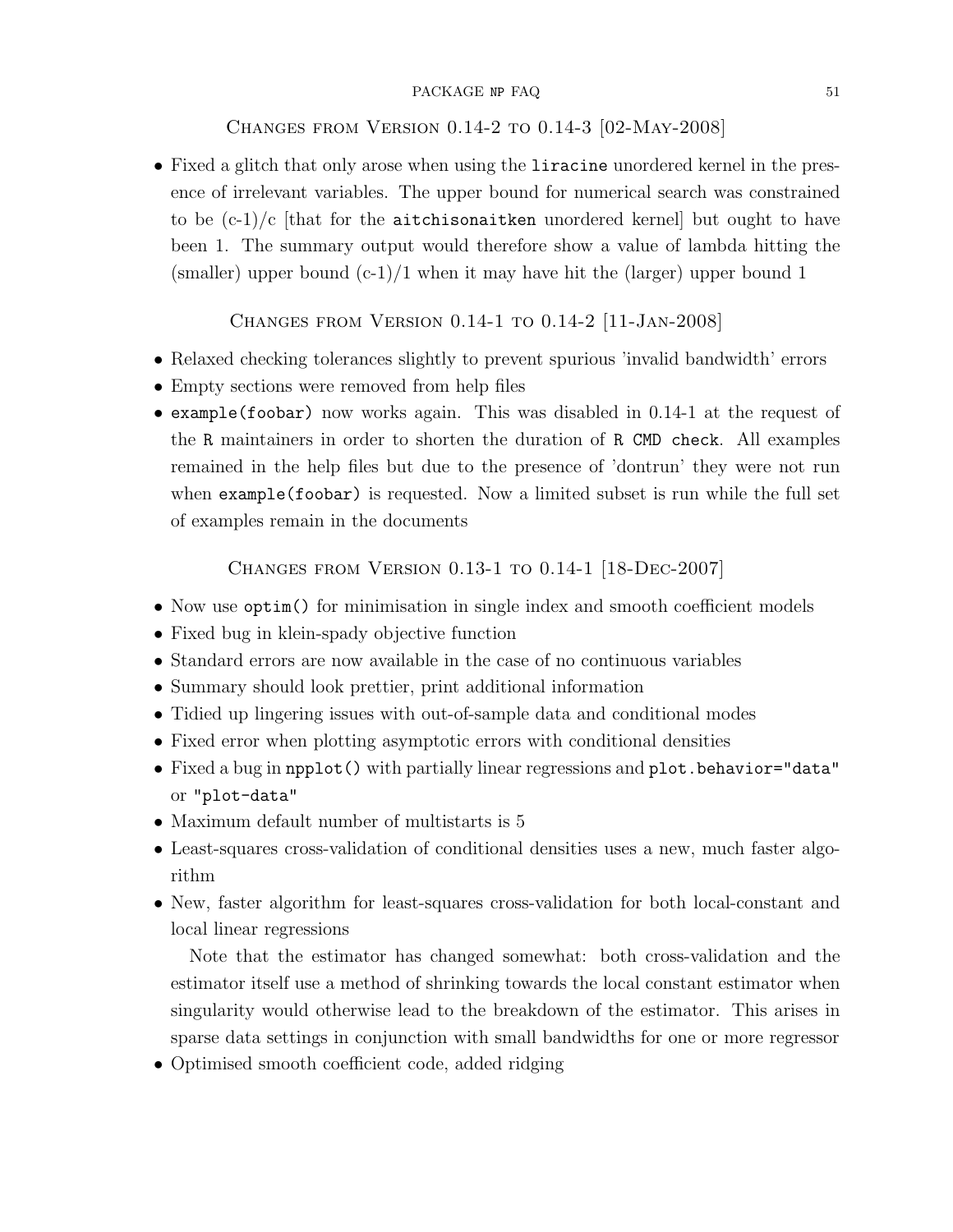- Fixed bug in uniform CDF kernel
- Fixed bug where npindexbw() would ignore bandwidth.compute = FALSE and compute bandwidths when supplied with a preexisting bw object
- Now can handle estimation out of discrete support
- Summary would misreport the values of discrete scale factors which were computed with bwscaling = TRUE

## <span id="page-51-0"></span>Changes from Version 0.12-1 to 0.13-1 [03-May-2007]

- Bandwidths are now checked for validity based on their variable and kernel types
- np now does a better job of preserving names of some 'y' data
- Names of coefficients returned from coef () now match variable names
- Fixed some corner cases in npksum() involving the dimensionality of outputs
- Fixed deprecation warnings in R 2.5.0 caused by use of \$ on atomic objects
- Various and sundry bug fixes in npscoef()
- npscoef() now handles discrete 'z' data
- Predict now accepts the argument 'se.fit', like predict.lm
- Fixed bug where incorrect asymptotic standard errors of gradients for regression objects were being displayed in npplot()
- Fixed bug where errors of gradients of regression objects were not being returned in matrix form
- vcov() now works with partially linear regression objects
- Fixed detection of evaluation responses when using the formula interface
- Pre-computed bandwidth objects are now provided for some of the more computationally burdensome examples
- Added Jeffrey Wooldridge's WAGE1 dataset with qualitative variables (married, female, nonwhite)
- Predictions outside of discrete support for regressions and conditional densities are now allowed
- Fixed sign issue with scaling of standard errors in the single index model
- Fixed error when calculating some bandwidths/scale factors for display purposes
- Bug in passing certain arguments to npcdensbw() fixed
- Added predict method for qregression objects
- Proper normalisation for liracine kernel shown in summary
- Fixed output bug  $(H)$  in summary method for sigtest objects
- Fixed regression with plotting of bootstrapped errors in perspective plots